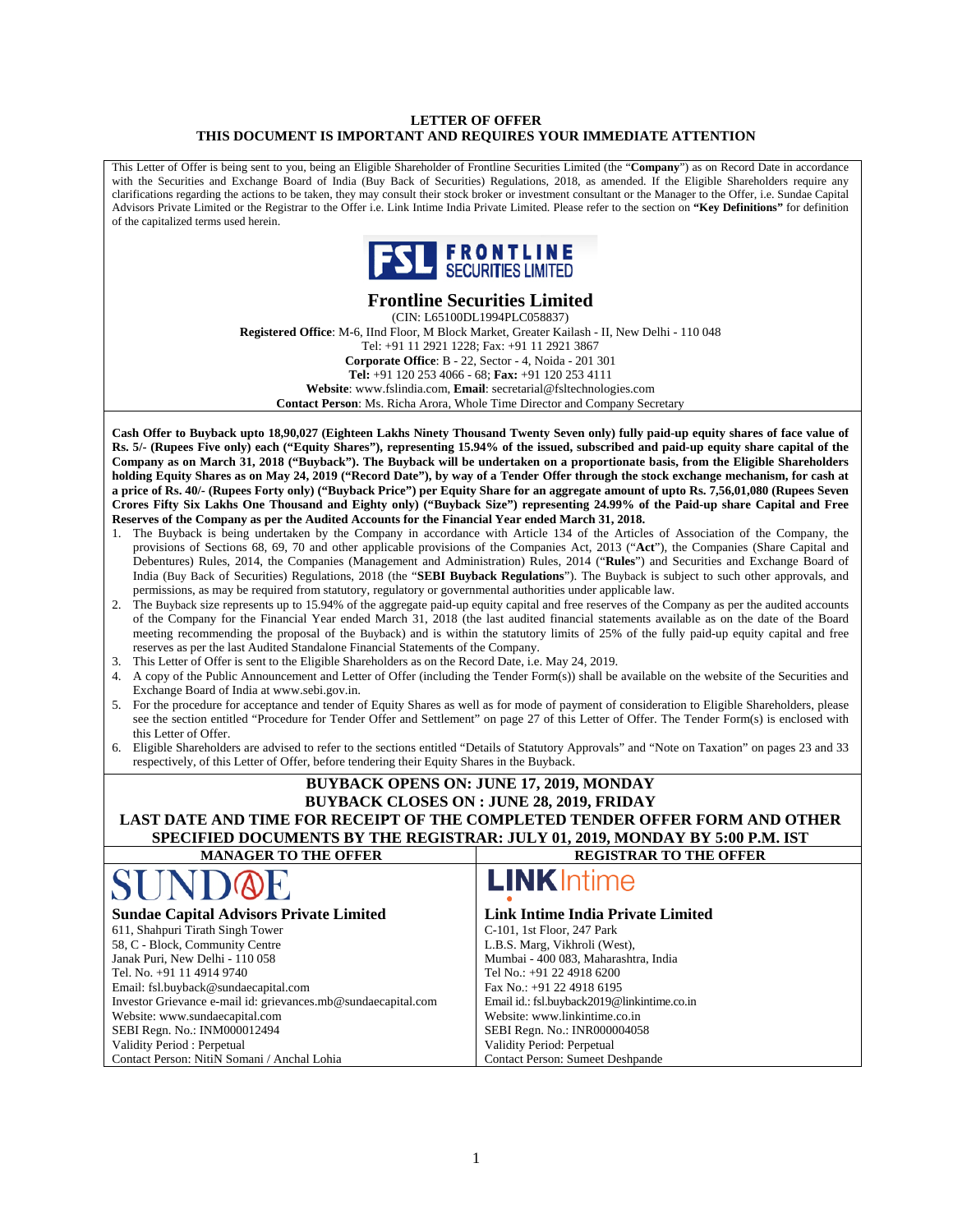| Sr. No. | <b>Particulars</b>                                                         | Page No. |
|---------|----------------------------------------------------------------------------|----------|
| 1.      | Schedule of Activities                                                     |          |
| 2.      | <b>Key Definitions</b>                                                     | 3        |
| 3.      | Disclaimer Clause                                                          |          |
| 4.      | Text of the resolution passed at Board Meeting on March 26, 2019           | 6        |
| 5.      | Details of the Public Announcement                                         | 11       |
| 6.      | Details of the Offer                                                       | 11       |
| 7.      | Authority for the Buyback                                                  | 13       |
| 8.      | Necessity of the Buyback                                                   | 14       |
| 9.      | Management Discussion and Analysis and the likely impact of Buyback on the | 14       |
|         | Company                                                                    |          |
| 10.     | Basis for calculating Buyback Price                                        | 16       |
| 11      | Courses of Eurole for the Durbook                                          | 17       |

# **TABLE OF CONTENTS**

| 9.  | Management Discussion and Analysis and the likely impact of Buyback on the | 14 |
|-----|----------------------------------------------------------------------------|----|
|     | Company                                                                    |    |
| 10. | Basis for calculating Buyback Price                                        | 16 |
| 11. | Sources of Funds for the Buyback                                           | 17 |
| 12. | Details of the Escrow Account and the amount deposited therein             | 17 |
| 13. | Capital Structure and Shareholding Pattern                                 | 18 |
| 14. | Brief Information about the Company                                        | 19 |
| 15. | Financial Information about the Company                                    | 21 |
| 16. | <b>Stock Market Data</b>                                                   | 22 |
| 17. | <b>Details of Statutory Approvals</b>                                      | 23 |
| 18. | Details of Registrar to the Offer                                          | 23 |
| 19. | Process and Methodology for the Buyback                                    | 24 |
| 20. | Procedure for Tender Offer and Settlement                                  | 27 |
| 21. | Note on Taxation                                                           | 33 |
| 22. | Declaration by the Board of Directors                                      | 35 |
| 23. | <b>Auditors Certificate</b>                                                | 36 |
| 24. | Documents for Inspection                                                   | 39 |
| 25. | Details of the remedies available to the Shareholders / Beneficial Owners  | 29 |
| 26. | Details of investor service centre and Registrar to the Offer              | 40 |
| 27. | Details of the Manager to the Offer                                        | 40 |
| 28. | <b>Directors Responsibility Statement</b>                                  | 40 |
|     | Enclosure: Form of Acceptance and Acknowledgment                           |    |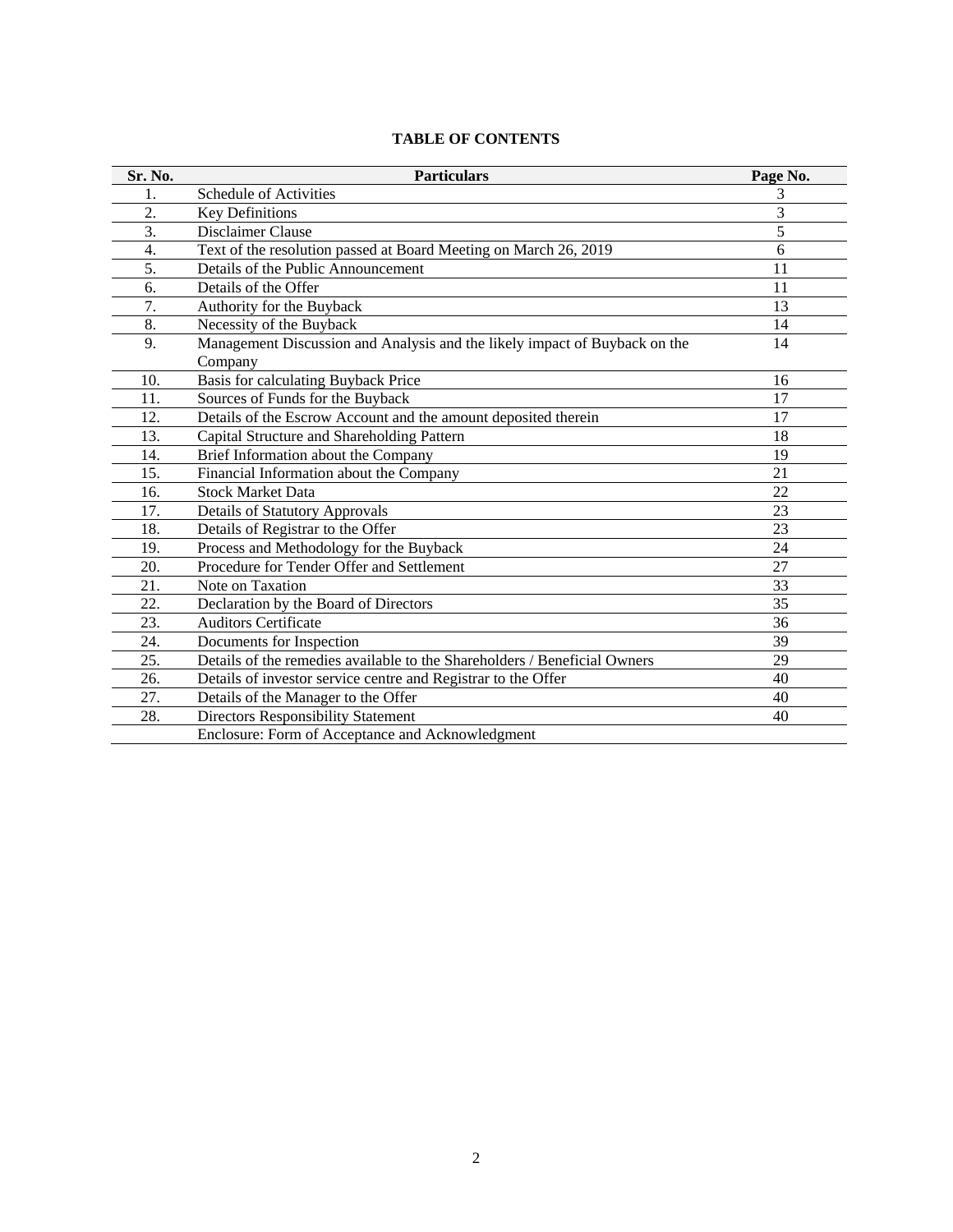### **1. SCHEDULE OF ACTIVITIES**

| <b>Particulars</b>                                                                                       | Date           | Day       |
|----------------------------------------------------------------------------------------------------------|----------------|-----------|
| Date of Board Meeting approving the Buyback                                                              | March 26, 2019 | Tuesday   |
| Date on which the result of the postal ballot through which the                                          | May 09, 2019   | Thursday  |
| Shareholders approved the Buyback was declared                                                           |                |           |
| Date of publication of the Public Announcement for the Buyback                                           | May 10, 2019   | Friday    |
| Record Date for determining the Buyback Entitlement and the                                              | May 24, 2019   | Friday    |
| names of Eligible Shareholders                                                                           |                |           |
| Date of Opening of the Buyback                                                                           | June 17, 2019  | Monday    |
| Date of Closing of the Buyback                                                                           | June 28, 2019  | Friday    |
| Last date of receipt of the completed Tender Forms and other                                             | July 01, 2019  | Monday    |
| specified documents including physical Equity Share Certificates                                         |                |           |
| by the Registrar *                                                                                       |                |           |
| Last date of verification of Tender Forms by the Registrar                                               | July 03, 2019  | Wednesday |
| Last date of intimation regarding acceptance or non-acceptance of                                        | July 04, 2019  | Thursday  |
| tendered Equity Shares by the Registrar to the Stock Exchanges                                           |                |           |
| Last date for settlement of bids on the Stock Exchanges                                                  | July 05, 2019  | Friday    |
| Last date of dispatch of consideration $\ell$ share certificate(s) by                                    | July 05, 2019  | Friday    |
| Registrar / payment to shareholders / return of unaccepted demat                                         |                |           |
| shares by Stock Exchange to Eligible Shareholders                                                        |                |           |
| Last date of extinguishment of Equity Shares                                                             | July 12, 2019  | Fridav    |
| Note: Where lest detec are mentioned for certain estimities, such estimities may bennen on or before the |                |           |

Note: Where last dates are mentioned for certain activities, such activities may happen on or before the respective last dates

\* Eligible Shareholders are required to submit their form(s) with their broker for bidding. After entering a valid bid, the seller member should send either by registered post / courier to the Registrar to the Offer the Tender Forms along with the requisite documents including physical share certificates, superscribing the envelope as "**Frontline Securities Limited - Buyback 2019**", or hand deliver the same to the Registrar to the Offer at the address mentioned on the cover page or in Clause 18 of this Letter of Offer.

### **2. KEY DEFINITIONS**

This Letter of Offer uses certain definitions and abbreviations which, unless the context otherwise indicates or implies, shall have the meaning as provided below. References to any legislation, act, regulation, rules, guidelines or policies shall be to such legislation, act, regulation, rules, guidelines or policies as amended, supplemented, or re-enacted from time to time and any reference to a statutory provision shall include any subordinate legislation made from time to time under that provision.

The words and expressions used in this Letter of Offer, but not defined herein shall have the meaning ascribed to such terms under the SEBI Buyback Regulations, the Companies Act, the Depositories Act, and the rules and regulations made thereunder.

| <b>Act / Companies Act</b>         | The Companies Act, 2013, as amended and applicable rules thereunder                   |  |  |
|------------------------------------|---------------------------------------------------------------------------------------|--|--|
| Acceptance                         | Acceptance of Equity Shares tendered by Eligible Shareholders in the Offer            |  |  |
| <b>Acquisition Window</b>          | The facility for acquisition of Equity Shares through mechanism provided by the Stock |  |  |
|                                    | Exchange in the form of a separate window in accordance with the SEBI Circular        |  |  |
| <b>Additional</b><br>Equity        | Additional Equity Shares tendered by an Eligible Shareholder over and above the       |  |  |
| <b>Shares or Additional</b>        | Buyback Entitlement of such Eligible Shareholder                                      |  |  |
| <b>Shares</b>                      |                                                                                       |  |  |
| <b>Articles</b>                    | Articles of Association of the Company                                                |  |  |
| <b>Board</b><br><b>Board</b><br>оf | Board of Directors of the Company                                                     |  |  |
| <b>Directors</b>                   |                                                                                       |  |  |
| <b>BSE</b><br>Stock                | BSE Limited, being the stock exchange where the Equity Shares of the Company are      |  |  |
| <b>Exchange</b>                    | listed                                                                                |  |  |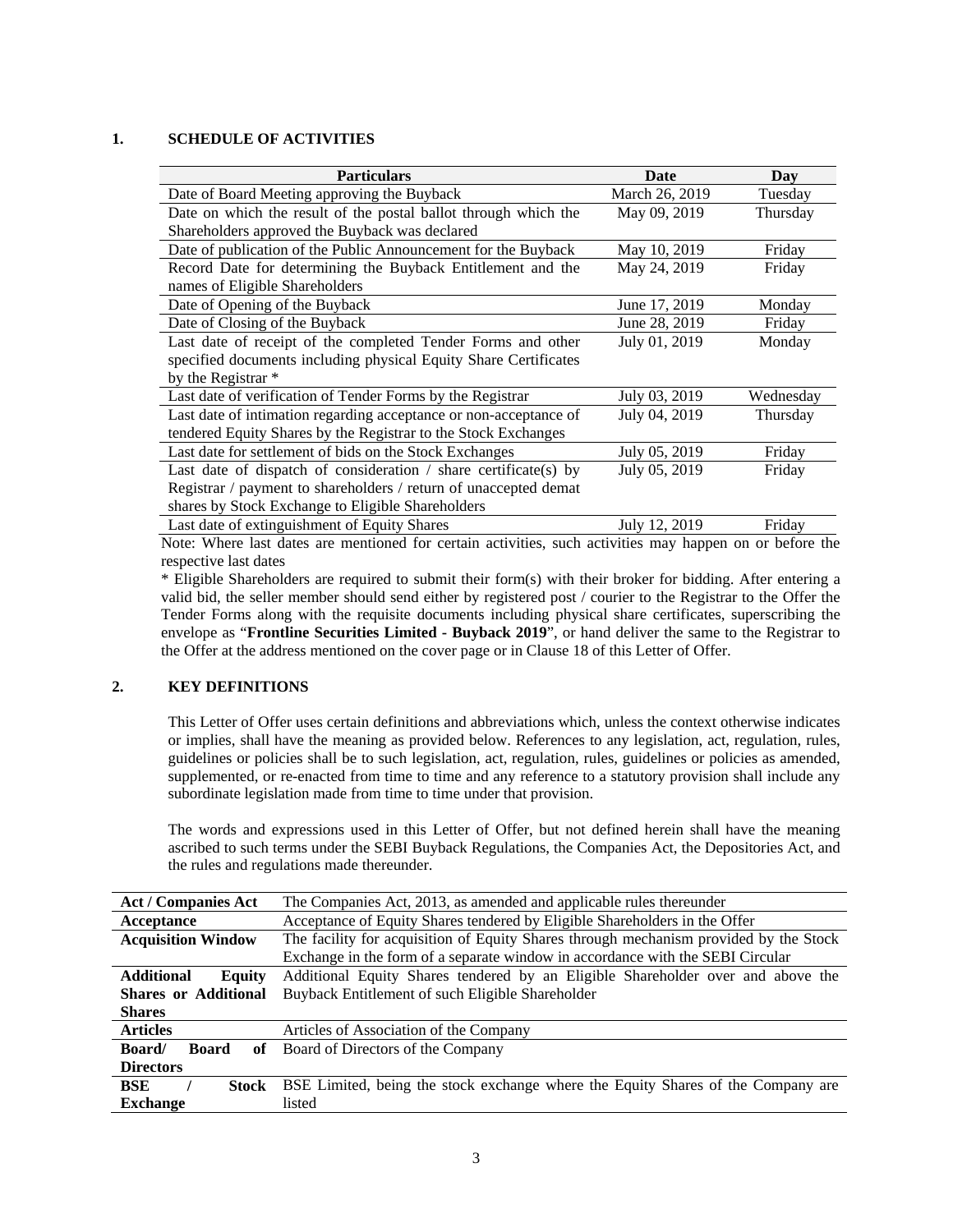| Buyback / Buyback                               | Offer to Buyback upto 18,90,027 (Eighteen Lakhs Ninety Thousand Twenty Seven only)                                                                                 |
|-------------------------------------------------|--------------------------------------------------------------------------------------------------------------------------------------------------------------------|
| Offer / Offer                                   | fully paid-up Equity Shares of face value Rs. 5/- each of the Company at a price of Rs.                                                                            |
|                                                 | 40/- (Rupees Forty only) per Equity Share for an aggregate amount of up to Rs.                                                                                     |
|                                                 | 7,56,01,080 (Rupees Seven Crores Fifty Six Lakhs One Thousand and Eighty only), in                                                                                 |
|                                                 | accordance with the Regulations and relevant provisions of the Act by way of a Tender                                                                              |
|                                                 | Offer through the stock exchange mechanism                                                                                                                         |
| <b>Buyback Entitlement</b>                      | The number of Equity Shares that an Eligible Shareholder is entitled to tender, in the                                                                             |
| or Entitlement                                  | Buyback, based on the number of Equity Shares held by such Eligible Shareholder, on<br>the Record Date and the ratio of Buyback applicable to such Shareholder     |
| <b>Buyback Price</b>                            | Price at which Equity Shares will be bought back from the Equity Shareholders i.e. Rs.<br>40/- (Rupees Forty Only) per fully paid up Equity Share, payable in cash |
| <b>SEBI</b><br><b>Buyback</b>                   | The Securities and Exchange Board of India (Buy Back of Securities) Regulations, 2018                                                                              |
| <b>Regulations</b>                              | including any amendments, statutory modifications or re-enactments thereof, for the time                                                                           |
|                                                 | being in force and the SEBI Circular                                                                                                                               |
| <b>CDSL</b>                                     | Central Depository Services (India) Limited                                                                                                                        |
| Company                                         | Frontline Securities Limited                                                                                                                                       |
| <b>Company Broker</b>                           | <b>Farsight Securities Limited</b>                                                                                                                                 |
| Company<br><b>Demat</b>                         | The depository account entitled "Frontline Securities Limited" opened by the Company                                                                               |
| <b>Account</b>                                  |                                                                                                                                                                    |
| DP                                              | <b>Depository Participant</b>                                                                                                                                      |
| <b>Depositories</b>                             | NSDL and CDSL                                                                                                                                                      |
| Director(s)                                     | Director(s) of the Company                                                                                                                                         |
| <b>Draft Letter of Offer</b>                    | The Draft Letter of Offer dated May 10, 2019 filed with SEBI                                                                                                       |
| Eligible shareholder                            | Person(s) eligible to participate in the Buy-Back Offer and would mean all Equity                                                                                  |
| or Eligible Person(s)                           | Shareholders including beneficial owners, holding Equity Shares either in physical or<br>dematerialized form as on the Record Date i.e. Friday, May 24, 2019       |
| <b>Shares</b><br><b>Equity</b><br><b>Shares</b> | Fully paid-up equity shares of the Company each having a face value of Rs. 5/- (Rupees<br>Five Only)                                                               |
| <b>Escrow Account</b>                           | The Escrow Account titled "Frontline Securities Limited - Escrow Account" opened                                                                                   |
|                                                 | with the Escrow Agent                                                                                                                                              |
| <b>Escrow Agent</b>                             | <b>HDFC Bank Limited</b>                                                                                                                                           |
| <b>Escrow</b>                                   | The Escrow Agreement dated May 06, 2019 entered into between the Company, the                                                                                      |
| <b>Agreement</b>                                | Manager and the Escrow Agent                                                                                                                                       |
| <b>FEMA</b>                                     | Foreign Exchange Management Act, 1999                                                                                                                              |
| <b>FIIs</b>                                     | Foreign Institutional Investors                                                                                                                                    |
| <b>IT Act</b>                                   | Income-tax Act, 1961, as amended                                                                                                                                   |
| <b>Letter of Offer</b>                          | The Letter of offer dated June 10, 2019 containing disclosures in relation to the Buyback                                                                          |
|                                                 | as specified in the SEBI Buyback Regulations, including comments received from SEBI                                                                                |
|                                                 | on the Draft Letter of Offer                                                                                                                                       |
| <b>Manager to the Offer</b>                     | Sundae Capital Advisors Private Limited                                                                                                                            |
| NRI/ Non Resident                               | A person resident outside India, who is a citizen of India or a person of Indian origin,                                                                           |
| Indian                                          | and shall have the meaning ascribed to such term in the Foreign Exchange Management                                                                                |
| <b>NSDL</b>                                     | (Deposit) Regulations, 2000<br>National Securities Depository Limited                                                                                              |
| <b>Public</b>                                   | The public announcement, made in accordance with the SEBI Buyback Regulations,                                                                                     |
| Announcement                                    | dated May 09, 2019, published in all editions of the Business Standard (English and                                                                                |
|                                                 | Hindi national daily) on May 10, 2019 each with wide circulation                                                                                                   |
| Promoter                                        | Rakesh Kumar Jain, Hope Consultants Limited, Prerna Jain, Vidha Jain and Aridhi Jain                                                                               |
| <b>Ratio of Buyback</b>                         | The ratio of the Buyback: (i) in case of Small Shareholders, 263 Equity Shares for every                                                                           |
|                                                 | 654 Equity Shares held by such Small Shareholder on the Record Date; and (ii) for                                                                                  |
|                                                 | Eligible Shareholders other than Small Shareholders, 17 Equity Shares for every 118                                                                                |
|                                                 | Equity Shares held by such Eligible Shareholder on the Record Date                                                                                                 |
| <b>RBI</b>                                      | The Reserve Bank of India                                                                                                                                          |
| <b>Record Date</b>                              | May 24, 2019                                                                                                                                                       |
| <b>Registrar to the Offer</b>                   | Link Intime India Private Limited                                                                                                                                  |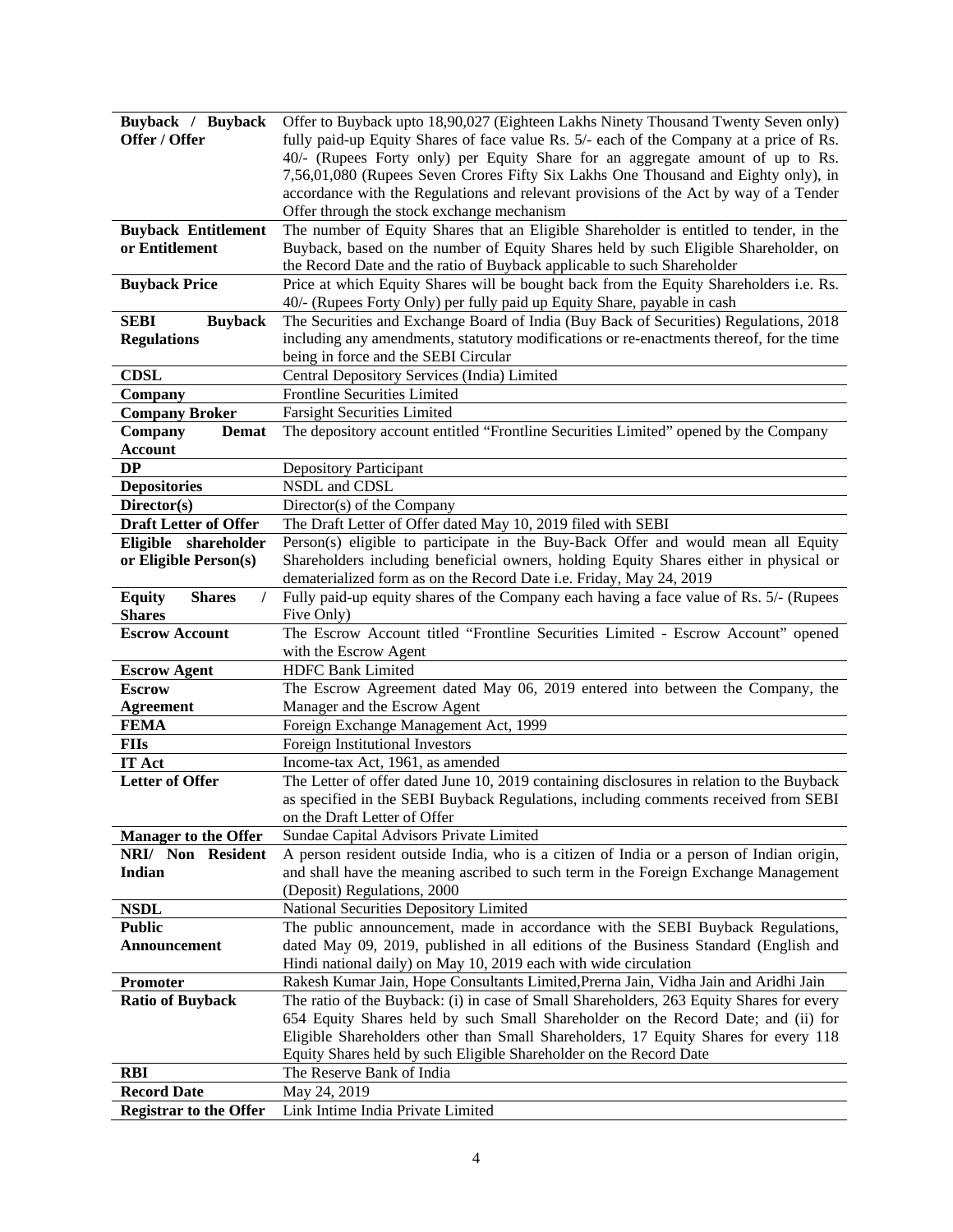| <b>SEBI</b>                | Securities and Exchange Board of India                                                    |  |  |
|----------------------------|-------------------------------------------------------------------------------------------|--|--|
| <b>SEBI Circular</b>       | Tendering of Equity Shares by Shareholders and settlement of the same, through the        |  |  |
|                            | stock exchange mechanism as specified by SEBI in the circular bearing number              |  |  |
|                            | CIR/CFD/POLICYCELL/1/2015 dated April 13, 2015 read with circular bearing number          |  |  |
|                            | CFD/DCR2/CIR/P/2016/131 dated December 09, 2016 including amendments thereof              |  |  |
| <b>Shareholders</b>        | Holders of Equity Shares and includes beneficial owners thereof                           |  |  |
| <b>Shareholder Broker</b>  | A Stock Broker of an Eligible Shareholder through whom the Eligible Shareholder wants     |  |  |
|                            | to participate in the Buyback                                                             |  |  |
| <b>Small Shareholder</b>   | 'Small Shareholder' means a shareholder of a listed company, who holds shares or other    |  |  |
|                            | specified securities whose market value, on the basis of closing price of shares or other |  |  |
|                            | specified securities, on the recognized stock exchange in which highest trading volume    |  |  |
|                            | in respect of such security, as on record date is not more than Rs. 200,000/- (Rupees     |  |  |
|                            | Two Lakh Only).                                                                           |  |  |
| <b>Takeover</b>            | The Securities and Exchange Board of India (Substantial Acquisition of Shares and         |  |  |
| <b>Regulations</b>         | Takeovers) Regulations, 2011                                                              |  |  |
| <b>Tender offer</b>        | Method of buyback as defined in Regulation $2(i)(q)$ of the SEBI Buyback Regulations      |  |  |
| <b>Tender Offer Form /</b> | The form to be filled in by the Shareholders to participate in the Buyback.               |  |  |
| <b>Form of Acceptance</b>  |                                                                                           |  |  |
| TRS                        | <b>Transaction Registration Slip</b>                                                      |  |  |

### **3. DISCLAIMER CLAUSE**

As required, a copy of this Draft Letter of Offer has been submitted to Securities and Exchange Board of India ("SEBI"). It is to be distinctly understood that submission of the Draft Letter of Offer with SEBI should not, in any way be deemed or construed that the same has been cleared or approved by SEBI. SEBI does not take any responsibility either for the financial soundness of the company to meet the Buyback commitments or for the correctness of the statements made or opinions expressed in the Draft Letter of Offer. The Manager to the Offer, Sundae Capital Advisors Private Limited has certified that the disclosures made in the Draft Letter of Offer are generally adequate and are in conformity with the provisions of Companies Act and the SEBI Buyback Regulations. This requirement is to facilitate investors to take an informed decision for tendering their shares in the Buyback.

It should also be clearly understood that while the Company is primarily responsible for the correctness, adequacy and disclosure of all relevant information in the Draft Letter of Offer, the Manager to the Offer is expected to exercise due diligence to ensure that the Company discharges its duty adequately in this behalf and towards this purpose. Pursuant to this requirement, Manager to the Offer, Sundae Capital Advisors Private Limited has furnished to SEBI a due diligence certificate dated May 10, 2019 in accordance with the SEBI Buyback Regulations which reads as follows:

**"We have examined various documents and materials relevant to the Buyback as part of the due diligence carried out by us in connection with the finalization of the public announcement dated May 09, 2019 and published on May 10, 2019 (the "Public Announcement") and the Draft Letter of Offer dated May 10, 2019. On the basis of such examination and the discussions with the Company, we hereby state that:** 

- **The Public Announcement and the Draft Letter of Offer are in conformity with the documents, materials and papers relevant to the Buyback;**
- **All the legal requirements connected with the said offer including the SEBI (Buy Back of Securities) Regulations, 2018, as amended, have been duly complied with;**
- **The disclosures in the Public Announcement and the Draft Letter of Offer are, to the best of our knowledge, true, fair and adequate in all material respects for the shareholders of the Company to make a well informed decision in respect of the captioned Buyback;**
- **Funds used for Buyback shall be as per the provisions of the Companies Act.**"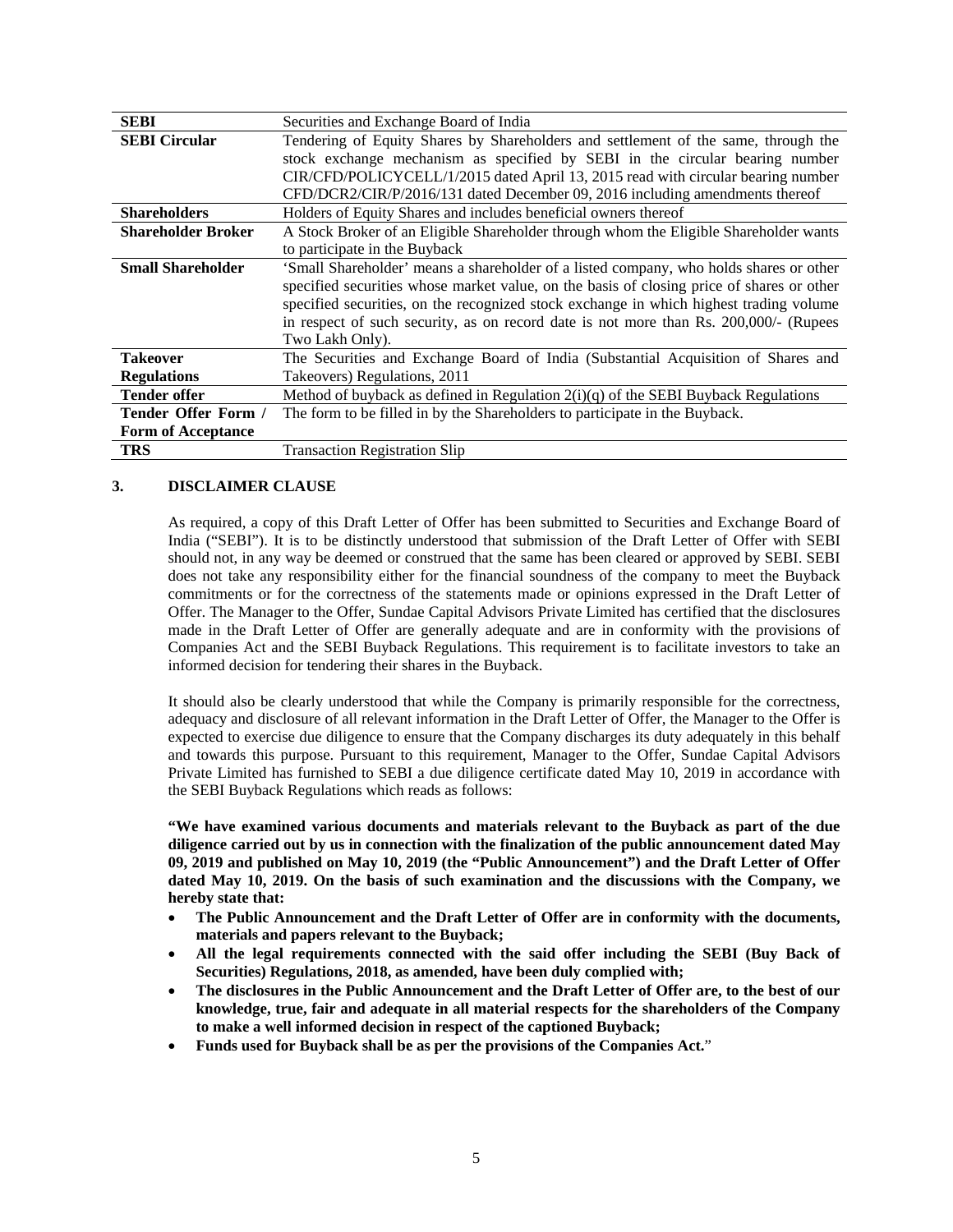The filing of the Draft Letter of Offer / Letter of Offer with SEBI, does not, however, absolve the Company from any liabilities under the provisions of the Companies Act or from the requirement of obtaining such statutory or other clearances as may be required for the purpose of the proposed Buyback.

Promoters / Directors of the Company declare and confirm that no information / material likely to have a bearing on the decision of investors has been suppressed / withheld and / or incorporated in the manner that would amount to mis-statement / mis-representation and in the event of it transpiring at any point of time that any information / material has been suppressed / withheld and / or amounts to a mis-statement / misrepresentation, the Promoters / Directors and the Company shall be liable for penalty in terms of the provisions of the Companies Act, 2013 and the SEBI Buyback Regulations.

Promoters / Directors also declare and confirm that funds borrowed from banks and / or financial institutions will not be used for the Buyback.

Certain figures contained in this Letter of Offer, including financial information, have been subjected to rounding-off and casting adjustments. In certain instances, (i) the sum or percentage change of such numbers may not conform exactly to the total figure given; and (ii) the sum of the numbers in a column or row in certain tables may not conform exactly to the total figure given for that column or row.

**NO OFFER TO SUBSCRIBE / PURCHASE / SELL, OR AN INVITATION TO SUBSCRIBE / PURCHASE / SELL ANY SECURITIES OF THE COMPANY OR AS A SOLICITATION OR AN INVITATION TO SUBSCRIBE / PURCHASE / SELL ANY SECURITIES OF THE COMPANY INCLUDING THE EQUITY SHARES IS MADE IN A JURISDICTION, OTHER THAN INDIA, WHERE IT IS ILLEGAL, OR ANY ACTION OR APPROVAL IS REQUIRED, TO MAKE THIS BUYBACK.** 

#### **Forward Looking Statement:**

The Letter of Offer contains certain forward-looking statements. These forward-looking statements generally can be identified by words or phrases such as 'aim', 'anticipate', 'believe', 'expect', 'estimate', 'intend', 'objective', 'plan', 'project', 'will', 'will continue', 'will pursue' or other words or phrases of similar import. Similarly, statements that describe our strategies, objectives, plans or goals are also forward looking statements. All forward-looking statements are subject to risks, uncertainties and assumptions about us that could cause actual results to differ materially from those contemplated by the relevant forward-looking statement.

#### **4. TEXT OF THE RESOLUTION PASSED AT BOARD MEETING ON MARCH 26, 2019**

The Buyback through Tender Offer has been duly authorized by resolutions passed by the Board of Directors of the Company at its meeting held on March 26, 2019. The text of the relevant resolutions passed is given below.

#### **(a) Resolution passed on March 26, 2019**

**"RESOLVED THAT** pursuant Article 134 of the Articles of Association of the Company, the provisions of Sections 68, 69, 70 and 110 and all other applicable provisions, if any, of the Companies Act, 2013, as amended **("Act"),** the Companies (Share Capital and Debentures) Rules, 2014 **("Share Capital Rules"), the Companies (Management and Administration) Rules, 2014 ("Management Rules") ,** including any statutory ,modifications or re- enactment thereof for the time being in force and in compliance with the Securities and Exchange Board of India (Buy Back of Securities) Regulations, 2018 **("SEBI Buyback Regulations")**, including any amendments, statutory modification(s) or re-enactment(s)for the time being in force and subject to such other approvals, permissions, and sanctions as may be necessary and subject to such conditions and modifications, if any, as may be prescribed or imposed by the appropriate authorities while granting such approvals, permissions and sanctions, which may be agreed by the Board of Directors of the Company (the **"Board",** which expression shall include any committee constituted by the Board to exercise its powers including the powers conferred by this resolution) and subject to the approval of the Members by the way of Special Resolution to be passed through Postal Ballot, the approval of the Board be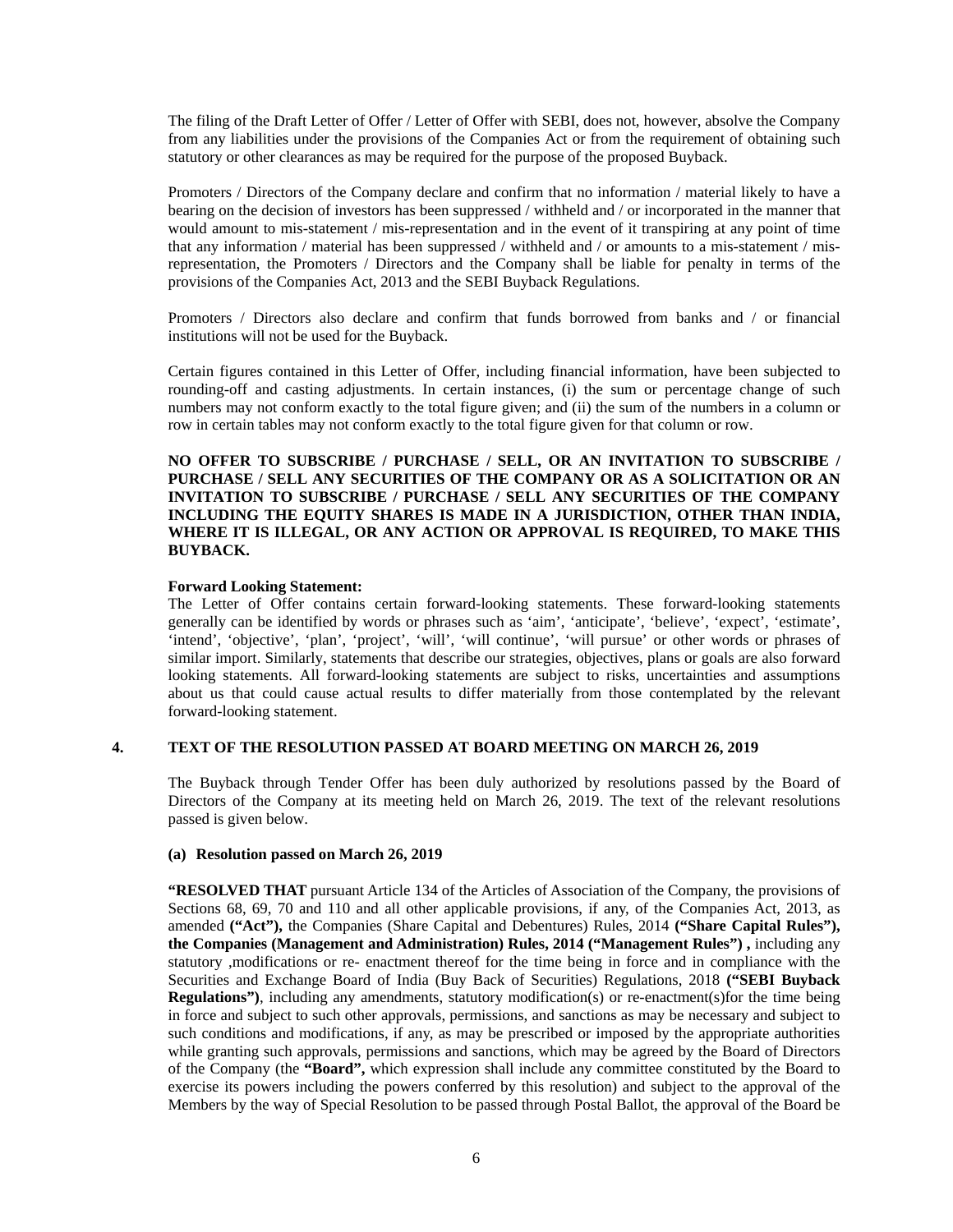and is hereby accorded for the Buy Back by the Company of its up to 18,90,027 (Eighteen Lakhs Ninety Thousand Twenty Seven) fully paid-up Equity Shares of Rs. 5/- each, of the Company,("Equity Shares") representing15.94% of the total paid up Equity Share Capital of the Company as on 31<sup>st</sup> March, 2018, at a price of Rs. 40/- (Rupees Forty Only)per Equity Share **("Buy Back Price")** payable in cash for an aggregate amount of up to Rs.7,56,01,080(Rupees Seven Crores Fifty Six Lakhs One Thousand Eighty only) excluding any expenses incurred or to be incurred in relation to the Buy Back including brokerage, applicable taxes such as securities transaction tax, goods and service tax, stamp duty and other incidental and related expenses (**"Buy Back Size"**) being 24.99**%**of the aggregate of fully paid- up Equity Share Capital and free reserves of the Company as per its latest audited financial statements for the financial year ended March 31<sup>st</sup> 2018, which is within the prescribed limit of 25% of the fully paid-up Equity Share Capital and free reserves of the Company as per its latest audited Financial statements, through the **"Tender Offer"** route as prescribed under the Buy Back Regulations using the "Mechanism for acquisition of shares through Stock Exchange" notified by SEBI vide circular CIR/CFD/POLICYCELL/1/2015 dated April 13<sup>th</sup>, 2015 read with circular CFD/DCR2/CIR/P/2016/131 dated December 09, 2016 or such other mechanism as may be applicable, on a proportionate basis, from the equity shareholders / beneficial owners of the Equity Shares of the Company as on the Record Date, provided 15% (Fifteen Percent) of the number of equity shares which the Company proposes to buyback or number of equity shares entitled as per the shareholding of small shareholders, whichever is higher, shall be reserved for the small shareholders, as prescribed under Regulation 6 of the SEBI Buyback Regulations ("**Buy Back**").

**RESOLVED FURTHER THAT** the Buy Back shall be made out of the free reserves based on the audited accounts of the Company for the financial year ended March 31<sup>st</sup>, 2018 and the payments be made out of the Company's current balances of cash and cash equivalents and other current investments and/or internal accruals of the Company.

**RESOLVED FURTHER THAT** all the equity shareholders of the Company as on the Record Date will be eligible to participate in the Buy Back including promoters of the Company.

**RESOLVED FURTHER THAT** the Buy Back from the shareholders who are resident outside India including Foreign Corporate Bodies ( including erstwhile Overseas Corporate Bodies ) and Foreign Institutional Investors, shall be subject to such approvals, if any, and to the extent required from the concerned authorities including approvals from the Reserve Bank of India under the applicable Foreign Exchange Management Act, 1999 and the rules, regulations framed there under, and that such approvals shall be required to be taken by such non -resident shareholders .

**RESOLVED FURTHER THAT** the Buy Back would be subject to the condition of maintaining minimum public shareholding requirements as specified in Regulation 38 of the Securities and Exchange Board of India (Listing Obligations and Disclosure Requirements), Regulations 2015 **("Listing Regulations").**

**RESOLVED FURTHER THAT** the Company shall not Buy Back the locked-in shares or other specified securities and non-transferable shares or other specified securities till the pendency of lock in or till the shares or other specified securities become transferable.

**RESOLVED FURTHER THAT** Ms. Richa Arora, Company Secretary and Whole Time Director be and is hereby appointed as the Compliance officer for the purpose of Proposed Buy Back.

**RESOLVED FURTHER THAT** the draft Declaration of Solvency prepared in the prescribed form, verified by an affidavit placed before this meeting duly signed by the Chairman for the purpose of identification be and is hereby approved and Mr. Rakesh Kumar Jain, Non Executive Chairman & Director and Ms. Richa Arora, Company Secretary and Whole Time Director, of the Company be and are hereby authorized to sign the same, for and on the behalf of the Board and file the same with the Registrar of Companies, the Securities and Exchange Board of India and/or any other concerned authorities, as may be necessary in accordance with the applicable laws.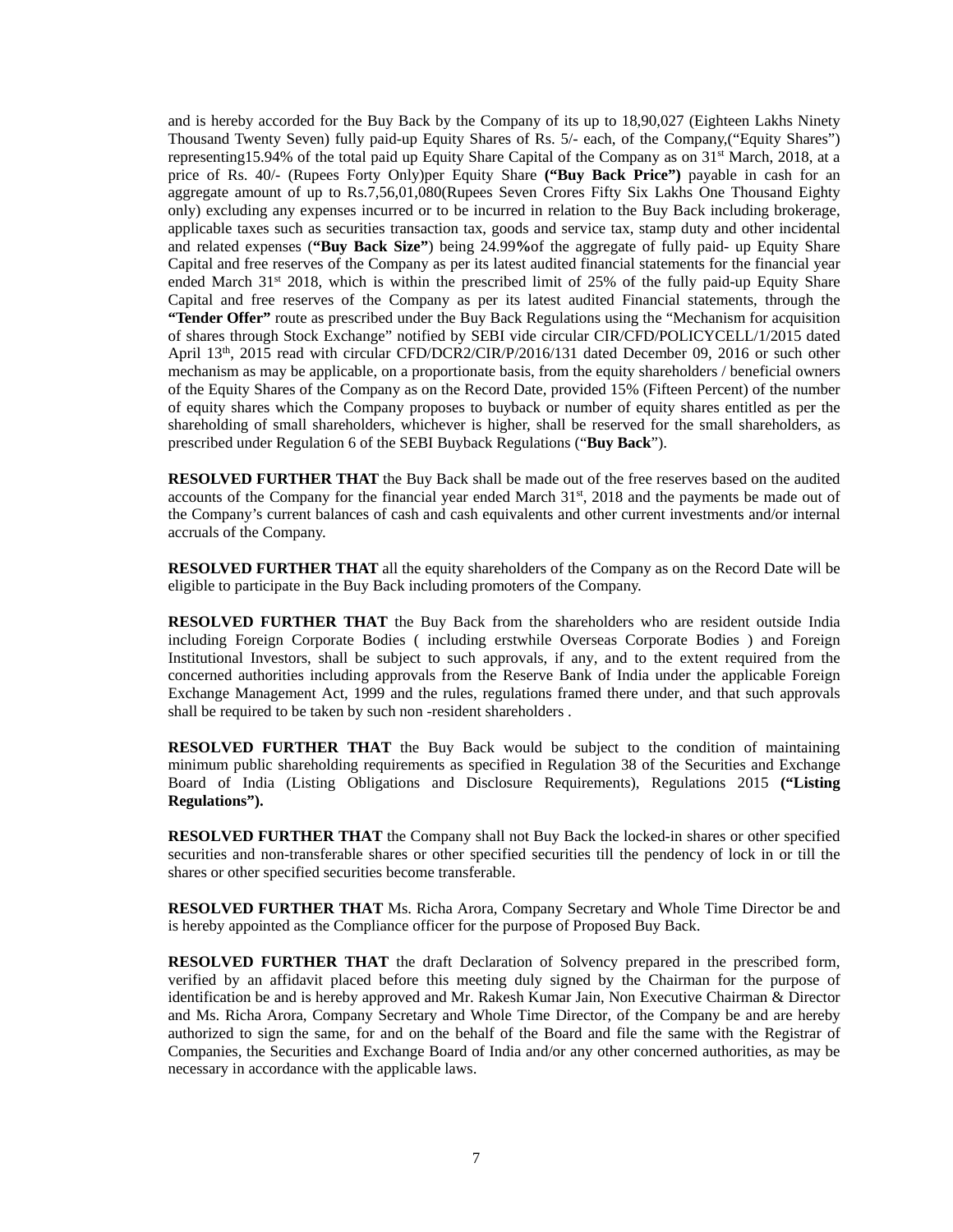**RESOLVED FURTHER THAT** the Board hereby declares that it has made a full enquiry into the affairs and prospects of the Company and after taking into account the financial position of the Company, including the projections and also considering all contingent liabilities the Board hereby formed an opinion:

- a) That immediately following the date of the Board Meeting held on March 26th, 2019 and the date of passing the Shareholders' resolution approving the proposed Buy Back, there will be no grounds on which the Company can be found unable to pay its debts;
- b) That as regards the Company's prospects for the year immediately following the date of the Board Meeting held on March 26th, 2019 as well as the year immediately following the date of passing the Shareholders' resolution approving the proposed Buy Back, and having regard to Board's intentions with respect to the management of the Company's business during that year, and to the amount and character of the financial resources which will, in the Board's view, be available to the Company that year, the Company will be able to meet its liabilities as and when they fall due and will not be rendered insolvent within a period of one year from date of Board meeting approving the Buy back held on March 26th, 2019 as also from the Shareholders' resolution approving proposed Buy Back;
- c) That in forming their opinion for the above purpose, the Board has taken into account the liabilities (including prospective and contingent liabilities) as if Company is being wound up under the provisions of the Act and the Insolvency and Bankruptcy Code 2016 (to the extent notified and in force).

#### **RESOLVED FURTHER THAT** the Board hereby confirms:

- (a) The Company shall not issue any Equity Shares or other securities (including by way of bonus) till the date of closure of the Buy Back;
- (b) The Company shall not raise further capital for a period of one year from the closure of Buy Back offer except in discharge of its subsisting obligations;
- (c) The special resolution approving the Buy Back will be valid for a maximum period of one year from the date of passing the said special resolution (or such extended period as may be permitted under the Act or the SEBI Buyback Regulations or by the appropriate authorities). The exact time table for the Buy Back shall be decided by the Board (or its duly constituted Committee) within the above time limits;
- (d) The Equity Shares bought back by the Company will be compulsorily cancelled / extinguished and will not be held for re-issuance;
- (e) The Company shall transfer from its free reserves a sum equal to the nominal value of the Equity Shares purchased through the Buy Back to the Capital Redemption Reserve account and the details of such transfer shall be disclosed in its subsequent audited balance sheet;
- (f) The Company shall not withdraw the Buy Back after the public announcement of the offer to Buy Back is made;
- (g) The Company shall not Buy Back locked-in Equity Shares and non-transferable Equity Shares till the pendency of the lock-in or till the Equity Shares become transferable; and
- (h) The Company confirms that as required under Section 68(2)(d) of the Act, the Company is a debt free company and the debt equity ratio of aggregate of secured and unsecured debts owed by the Company shall not be more than twice the equity share capital and free reserves after the Buy Back.

#### **RESOLVED FURTHER THAT** the Board hereby affirms that:

- a) All the Equity shares are fully paid-up.
- b) the Company shall not make any offer of Buy Back within a period of one year reckoned from the date of closure of the Buy Back;
- c) That the Company shall not Buy Back its shares from any person through negotiated deals whether on or off the stock Exchanges or through spot transactions or through any private arrangement in the implementation of the Buy Back.
- d) There are no defaults subsisting in the repayment of deposits, accepted either before or after the commencement of the Act, interest payment thereon, redemption of debentures or preference shares or payment of dividend to any shareholder, or repayment of any term loan or interest payable thereon to any financial institution or banking company.
- e) that the Company has been in compliance with Sections 92, 123, 127 and 129 of the Act;
- f) there is no pendency of any scheme of amalgamation or compromise or arrangement;
- g) the aggregate amount of the Buy Back is Rs. 7,56,01,080(Rupees Seven Crores Fifty Six Lakhs One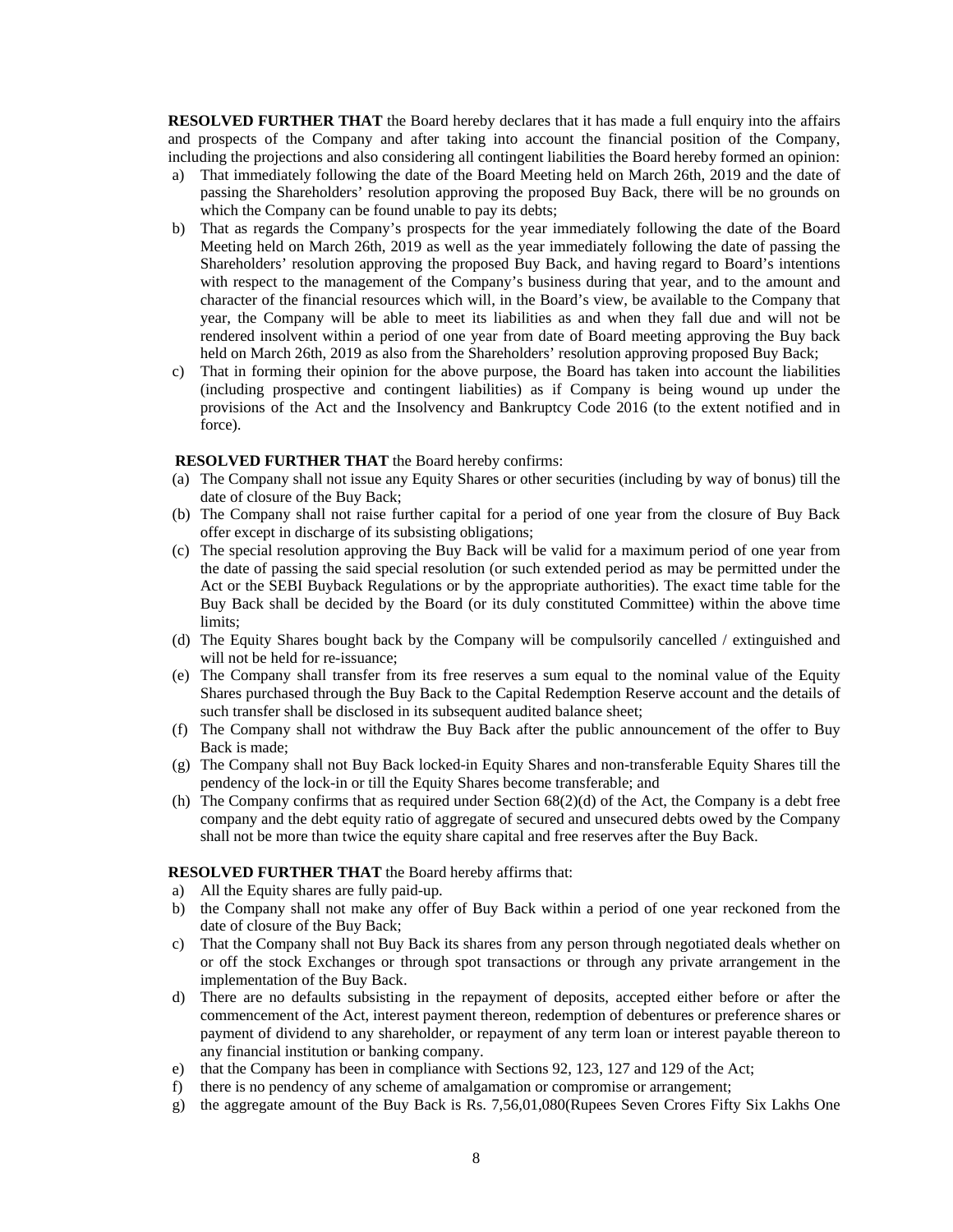Thousand Eighty only) does not exceed 25% of the total paid-up Equity Share Capital and Free Reserves of the Company as on  $31<sup>st</sup>$  March, 2018.

h) That the maximum number of shares proposed to be purchased under the Buy Back i.e.18,90,027 (Eighteen Lakhs Ninety Thousand Twenty Seven Only) Equity Shares, does not exceed 25% of the total number of shares in the paid-up equity capital as per the audited balance sheet as of March, 31st, 2018.

**RESOLVED FURTHER THAT** no information/ material likely to have a bearing on the decision of investors has been suppressed/ withheld and/ or incorporated in the manner that would amount to misstatement/ misrepresentation and in the event of it is transpiring at any point of time that any information/ material has been suppressed/ withheld and/ or amounts to mis-statement/ misrepresentation, the Board of Directors and the Company shall be liable for penalty in terms of the provisions of the Act and the Buy Back Regulations.

**RESOLVED FURTHER THAT** nothing contained herein shall confer any right on any shareholder to offer and/ or any obligation on the Company or the Board or the Buy Back Committee to Buy Back any shares, and/ or impart any power of the Company or the Board or the Buy Back Committee to terminate any process in relation to such Buy Back, if so permissible by law.

**RESOLVED FURTHER THAT** the Board be and is hereby authorized to delegate all or any of the power(s) conferred herein above as it may in its absolute discretion deem fit, to any Committee(s)/ Director(s)/ Officer(s)/ Authorized Representative(s) of the Company in order to give effect to the aforesaid resolutions, including but not limited to finalizing the terms of Buy Back like Record Date, Entitlement Ratio, timeframe for completion of Buy Back, appointing Merchant bankers, Brokers, Lawyers, Registrar, Scrutinizers, Escrow Agents, and other advisors/consultants/intermediaries/agencies, as may be required, for the implementation of the Buy Back; finalizing their terms of appointment including the fees payable and executing agreements; initiating all necessary actions for preparation and issue of various documents including Public Announcement, Draft Letter of Offer, and all other documents with respect to the Buy Back; making all necessary applications to the appropriate authorities for their approvals including but not limited to approvals as may be required from the Securities and Exchange Board of India; preparing, signing and filing of the Public Announcement, Draft Letter of Offer/Letter of Offer with the Securities and Exchange Board of India, the Stock Exchanges and other appropriate authorities; obtaining all necessary certificates and report from the statutory auditors and other third parties as required under applicable laws; entering into escrow arrangements as required in terms of the Buy Back Regulations; opening, operating and closing of all necessary accounts including escrow account, special payment account, demat account as required in terms of Buy Back Regulations; extinguishing dematerialized shares and physical destruction of share certificates in respect of the Equity Shares bought back by the Company; and filing such other undertakings, agreements, papers, documents and correspondence, as may be required to be filed in connection with the Buy Back with the Securities and Exchange Board of India , the Stock Exchanges, Registrar of Companies, Depositories and/or other Regulators and statutory authorities as may be required from time to time.

**RESOLVED FURTHER THAT** the appointment of Sundae Capital Advisors Private Limited, A SEBI registered Category –I Merchant Banker, as the Manager to the Offer be confirmed and approved in terms of their offer Letter dated March 20, 2019.

**RESOLVED FURTHER THAT** the approval of the shareholders by way of Postal Ballot for Buy Back be sought and the Buy Back Committee (hereinafter referred to as the (**"Buy Back Committee"**) be formed for the purpose of effecting the Buy-Back.

**RESOLVED FURTHER THAT** without affecting the generality and in addition to the authorities given by the Board to the Company's Directors/ officers/ authorized person(s) elsewhere in these resolutions, the "Buy Back Committee" of the Board of Directors consisting of Mr. Rakesh Kumar Jain, Non-Executive Chairman and Director, Mr. Gauri Shanker Pandey, Whole Time Director and Ms. Richa Arora, Company Secretary and Whole Time Director be and is hereby authorized to do all acts, deeds, matters and things as it may, in its absolute discretion, deem necessary, expedient, usual or proper, as the Buy Back committee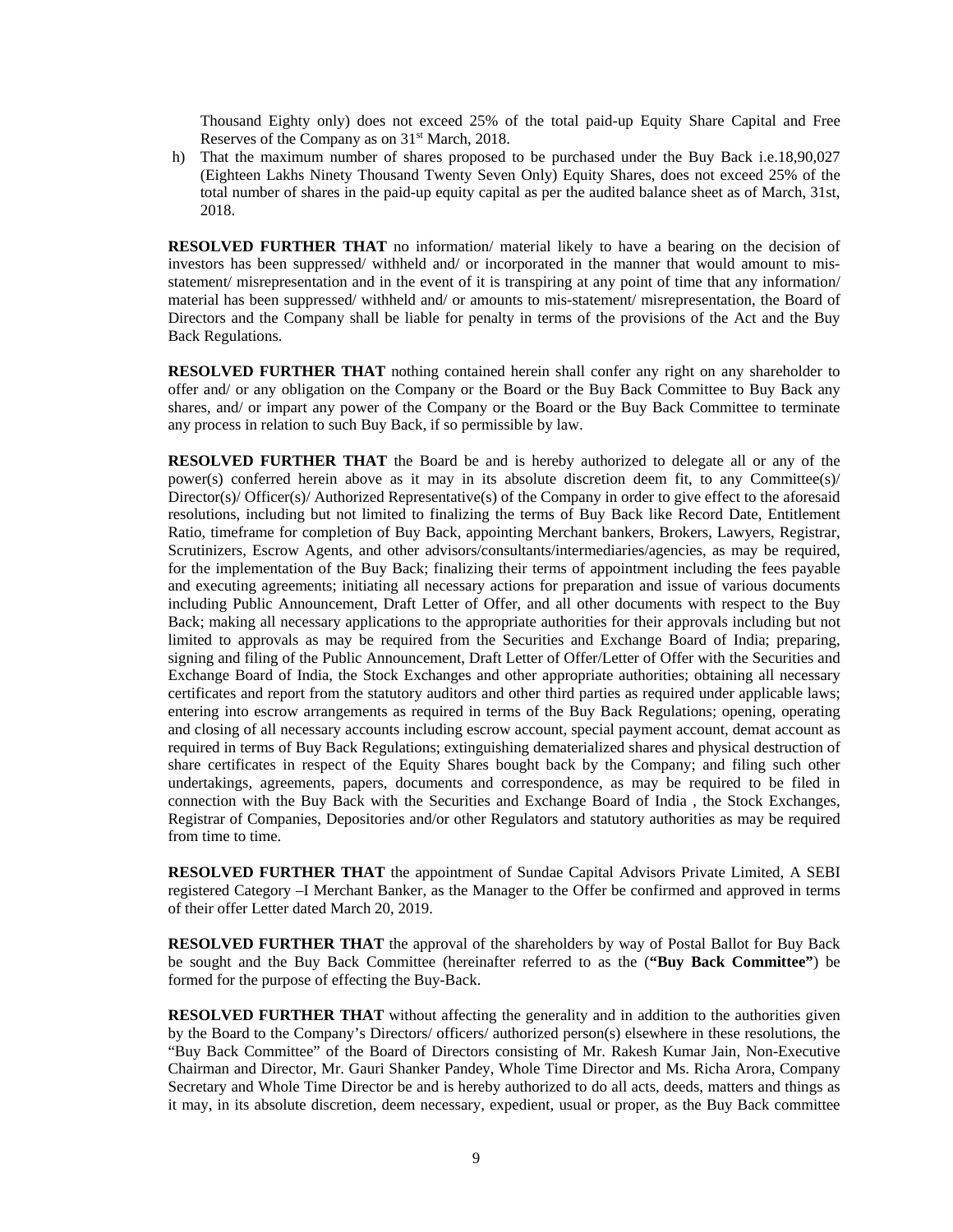may consider to be in the best interest of shareholders, authorized, empowered and deemed to have been authorized and empowered to exercise all powers and discharge all functions which the Board is authorized, including, inter alia:

- 1. To perform and to authorize the performance of all such acts and deeds which are necessary or advisable for the implementation of the Buy Back without any further approval of the Board.
- 2. To seek approval of the Shareholders through Postal Ballot / e-voting and to do all necessary actions related thereto, including approving Postal Ballot Notice and appointment of Scrutinizer.
- 3. To approve and file various documents including Public Announcement, Draft Letter of Offer, Final Letter of Offer, Declaration of Solvency Certificate of Extinguishment of shares and such other documents that may require approval of the Board.
- 4. To fix the record date in accordance with the Buy Back Regulations and the entitlement of shareholders to participate in the Buy Back;
- 5. To approve the opening/ closing and operation of Demat Account(s), Bank Account, Escrow Account(s), Special Account(s) for the purpose of payment and authorizing persons/ entities (including the Manager to the offer) to operate said accounts;
- 6. Filing response to the queries raised by the Manager to the Offer, Securities and Exchange Board of India, the Stock Exchanges and other appropriate authorities in connection with the proposed buy-Back.
- 7. To finalize the appointment of Bankers, Merchant Banker(s), Lawyer(s), Registrar, depository participants, advertising agencies, consultants, Escrow Agent and any other intermediaries/ agencies as may be required for implementation of Buy Back;
- 8. To approve and authorize execution of any application(s), agreements, deeds, documents, declarations, writings, etc., (including any alterations or modifications thereof), as may be required from time to time, in connection with the Buy Back and file or cause the filing of the same with the appropriate authorities as may be required;
- 9. Making applications to the appropriate authorities for their requisite approvals including approvals as may be required from the Reserve Bank of India under the Foreign Exchange Management, 1999 and the rules, regulations framed thereunder.
- 10. Extinguishment of share certificates and filing of certificates of extinguishment required to be filed in connection with the Buy Back on behalf of the Company and/or the Board.
- 11. Sign, execute and deliver such documents as may be necessary or required or desirable in connection with or incidental to the Buy Back; execution of documents under the Common Seal of the Company as may be required.
- 12. To authorize the directors and/or the officers of the Company in connection with any or all of the above matters, to do all such acts, deeds, matters and things as they may deem necessary and expedient at their absolute discretion without any further approval of the Board."

Ms. Richa Arora, Company Secretary & Whole Time Director, shall also act as secretary to the committee.

**RESOLVED FURTHER THAT** the Buy Back Committee be and is hereby authorized to delegate all or any of the authorities conferred on it to any Director(s)/ Officer(s)/ Authorised Representative(s) of Company.

**RESOLVED FURTHER THAT** the quorum for any meeting of the Buy Back Committee for implementing the Buy Back shall be two members;

**RESOLVED FURTHER THAT** for the purpose of giving effect to this resolution, the Buy Back Committee be and is hereby authorized to give such directions as may be necessary or desirable and to settle any questions or difficulties whatsoever that may arise in relation to Buy Back.

**RESOLVED FURTHER THAT** for the purpose of giving effect to this resolution and without affecting the generality and in addition to the authority given by the Board to the Company's Directors/Officers/Authorized Person(s) elsewhere in this resolutions, Mr. Rakesh Kumar Jain, Non-Executive chairman and Director, Mr. Gauri Shankar Pandey, Whole Time Director and Ms. Richa Arora, Company Secretary and whole Time Director, be and are hereby severally authorised to do the following:

1. To finalise, execute and submit necessary documents, deeds, affidavits, undertakings, certifications,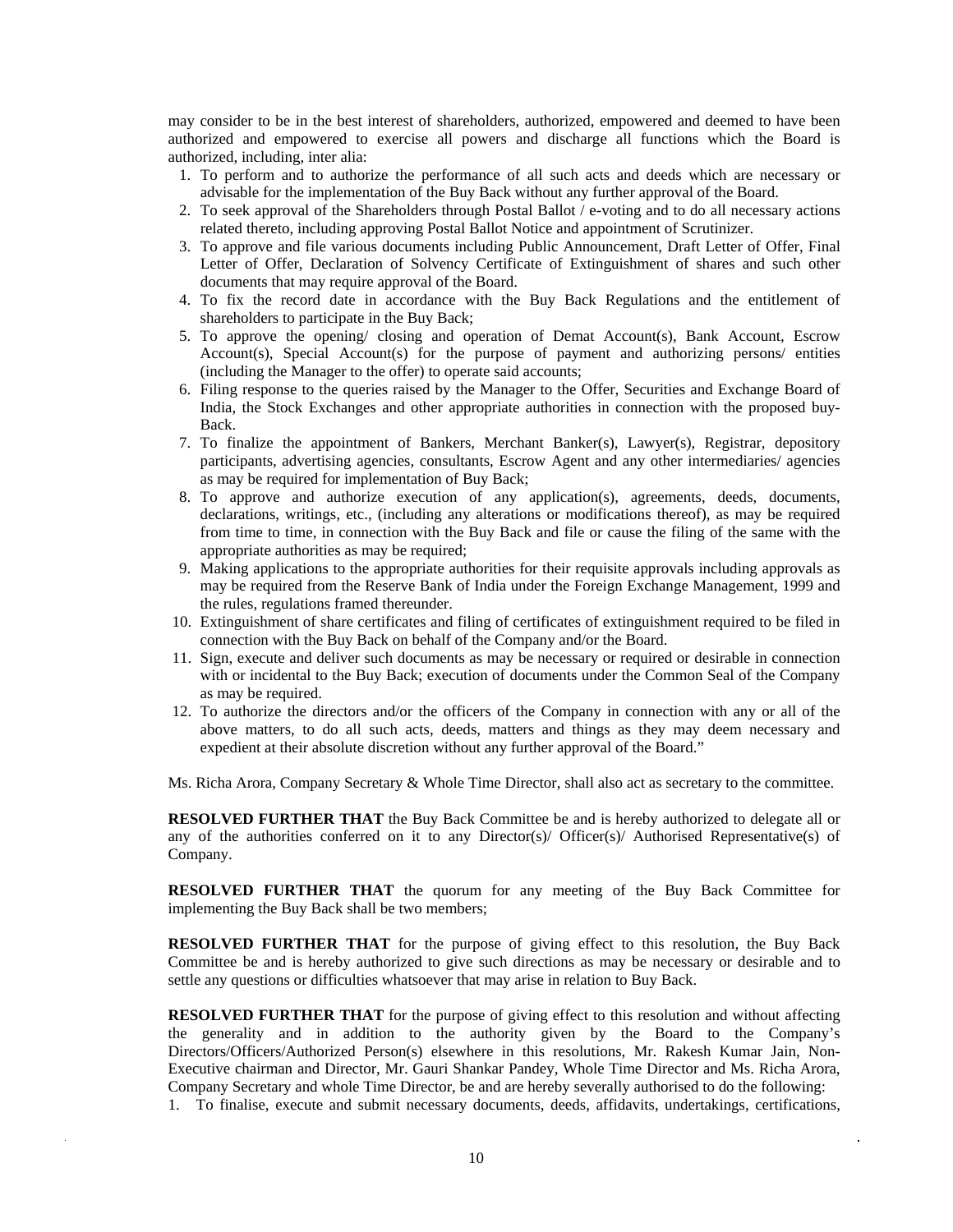agreements, forms, returns, applications, letters, etc., seek approval(s) and to represent the Company with the Securities and Exchange Board of India, BSE Limited, Registrar of Companies, National Securities Depository Limited, Central Depository Services (India) Limited and any other Regulatory authorities in connection with the Buy back;

- 2. To negotiate, finalise the terms of appointment of the Merchant Banker(s), Lawyer(s), Registrar, Escrow Agent and any other intermediaries as may be required in connection with the Buy back and execute any agreement(s) in this regard;
- 3. To incur such other expenses as may be necessary with regard to the proposed Buy Back including fees to be paid to SEBI / other Regulatory Authorities, Registrar Fees, Fees for Escrow Agent and other intermediaries, Fee for any consultants/ advisers that may be hired, Publication expenses, postage expenses, transaction costs viz. brokerage, applicable taxes such as securities transaction tax, service tax, stamp duty, etc. and such other expenses that may be necessary or incidental in this regard.
- 4. To sign, e-forms for the proposed Buy back offer and postal ballot of the Company and all other documents that may be required to be filed with the Registrar of Companies, Delhi and Haryana, for the above said purpose."

**RESOLVED FURTHER THAT** for the purpose of giving effect to this resolution, the Board be and is hereby authorized to accept and make any alteration(s), modification(s) to the terms and condition as it may deem necessary , concerning any aspect of the Buy Back , in accordance with the statutory requirements as well as to give such directions as may be necessary or desirable , to settle any questions, difficulties or doubts that may arise and generally , to do all, acts, deeds, matters and things as it may, in absolute discretion deem necessary, expedient , usual or proper in relation to or in connection with or for matters consequential to the Buy Back without seeking any further consent or approval of the Members or otherwise to the end and intent that they shall be deemed tohave given their approval thereto expressly by the authority of the resolution.

### **5. DETAILS OF THE PUBLIC ANNOUNCEMENT**

In accordance with the provisions of the Regulation 7(i) of the SEBI Buyback Regulations, the Company has made a Public Announcement for the Buyback of Equity Shares which was published on May 10, 2019 in all editions of (i) Business Standard, an English national daily newspaper; and (ii) Business Standard, a Hindi national daily newspaper, both with wide circulation within two working days from the date of declaration of results of resolution by the shareholders through postal ballot i.e. May 09, 2019 for the Buyback.

A copy of the Public Announcement is available on the SEBI website at www.sebi.gov.in.

#### **6. DETAILS OF THE OFFER**

- 6.1 The Board of Directors of the Company, at its meeting held on March 26, 2019 had, subject to the approval of the Members of the Company by way of special resolution and approval of statutory, regulatory or governmental authorities as may be required under applicable laws, approved a buyback of upto an aggregate amount not exceeding Rs. 7,56,01,080 (Rupees Seven Crores Fifty Six Lakhs One Thousand and Eighty only) (representing 24.99% of the Paid up share capital and free reserves as on March 31, 2018) at a price of Rs. 40/- per equity share from the existing Members / Shareholders holding equity shares of the Company on a proportionate basis through the "Tender Offer" route as prescribed under the SEBI Buyback Regulations read with SEBI Circular CIR/CFD/POLICYCELL/1/2015 dated April 13, 2015 read with circular bearing number CFD/DCR2/CIR/P/2016/131 dated December 09, 2016 and in accordance with the Act & the Rules made thereunder (the "**Buyback**"). The consent of the shareholders was received by way of Special Resolution for the said buyback on the terms mentioned above by means of Postal Ballot, the results of which were declared on May 09, 2019.
- 6.2 The Board in its meeting held on March 26, 2019 and shareholders of the Company through postal ballot, results of which were declared on May 09, 2019 have approved the Buyback Price of Rs. 40/- (Rupees Forty Only) (the "**Buyback Price**") and the amount for Buyback to be Rs. 7,56,01,080 (Rupees Seven Crores Fifty Six Lakhs One Thousand and Eighty only) (the "**Buyback Size**") excluding transaction cost,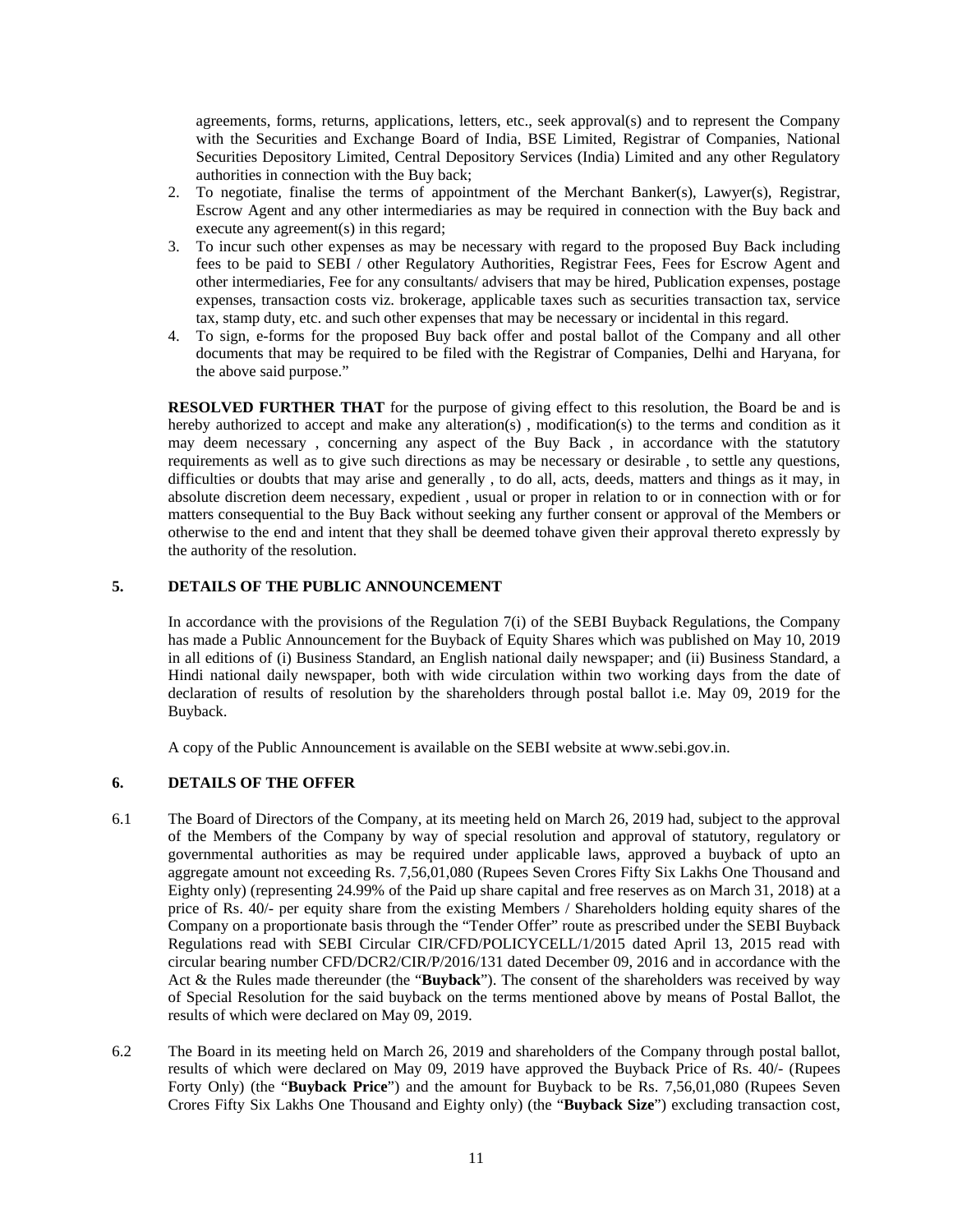viz., brokerage, applicable taxes such as Securities Transaction Tax, Service Tax, Stamp duty, etc., cost for the intermediaries appointed and other incidental costs. With the Buyback Price of Rs. 40/- (Rupees Forty Only) and Buyback Size of Rs. 7,56,01,080 (Rupees Seven Crores Fifty Six Lakhs One Thousand Eighty Only), the total number of shares to be bought back in the Buyback shall be 18,90,027 (Eighteen Lakhs Ninety Thousand Twenty Seven) Equity Shares, representing 15.94% of the total issued and paid-up equity capital of the Company as on May 09, 2019.

- 6.3 The Buyback is in accordance with the provisions contained in the Article 134 of the Articles of Association of the Company, Section 68, 69, 70, 110 and 179 and all other applicable provisions, if any of the Companies Act 2013, Companies (Share Capital and Debentures) Rules, 2014 to the extent applicable, the Companies (Management and Administration) Rules, 2014 and the provisions of the SEBI Buyback Regulations to the extent applicable. The Buyback is subject to the approvals, permissions and sanctions of statutory, regulatory or Governmental authorities as may be required under applicable laws from time to time, including but not limited to the approvals of SEBI and BSE, wherever applicable.
- 6.4 The Buyback shall be undertaken on a proportionate basis from the Shareholders as on the Record Dae being Friday, May 24, 2019 through the Tender Offer route prescribed under Regulation 4(iv)(a) of the SEBI Buyback Regulations. Additionally, the Buyback shall be, subject to applicable laws, facilitated by tendering of Equity Shares by such Shareholders and settlement of the same, through the stock exchange mechanism as specified by SEBI in the circular bearing number CIR/ CFD/POLICY CELL/1/2015 dated April 13, 2015 read with circular bearing number CFD/DCR2/CIR/P/2016/131 dated December 09, 2016(the "**SEBI Circulars**").
- 6.5 In terms of Section 68 of the Act, the aggregate Paid-up equity capital and Free Reserves of the Company as on March 31, 2018 was Rs. 30.25 crores (Rupees Thirty Crores Twenty Five Lakhs Only) and the funds deployed for Buyback shall not exceed 25% of the Paid-up capital and Free Reserves of the Company under shareholder approval route. Accordingly, the maximum amount that can be utilized in the present Buyback, i.e. 24.99% of the networth, is Rs. 7,56,01,104 crores (Rupees Seven Crores and Fifty Six Lakhs One thousand and One Hundred Four Only). The aggregate amount proposed to be utilised for the Buyback is Rs. 7,56,01,080 (Rupees Seven Crores and Fifty Six Lakhs One thousand and Eighty Only) excluding transaction cost, viz. brokerage, applicable taxes such as securities transaction tax, service tax, stamp duty, etc., cost for the intermediaries appointed and other incidental costs, which is within the maximum amount as aforesaid.
- 6.6 Further, under the Act, the number of equity shares that can be bought back in any financial year cannot exceed 25% of the total paid-up equity share capital of the Company in that financial year. Since the Company proposes to Buyback upto 18,90,027 Equity Shares through this buyback in the financial year 2019-20, which represents 15.94% of the total number of equity shares in the total paid up equity share capital of the Company as on May 09, 2019 (i.e. the date of declaration of the results of the postal ballot), the same is within the aforesaid 25% limit.
- 6.7 The Buyback Price of Rs. 40/- represents (a) a premium of approx. 23.08% over the closing price of the Equity Shares on BSE, as on Tuesday, March 19, 2019, being the trading day prior to the date on which the Company intimated BSE Limited of the date of the meeting of the Board of Directors, wherein the proposal of the Buyback was considered ; (b) a premium of approx. 22.03% and 34.32% over the volume weighted average price of the Equity Shares on the BSE during the last three months and last two weeks preceding March 20, 2019, being the day on which Company intimated the Stock Exchange of the date of meeting of the Board of Directors wherein the proposal for Buyback was considered.
- 6.8 In terms of the SEBI Buyback Regulations, under Tender Offer route, the Promoters of the Company has the option to participate in the Buyback. In this regard, The Promoters, vide letter dated March 26, 2019 have informed the Company regarding their intention to participate in the Buyback. The extent of their participation in the Buyback has been detailed in Clause 9 of this Letter of Offer.
- 6.9 Pursuant to the Buyback and depending on the response to the Buyback, the voting rights of the Promoters in the Company may increase or decrease from the existing shareholding of the total equity capital and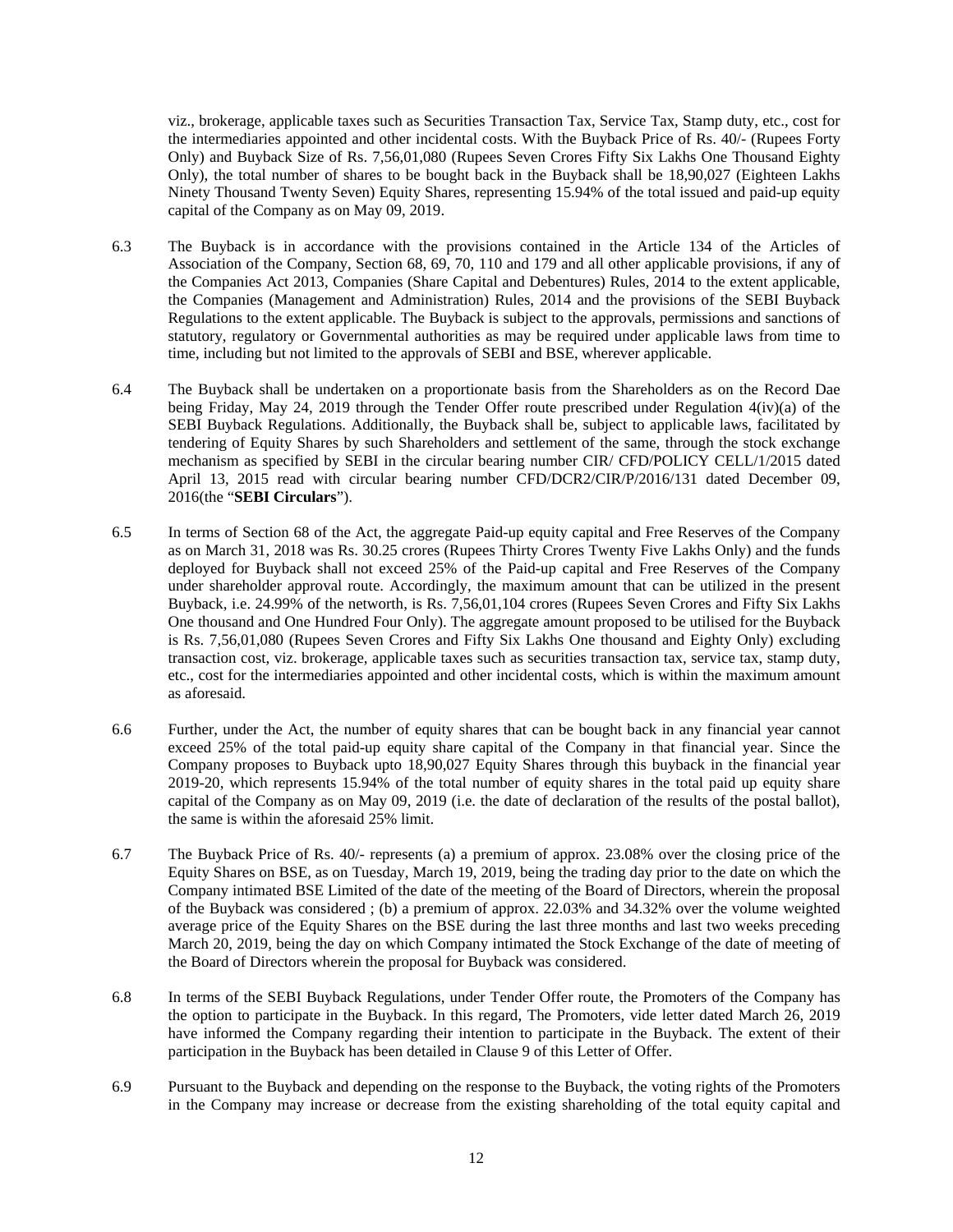voting rights of the Company. The Promoters of the Company are already in control over the Company and therefore such further increase or decrease in voting rights of the Promoters will not result in any change in control over the Company.

- 6.10 Details of shareholding of the Promoters of the Company
- 6.10.1 The aggregate shareholding of the Promoters of the Company as on the Date of this Letter of Offer is as follows:

| Sr.<br>No. | <b>Name of the Shareholder</b>  | <b>No. of Equity</b><br>shares held | <b>No. of Equity Shares</b><br>in Demat Form | <b>Percentage of</b><br><b>Shareholding</b> |
|------------|---------------------------------|-------------------------------------|----------------------------------------------|---------------------------------------------|
|            | <b>Hope Consultants Limited</b> | 8,20,886                            | 8,20,886                                     | 6.92                                        |
| 2.         | Rakesh Kumar Jain               | 49,91,820                           | 49,91,820                                    | 42.10                                       |
| 3.         | Prerna Jain                     | 27,77,008                           | 27,77,008                                    | 23.42                                       |
| 4.         | Vida Jain                       | 49,020                              | 49.020                                       | 0.41                                        |
| 5.         | Aridhi Jain                     | 16.620                              | 16.620                                       | 0.14                                        |
|            | Total                           | 86,55,354                           | 86,55,354                                    | 73.01                                       |

6.10.2 Except the equity shares held by Mr. Rakesh Kumar Jain in the Capacity of promoter of the Company, as mentioned above, the shareholding of the Director and Key Managerial Personnel of the Company is stated below:

| Sr.<br>No. | <b>Name</b>               | <b>Designation</b>             | <b>No. of Equity</b><br><b>Shares</b> | Percentage of<br>shareholding |
|------------|---------------------------|--------------------------------|---------------------------------------|-------------------------------|
|            | Mr. Gauri Shanker Pandey  | <b>Whole Time Director</b>     | $\qquad \qquad \blacksquare$          |                               |
| 2.         | Dr. Charanjeet Singh Bedi | <b>Independent Director</b>    | $\qquad \qquad \blacksquare$          |                               |
| 3.         | Mr. Atul Kumar Jain       | <b>Independent Director</b>    | 20                                    | $0.00\,$                      |
| -4.        | Mr. Arun Kumar Jain       | <b>Independent Director</b>    | 420                                   | $0.00\,$                      |
| 5.         | Mr. Baljit Singh Bedi     | <b>Independent Director</b>    | 1.200                                 | 0.01                          |
| 6.         | Ms. Sarabjeet Kaur Kocher | Women Director                 | $\overline{\phantom{a}}$              |                               |
| 7.         | Ms. Richa Arora           | Whole Time Director and        | $\overline{\phantom{a}}$              |                               |
|            |                           | Company Secretary              |                                       |                               |
| 8.         | Mr. Mayank Agarwal        | <b>Chief Financial Officer</b> | $\qquad \qquad \blacksquare$          |                               |
|            | <b>Total</b>              |                                | 1.640                                 | 0.01                          |

6.10.3 Except the equity shares held by Mr. Rakesh Kumar Jain in the Capacity of promoter of the Company, as mentioned in Clause 3.1 above, the shareholding of the Directors of Hope Consultants Limited in our Company is stated below:

| Sr. | <b>Name</b>           | <b>Designation</b> | No. of        | <b>Percentage</b> |
|-----|-----------------------|--------------------|---------------|-------------------|
| No. |                       |                    | <b>Equity</b> | of                |
|     |                       |                    | <b>Shares</b> | shareholding      |
|     | Mr. Rajeev Kumar Jain | Director           | 400           | 0.00              |
|     | Mr. Sharad Jain       | Director           | 67,070        | 0.46              |
|     | <b>Total</b>          |                    | 67,470        | 0.46              |

6.10.4 No shares were either purchased or sold by the Promoters, during the period of 6 months preceding the date of the Board Meeting at which the proposal for Buyback was approved, i.e. March 26, 2019 and from the date of the Board Meeting till date of Postal Ballot Notice except transfer of 800 shares (after sub-division) pursuant to Order dated September 18, 2006 of the Hon'ble High Court of Delhi, approving the Scheme of Amalgamation of Hope Consultants Limited with AVI Growth Avenues Private Limited, Ample Consultants Private Limited & Frontcap Securities Private Limited. Prior to the Scheme of Amalgamation, said 800 shares were held by Ample Consultants Private Limited, another Promoter Group Entity.

### **7. AUTHORITY FOR THE BUYBACK**

The Buyback is being undertaken by the Company in accordance with Article 134 of the Articles of Association of the Company, the provisions of section 68, 69, 70 and other applicable provisions of the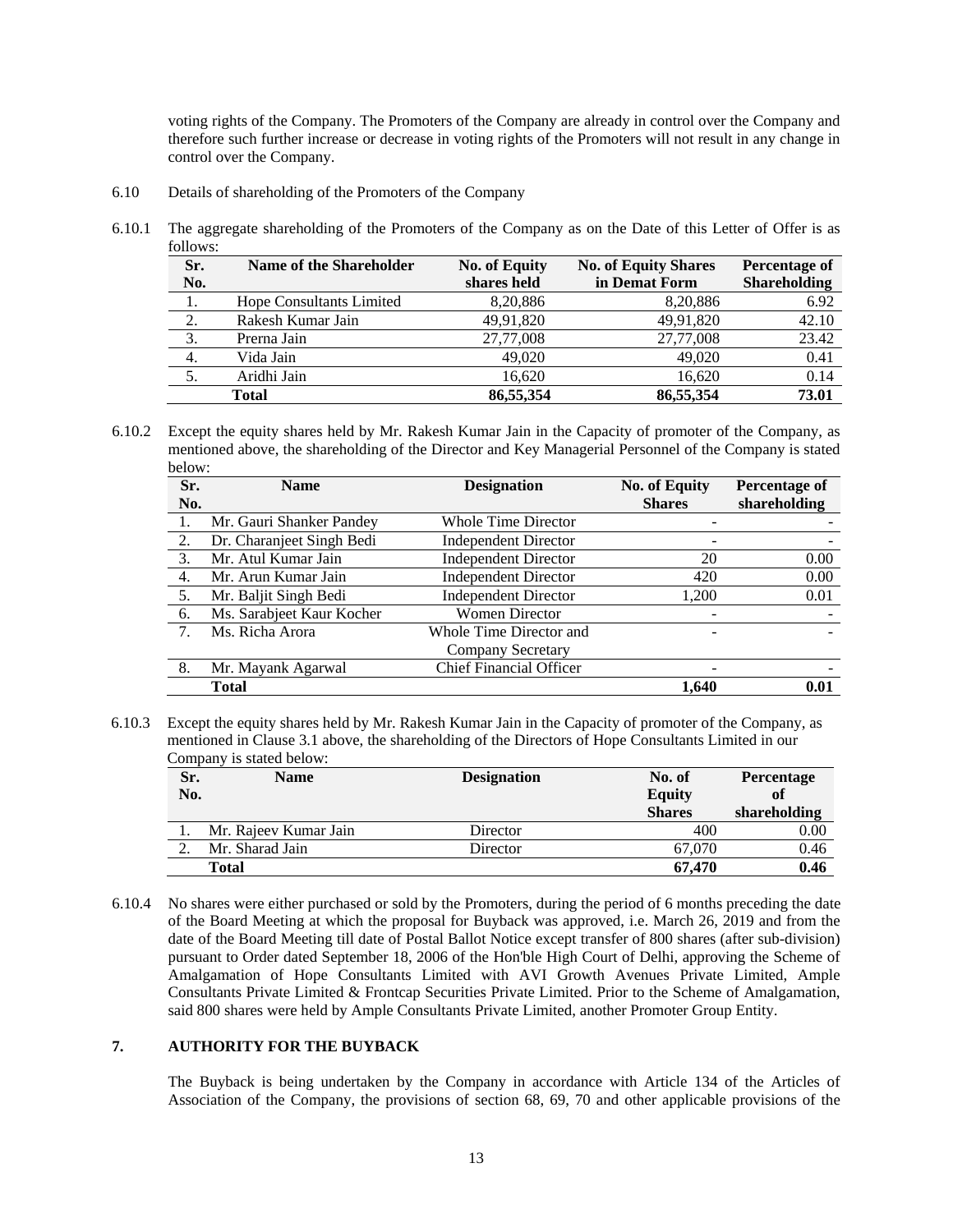Companies Act, the Rules thereunder and the SEBI Buyback Regulations. The Buyback is subject to such other approvals and permissions, as may be required from statutory, regulatory or governmental authorities under applicable law.

The Board at its meeting dated March 26, 2019, passed a resolution approving the Buyback of Equity Shares of the Company and sought approval of its Shareholders, by a special resolution, through a notice dated March 26, 2019. The Shareholders of the Company have approved the Buyback by way of a special resolution passed through postal ballot, results of which were declared on May 09, 2019.

## **8. NECESSITY OF THE BUYBACK**

Buyback is the purchase of its own Equity Shares by the Company. The objective is to maximize returns to investors, to reduce total number of shares and enhance overall shareholders value by returning cash to shareholders in an efficient and investor friendly manner. The Board of Directors of the Company at its meeting held on March 26, 2019 considered the accumulated Free Reserves as well as cash liquidity reflected in the audited accounts for the Financial Year ended March 31, 2018 and decided to allocate a sum of Rs. 7,56,01,080 (Rupees Seven Crores Fifty Six Lakhs One Thousand and Eighty only) for returning to the members holding Equity shares through Buyback (which is 24.99% of the total Paid up share capital and Free Reserves as per the Audited Standalone Financial Statements of the Company for the Financial Year ended March 31, 2018) excluding transaction cost, viz. brokerage, applicable taxes such as securities transaction tax, service tax, stamp duty, etc.

The Company's management strives to increase Shareholder's value and the Buyback would result in, amongst other things:

- (a) The Buyback will result in reduction in the overall capital employed in the business, which will, in turn lead to higher earnings per share and enhanced return on equity and return on capital employed, return on net worth, return on assets, etc and long term increase in shareholders' value;
- (b) The Buyback will help the Company to distribute surplus cash to its Members holding equity shares broadly in proportion to their shareholding, thereby, enhancing the overall return to Members;
- (c) The Buyback, which is being implemented through the Tender Offer route as prescribed under the SEBI Buyback Regulations, would involve allocation of 15% of the outlay to Small Shareholders. The Company believes that this reservation of 15% for Small Shareholders would benefit a large number of public shareholders, who would get classified as "Small Shareholder"; and
- (d) The Buyback gives an option to the Members holding equity shares of the Company, who can choose to participate and get cash in lieu of Equity Shares to be accepted under the Offer or they may choose to not participate and enjoy a resultant increase in their percentage shareholding, post the Offer, without additional investment.

### **9. MANAGEMENT DISCUSSION AND ANALYSIS AND THE LIKELY IMPACT OF BUYBACK ON THE COMPANY**

- 9.1 The Buyback is not likely to cause any material impact on the earnings of the Company except a reduction in the amount available for investment, which the Company could have otherwise deployed towards generating investment income. The Buyback will optimize returns to the shareholders and enhance overall shareholders value. The Buyback is not expected to impact growth opportunities for the Company.
- 9.2 In terms of the SEBI Buyback Regulations, under Tender Offer route, the Promoters have the option to participate in the Buyback. In this regard, the Promoters vide their letter dated March 26, 2018 have informed the Company regarding their intention to participate in the Buyback and offer to tender their pro rata entitlement against the shares held by them as on the Record Date and may also tender such additional number of shares, as they may decide subsequently depending upon publicly available information at the time of such decision making, in compliance with the SEBI Buyback Regulations. However, the Promoters will not tender more than 86,55,354 Equity Shares under the Buyback, being the total number of Equity Shares held by them.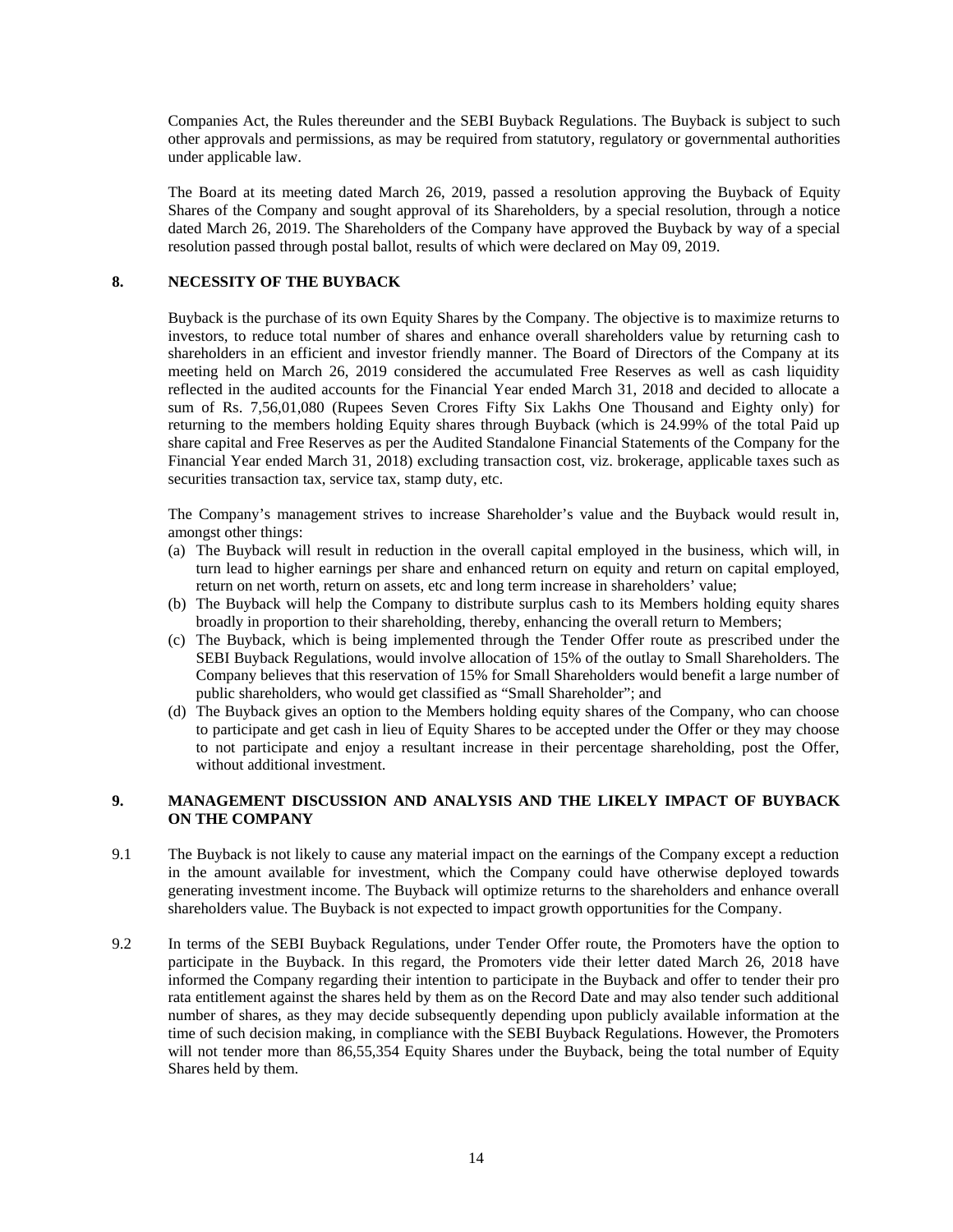| 9.3 | The details of the date and price of acquisition of the Equity Shares that Promoters intends to tender are set |
|-----|----------------------------------------------------------------------------------------------------------------|
|     | out below:                                                                                                     |

| Sr. No.                  | <b>Date of Acquisition</b>      | <b>No. of Equity</b><br><b>Shares Acquired</b> | <b>Cost of Acquisition</b><br>(in Rs. per Share) |
|--------------------------|---------------------------------|------------------------------------------------|--------------------------------------------------|
|                          | <b>Hope Consultants Limited</b> |                                                |                                                  |
| 1.                       | April 01, 2006#                 | 8,20,086                                       | Not Applicable                                   |
| 2.                       | February 25, 2019\$             | 800                                            | Not Applicable                                   |
| Sub Total (A)            |                                 | 8,20,886                                       |                                                  |
|                          |                                 |                                                |                                                  |
| <b>Rakesh Kumar Jain</b> |                                 |                                                |                                                  |
| 1.                       | May 02, 2012                    | 4,31,820                                       | 12.20                                            |
| 2.                       | July 30, 2015                   | 12,00,000                                      | 13.75                                            |
| 3.                       | July 08, 2016                   | 5.80,000                                       | 8.70                                             |
| 4.                       | August 19, 2016                 | 24,80,000                                      | 9.51                                             |
| 5.                       | April 17, 2017                  | 3,00,000                                       | 26.50                                            |
| Sub Total (B)            |                                 | 49,91,820                                      |                                                  |
|                          |                                 |                                                |                                                  |
| Prerna Jain              |                                 |                                                |                                                  |
| 1.                       | April 04, 2016                  | 4,27,008                                       | 13.50                                            |
| 2.                       | July 08, 2016                   | 23,00,000                                      | 8.70                                             |
| 3.                       | April 17, 2017                  | 50,000                                         | 26.50                                            |
| Sub Total (C)            |                                 | 27,77,008                                      | $\overline{\phantom{a}}$                         |
| Vidha Jain               |                                 |                                                |                                                  |
| 1.                       | Up to April 01, 1999#           | 49,020                                         | 2.00                                             |
| Sub Total (D)            |                                 | 49,020                                         |                                                  |
|                          |                                 |                                                |                                                  |
| Aridhi Jain              |                                 |                                                |                                                  |
| 1.                       | Up to January $01, 2003#$       | 16,620                                         | 3.50                                             |
| Sub Total (E)            |                                 | 16,620                                         |                                                  |
|                          | Total $(A+B+C+D+E)$             | 86,55,354                                      | $\overline{\phantom{a}}$                         |

9.4 Consequent to the Buyback and based on the number of Shares bought back from the shareholders, the shareholding pattern of the Company would undergo a consequential change. Pursuant to the Buyback and depending on the response to the Buyback, the voting rights of the Promoters in the Company may increase or decrease from the existing Shareholding of the total equity capital and voting rights of the Company. Assuming response to the Buyback is to the extent of 100% (full acceptance) from all the Shareholders up to their Buyback Entitlement, the aggregate shareholding of the Promoters, post the Buyback may increase to 74.34% from 73.01% prior to the Buyback, and the aggregate shareholding of the public in the Company post Buyback may decrease to 25.66% from 26.99% prior to the Buyback.

The Promoters of the Company are already in control over the Company and therefore such further increase or decrease in voting rights of the Promoters will not result in any change in control over the Company.

- 9.5 The debt-equity ratio post the Buyback will be below the maximum allowable limit of 2:1 specified under the Act.
- 9.6 In compliance with regulation 24(i)(b) of SEBI Buyback Regulations, the Company shall not issue any equity shares or other equity securities (including by way of bonus) till the date of closure of the Buyback. The Company shall not raise further capital for a period of one year from the closure of the Buyback.
- 9.7 Salient financial parameters consequent to the Buyback based on the Audited Standalone Financial Statements as of March 31, 2018, of the Company are as under: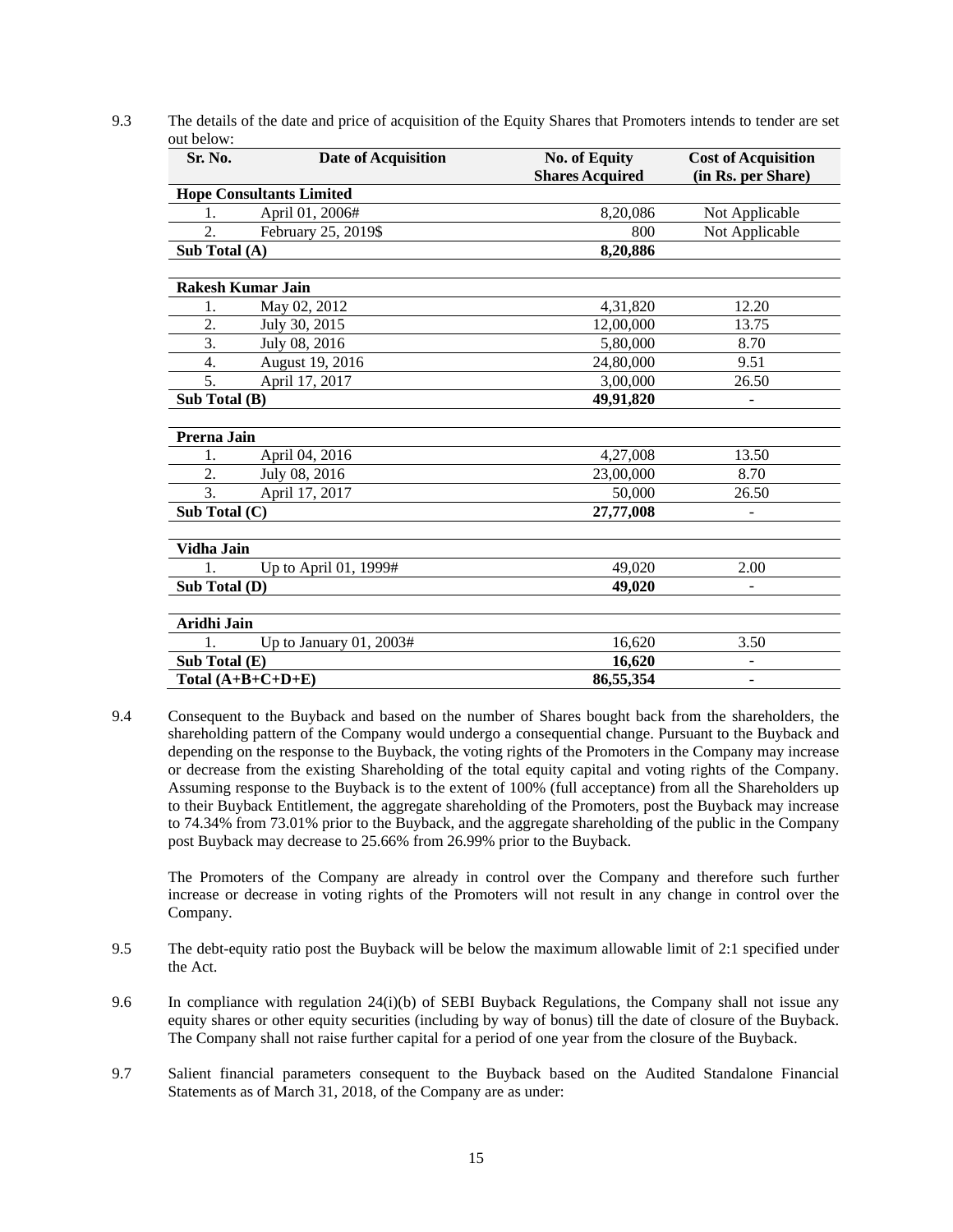| <b>Ratios</b>                                | <b>Pre Buyback (based on</b><br>the number of shares<br>before split of face<br>value) | <b>Pre Buyback (based on</b><br>the number of shares<br>after split of face<br>value) | Post<br><b>Buyback</b> |
|----------------------------------------------|----------------------------------------------------------------------------------------|---------------------------------------------------------------------------------------|------------------------|
| Net Worth (Rs. in lakhs) $(a)$               | 4.546.16                                                                               | 4,546.16                                                                              | 3,790.15               |
| Return on Networth (%age) (b)                | 21.92                                                                                  | 21.92                                                                                 | 26.29                  |
| Earnings Per Share (in Rs.) <sup>(c)</sup>   |                                                                                        |                                                                                       |                        |
| <b>Basic</b>                                 | 14.13                                                                                  | 7.07                                                                                  | 10.00                  |
| Diluted                                      | 14.14                                                                                  | 7.07                                                                                  | 10.00                  |
| Book Value per Share (in Rs.) (d)            | 76.69                                                                                  | 38.35                                                                                 | 38.03                  |
| Price / Earnings multiple as per latest      | 2.30                                                                                   | 4.60                                                                                  | 3.25                   |
| audited Financial Statements <sup>(e)</sup>  |                                                                                        |                                                                                       |                        |
| Total Debt / Equity Ratio <sup>(f)</sup>     | 0.025                                                                                  | 0.025                                                                                 | 0.029                  |
| Long term Debt / Equity Ratio <sup>(g)</sup> | 0.017                                                                                  | 0.017                                                                                 | 0.021                  |

Note:

- (a) Net worth is calculated as aggregate value of the paid-up share capital and all reserves created out of the profits and securities premium account, after deducting the aggregate value of the accumulated losses, deferred expenditure and miscellaneous expenditure not written off, as per the audited standalone financial statements as on March 31, 2018, but does not include reserves created out of revaluation of assets, write-back of depreciation and amalgamation.
- (b) Return on Net Worth = Profit after tax / Net Worth
- (c) Earnings per Share = Profit after Tax / Average number of shares outstanding for the period. Earnings per Share post Buyback is computed based on the number of equity shares outstanding after assuming full acceptance
- (d) Book value per Share = Net Worth / Number of shares at the end of the period
- (e) Price / Earnings multiple as per latest Audited Standalone Financial Statements = Market Value per Share / Basic Earnings per Share

Market Value has been taken as Rs. 32.50 (closing price on BSE as of March 19, 2019 being the day immediately preceding the date on which Company intimated the Stock Exchanges of the date of meeting of the Board of Directors wherein the proposal for Buyback was considered, for both pre and post buyback)

- (f) Total Debt / Equity Ratio = Total Debt / Net Worth
- (g) Long term Debt / Equity Ratio = Long term Debt / Net Worth

Further, the Company does not have any subsidiary or associate company and therefore consolidated financial statements are not applicable to the Company.

#### **10. BASIS FOR CALCULATING BUYBACK PRICE**

The Equity Shares of the Company are proposed to be bought back at a price of Rs. 40/- (Rupees Forty Only) per Equity Share. The Buyback Price has been arrived at after considering various factors, including, but not limited to the trends in the volume weighted average prices of the Equity Shares of the Company on BSE Limited ("BSE"), where the equity shares of the Company are listed, the net-worth of the Company, price earnings ratio and the possible impact of the Buyback on the key financial ratios of the Company.

The Buyback Price of Rs. 40/- represents (a) a premium of approx. 23.08% over the closing price of the Equity Shares on BSE, as on Tuesday, March 19, 2019, being the trading day prior to the date on which the Company intimated BSE Limited of the date of the meeting of the Board of Directors, wherein the proposal of the Buyback was considered; (b) a premium of approx. 22.03% and 34.32% over the volume weighted average price of the Equity Shares on the BSE during the last three months and last two weeks preceding March 20, 2019, being the day on which Company intimated the Stock Exchange of the date of meeting of the Board of Directors wherein the proposal for Buyback was considered.

The closing market price of the Equity Shares as on March 19, 2019, being the working day immediately preceding the date on which Company intimated Stock exchanges of the date of meeting of the Board of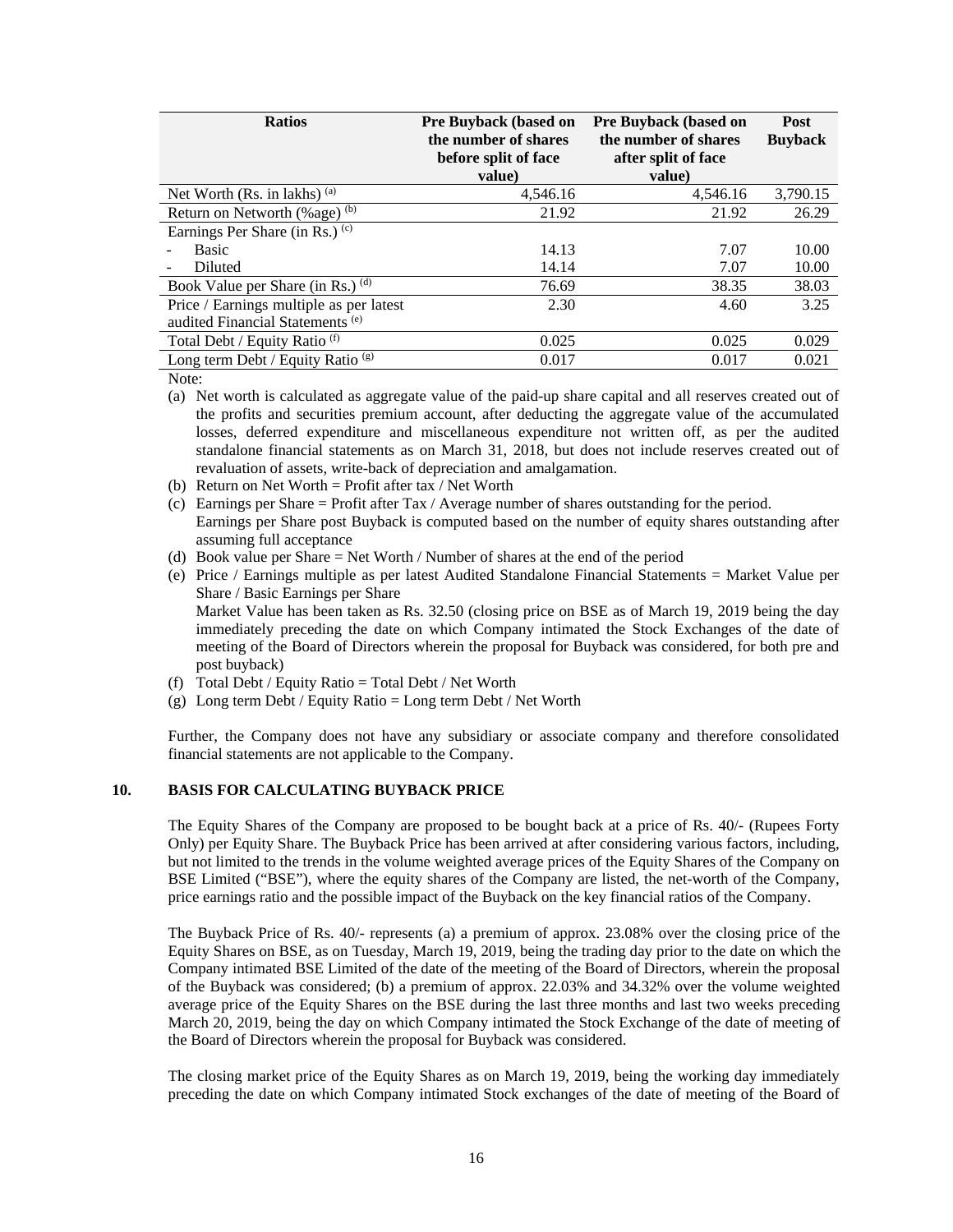Directors wherein the proposal for the Buyback was considered was Rs. 32.50 on BSE and the closing market price of the Equity Shares as on March 20, 2019, being the date of intimation of the date of Board Meeting wherein the proposal for the Buyback was considered was Rs. 33.50 on BSE.

The Buyback Price is at 4.31% premium over the Company's book value per Equity Share of the Company, which as of March 31, 2018 was Rs. 38.35 per Equity Share.

### **11. SOURCES OF FUNDS FOR THE BUYBACK**

- 11.1 Assuming full acceptance, the funds that would be utilized by the Company for the purpose of the Buyback would be Rs. 7,56,01,080/- (Rupees Seven Crores Fifty Six Lakhs One Thousand and Eighty Only) (excluding transaction cost, viz. brokerage, applicable taxes such as securities transaction tax, service tax, stamp duty, etc).
- 11.2 The Buyback shall be made out of the Free Reserves of the Company as at March 31, 2018 based on the Audited Financial Statements of the Company for the Financial Year ended March 31, 2018. The Company shall transfer a sum equal to the nominal value of the Equity Shares so bought back through the Buyback to the Capital Redemption Reserve Account and the details of such transfer shall be disclosed in its subsequent audited Balance Sheet.
- 11.3 The funds for the Buyback will be sourced from internal accruals of the Company. The Company does not intend to raise any debt for the explicit purposes of the Buyback. Thus, borrowed funds will not be used for the Buyback. However, if required, the Company may borrow funds in the ordinary course of its business.
- 11.4 This Buyback is not likely to cause any material impact on the earnings of the Company, except a reduction in the amount available for investment, which the Company could have otherwise deployed towards generating investment income.

### **12. DETAILS OF THE ESCROW ACCOUNT AND THE AMOUNT DEPOSITED THEREIN**

In accordance with the with Regulation 9(xi) of the SEBI Buyback Regulations, the Company has appointed HDFC Bank Limited as the Escrow Agent for the aforementioned Buyback, and the Company, the Manager to the Offer and the Escrow Agent have entered into an Escrow Agreement dated May 06, 2019 pursuant to which the Escrow Account in the name and style "**Frontline Securities Limited - Escrow Account**" bearing account number 57500000367876 has been opened with the Escrow Agent. The Manager has been empowered to operate the Escrow Account in accordance with the SEBI Buyback Regulations. In compliance with the provisions of the Regulation  $9(xi)(a)$  and Regulation  $9(xi)(b)$  of the SEBI Buyback Regulations, the Company shall deposit an amount aggregating to Rs. 1,89,00,270/- (Rupees One Crore Eighty Nine Lakhs Two Hundred Seventy Only), being equivalent to 25% of the Buyback Size, atleast 1 (one) working day before the opening of the Offer i.e. June 14, 2019 or as specified under the SEBI Buyback Regulations from time to time.

Based on the resolution of the Board passed on March 26, 2019 in this regard and other facts / documents, Mr. Inderjeet Walecha (Mem. No.: 093694), Partner, Walecha Inderjeet & Associates, Chartered Accountant (Firm Registration No. 014205N), having their office at 6-8, Sanjay Market, R Block, Greater Kailash - I, New Delhi - 110 048, have certified, vide their certificate dated May 09, 2019 that the Company has adequate firm and financial resources to meet the financial obligations under Offer.

The company will, immediately after the date of closure of this Offer, deposit in a special account such sum as would together with 90% of the amount lying in the Escrow Account make up the entire sum due and payable as consideration for the Buyback. The Company may transfer the funds from the Escrow Account to the special account in accordance with the provisions of Regulation 10(i) of the SEBI Buyback Regulations.

The Manager to the Offer confirms that it is satisfied that firm arrangements for fulfilling the obligations under the Buyback are in place and that the Company has the ability to implement the Buyback in accordance with the SEBI Buyback Regulations.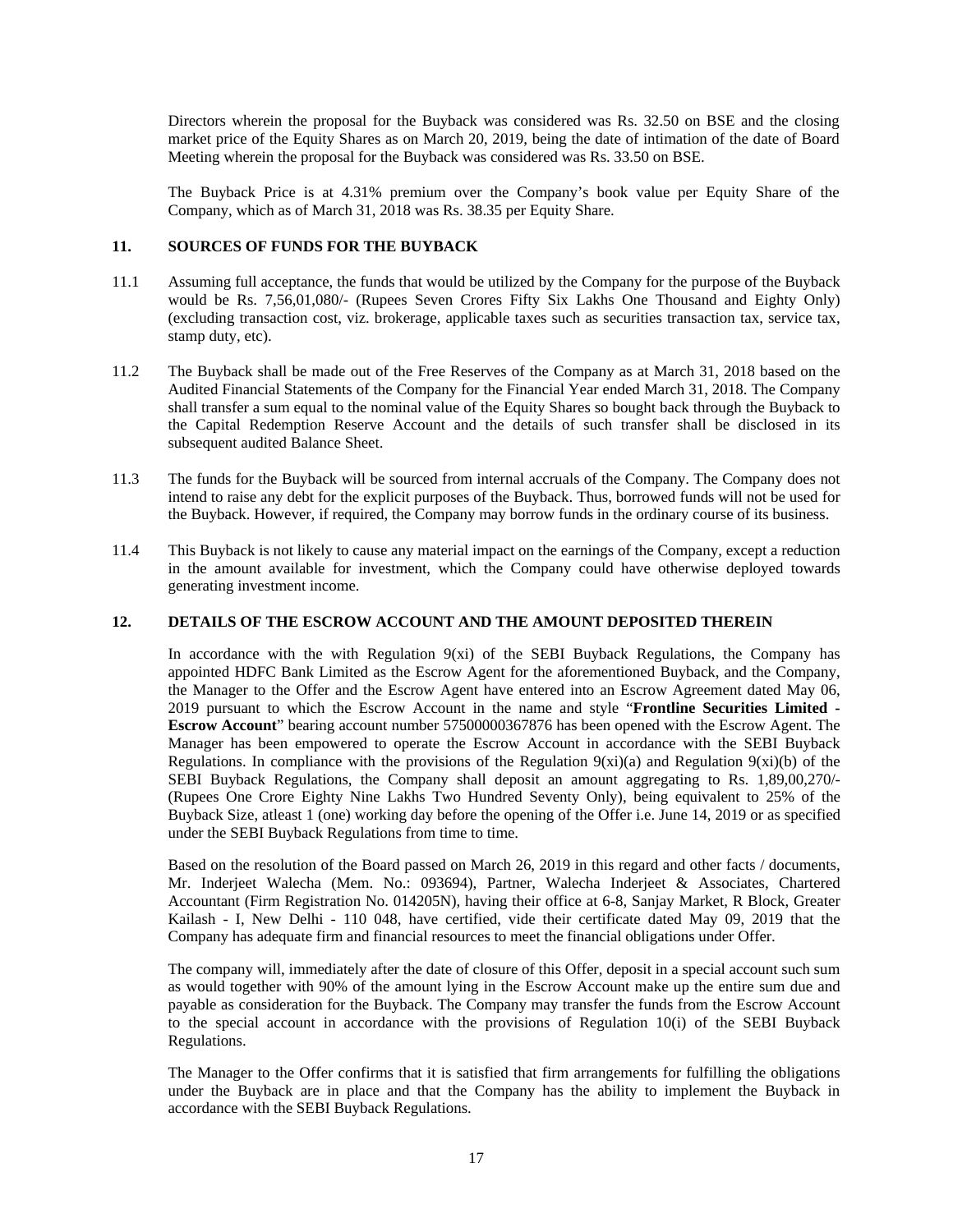#### **13. CAPITAL STRUCTURE AND SHAREHOLDING PATTERN**

(a) As on the date of this Letter of Offer, the Share Capital Structure of the Company is as follows:

| <b>Particulars</b>                            | Amount (in Rs.) |
|-----------------------------------------------|-----------------|
| <b>Authorised Capital</b>                     |                 |
| $2,00,00,000$ Equity Shares of Rs. 5/- each   | 10,00,00,000    |
| <b>Issued, Subscribed and Paid Up Capital</b> |                 |
| 1,18,55,692 Equity Shares of Rs. $5/-$ each   | 5,92,78,460     |

(b) Assuming full acceptance in the Buyback, the Share Capital Structure of the Company post Buyback would be as follows:

| <b>Particulars</b>                            | <b>Amount (in Rs.)</b> |
|-----------------------------------------------|------------------------|
| <b>Authorised Capital</b>                     |                        |
| $2,00,00,000$ Equity Shares of Rs. 5/- each   | 10,00,00,000           |
| <b>Issued, Subscribed and Paid Up Capital</b> |                        |
| 99,65,665 Equity Shares of Rs. $5/-$ each     | 4,98,28,325            |
|                                               |                        |

#### **Confirmations**

1. The Company has not undertaken any Buyback of its Equity Shares in the last one Year from the date of the meeting of the Board in which the proposal for this Buyback was approved by the Board, i.e. March 26, 2019. The last buyback undertaken by the Company closed on February 09, 2018.

- 2. The Company's Equity Shares are fully Paid-up and there are no partly Paid-up Equity Shares with calls-in-arrears. Further, there are no outstanding compulsory or optionally convertible securities.
- 3. The Company will not issue any Equity Shares including by way of bonus, from the date of Public Announcement till the date of closure of this Buyback in accordance with Regulation 24(i)(b) of the SEBI Buyback Regulations.
- 4. Further as on the date, there is no pending scheme of amalgamation or compromise or arrangement pursuant to any provisions of the Act.

| <b>Category of Shareholders</b> |                      |           | <b>Pre Buyback Shareholding Pattern</b> Post Buyback Shareholding Pattern |           |  |  |
|---------------------------------|----------------------|-----------|---------------------------------------------------------------------------|-----------|--|--|
|                                 | (as on May 24, 2019) |           | $\ast$                                                                    |           |  |  |
|                                 | <b>No. of Shares</b> | % Holding |                                                                           | % Holding |  |  |
| <b>Promoters Shareholding</b>   |                      |           |                                                                           |           |  |  |
| Indian                          | 85,89,714            | 72.45     | 73,52,214                                                                 | 73.78     |  |  |
| Foreign                         | 65,640               | 0.55      | 56,184                                                                    | 0.56      |  |  |
| Sub Total $(A)$                 | 86,55,354            | 73.01     | 74,08,398                                                                 | 74.34     |  |  |
| <b>Public Shareholding</b>      |                      |           |                                                                           |           |  |  |
| <b>Institutions</b>             |                      |           |                                                                           |           |  |  |
| Mutual Funds / UTI              |                      |           |                                                                           |           |  |  |
| Financial Institutions / Banks  |                      |           |                                                                           |           |  |  |
| <b>Venture Capital Funds</b>    |                      |           |                                                                           |           |  |  |
| Foreign Portfolio Investor      |                      |           |                                                                           |           |  |  |
| Foreign Institutional Investors |                      |           |                                                                           |           |  |  |
| <b>Non Institutions</b>         |                      |           | 25,57,267                                                                 | 25.66     |  |  |
| <b>Bodies Corporate</b>         | 97,491               | 0.82      |                                                                           |           |  |  |
| Individuals                     | 22,20,494            | 18.73     |                                                                           |           |  |  |
| NBFC registered with RBI        | 4,46,701             | 3.77      |                                                                           |           |  |  |
| <b>Others</b>                   | 4,35,652             | 3.68      |                                                                           |           |  |  |
| Sub Total (B)                   | 32,00,338            | 26.99     | 25,57,267                                                                 | 25.66     |  |  |
| Grand Total $(A)+(B)$           | 1,18,55,692          | 100.00    | 99,65,665                                                                 | 100.00    |  |  |

#### (c) The pre and post Buyback shareholding pattern of the Company is as follows:

\* Assuming response to the Offer to the fullest extent. However, the actual shareholding pattern post Buyback would depend upon the actual number of Equity shares bought back from each such shareholder.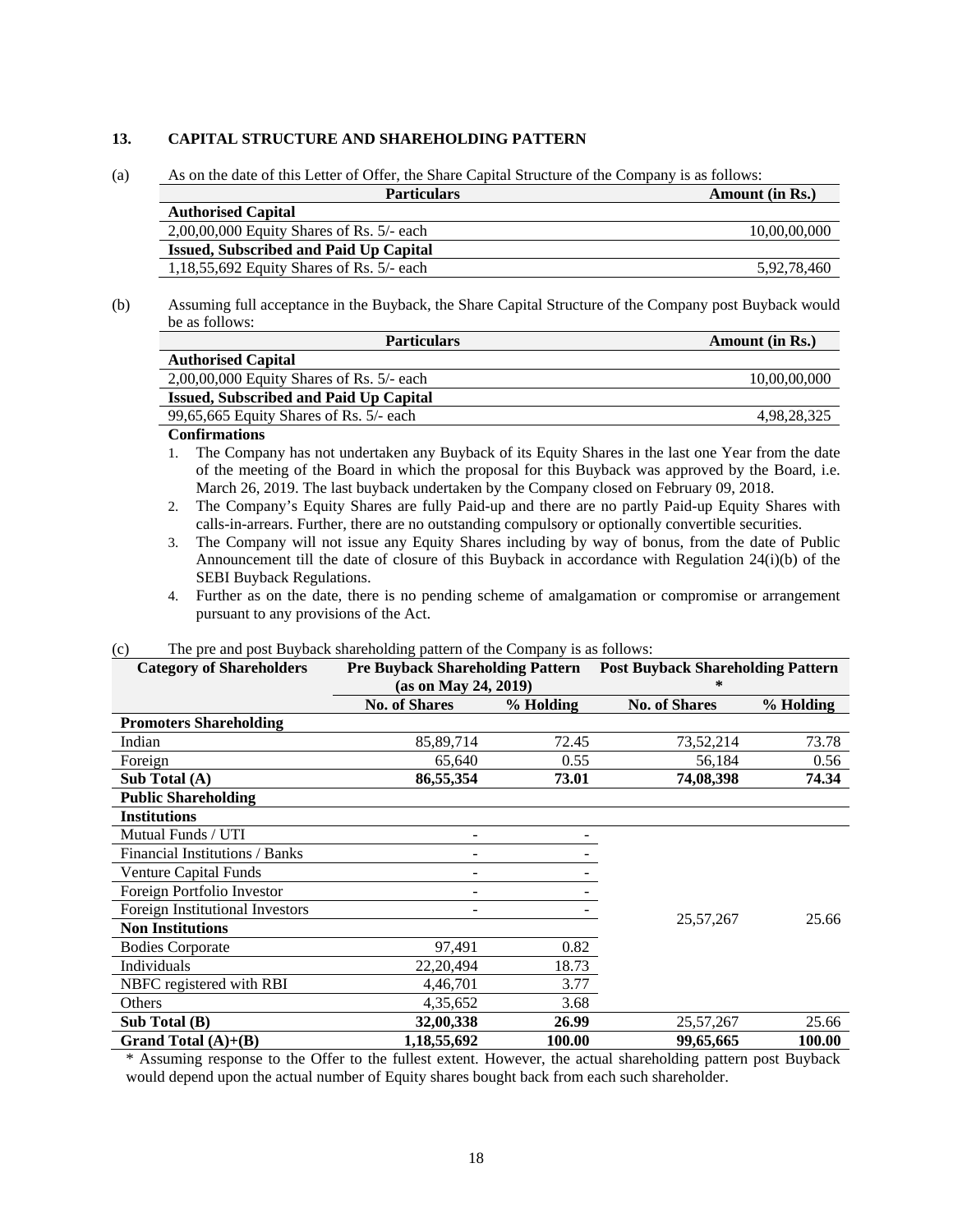- (d) The company has 2,171 shareholders as on Record date i.e. May 24, 2019.
- (e) As per the provisions of the Act, the Company will not be allowed to issue fresh Equity Shares for a period of one year or such other period after the completion of the Buyback as may be amended by any statutory modification(s) or re-enactment of the Act or SEBI Buyback Regulations for the time being in force. However, this restriction would not apply to issuance of bonus shares or shares issued in the discharge of subsisting obligations such as conversion of warrants, stock option schemes, sweat equity or conversion of preference shares or debentures into Equity Shares.
- (f) The aggregate shareholding of the Promoters and Persons who are in control of the Company is 86,55,354 Equity Shares of face value Rs. 5 each representing 73.01% of the existing equity Paid up equity share capital of the Company. Assuming response to the Buyback to the fullest extent, the aggregate shareholding of the Promoters and Persons who are in control of the Company, post Buyback will increase to 74.34% of the post Buyback equity share capital of the Company.
- (g) No shares were either purchased or sold by the Promoters, during the period of 12 months preceding the date of the Public Announcement and from the date of the Public Announcement till the date of the Letter of Offer except for transfer of 800 shares (after sub-division) pursuant to Order dated September 18, 2006 of the Hon'ble High Court of Delhi, approving the Scheme of Amalgamation of Hope Consultants Limited with AVI Growth Avenues Private Limited, Ample Consultants Private Limited and Frontcap Securities Private Limited. Prior to the Scheme of Amalgamation, said 800 shares were held by Ample Consultants Private Limited, another Promoter Group Entity.

### **14. BRIEF INFORMATION ABOUT THE COMPANY**

- 14.1 Frontline Securities Limited is a public limited company incorporated on May 05, 1994 under the provisions of the Companies Act, 1956, vide certificate of incorporation bearing Registration Number 058837. The Company received certificate for commencement on May 18, 1994 from the Registrar of Companies, National Capital Territory of Delhi and Haryana. The Corporate Identification Number (CIN) of the Company is L65100DL1994PLC058837. The registered office of the Company is situated at M-6, IInd Floor, M Block Market, Greater Kailash-II, New Delhi-110048
- 14.2 The Company is registered with the Reserve Bank of India as Non Deposit accepting Non Banking Finance Company (Non Systematically Important) (RBI Regn. No. B.00089) and is also engaged in the business of providing financial services to help clients to plan and execute their investment needs based on their riskreturn requirements. The Company provides investment advisory services in areas such as Wealth Management, Mutual Fund Distribution, Corporate Advisory, Tax Planning, Mergers and Acquisitions, Life Insurance etc.

### 14.3 **Growth of the Business over a period of time**:

### **Total Income**

The total income of the Company for the year ended March 31, 2016 was Rs. 479.89 lakhs which for the year ended March 31, 2017 increased to Rs. 560.01 Lakhs registering a growth of 16.70%. Further, the total income of the Company for the year ended March 31, 2018 increased to Rs. 1,296.07 Lakhs, registering a growth of 131.44% year-on-year basis.

#### **Profit after Tax**

The profit after tax of the Company for the year ended March 31, 2016 was Rs. 353.97 lakhs which for the year ended March 31, 2017 increased to Rs. 449.97 Lakhs registering a growth of 27.12%. Further, the profit after tax of the Company for the year ended March 31, 2018 increased to Rs. 996.41 Lakhs, registering a growth of 121.44% year-on-year basis.

Further, the Company does not have any subsidiary or associate company and therefore consolidated financial statements are not applicable to the Company.

14.4 Details of the changes in the share capital of the Company since incorporation is as follows: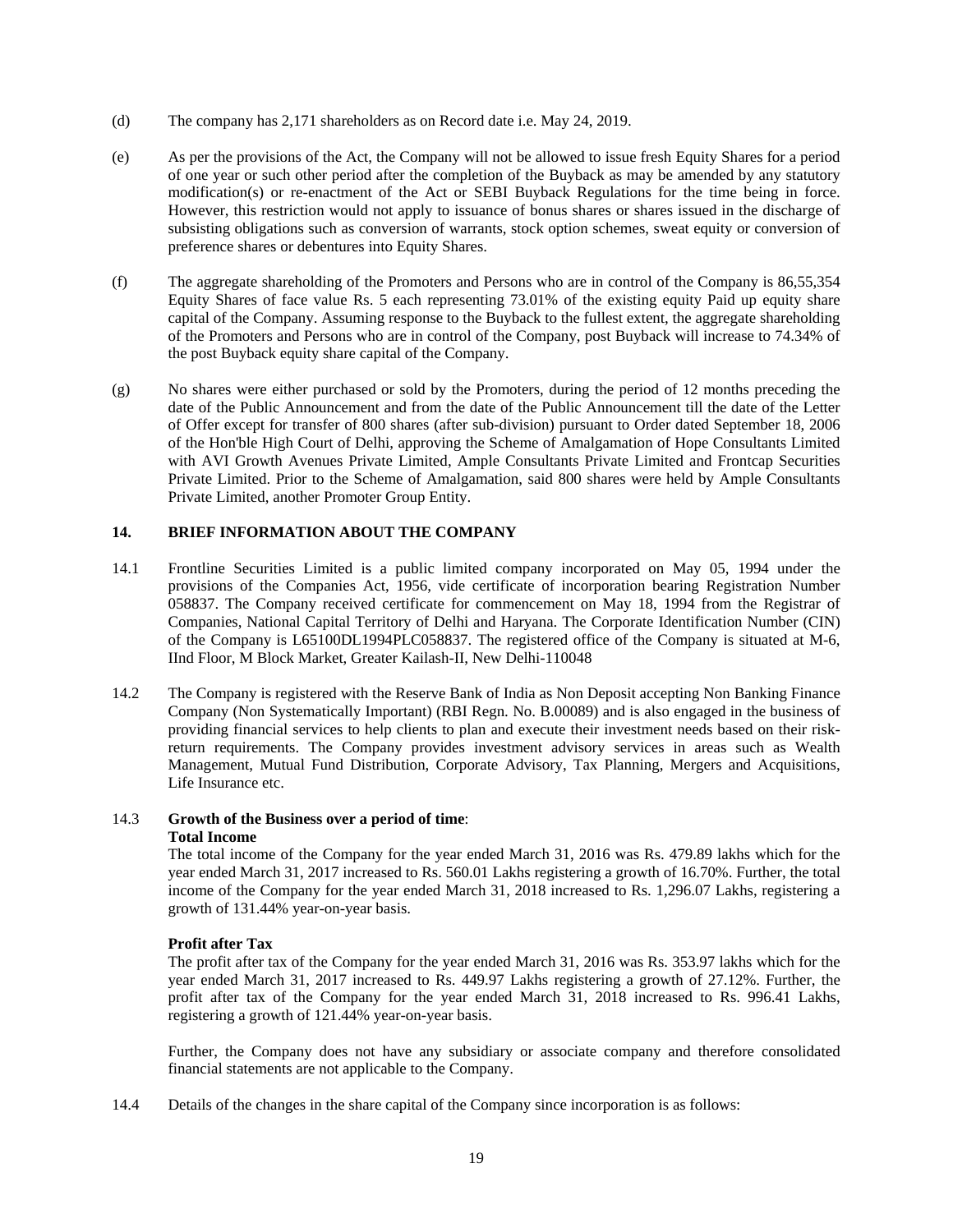| Date of allotment<br>/(Extinguishment)<br>of shares | No. of equity<br>shares | Face<br>value | <b>Cummulative</b><br>number of<br>equity shares | <b>Cummulative</b><br>paid up value | Consid-<br>eration | <b>Reason of Allotment</b><br>/ (Extinguishment) |
|-----------------------------------------------------|-------------------------|---------------|--------------------------------------------------|-------------------------------------|--------------------|--------------------------------------------------|
| May 05, 1994                                        | 70                      | 10            | 70                                               | 700                                 | Cash               | Subscriber to the                                |
|                                                     |                         |               |                                                  |                                     |                    | Memorandum of                                    |
|                                                     |                         |               |                                                  |                                     |                    | Association                                      |
| August 31, 1994                                     | 2,00,000                | 10            | 2,00,070                                         | 20,00,700                           | Cash               | Preferential Allotment                           |
| January 20, 1995                                    | 28,30,230               | 10            | 30,03,300                                        | 3,00,33,000                         | Cash               | Public Issue                                     |
| August 20, 1996                                     | 15,01,650               | 10            | 45,04,950                                        | 4,50,49,500                         | Cash               | Rights Issue                                     |
| October 25, 2000                                    | 30,35,000               | 10            | 75,39,950                                        | 7,53,99,500                         | Cash               | Preferential Allotment                           |
| November 21.                                        | 19,65,000               | 10            | 95,04,950                                        | 9,50,49,500                         | Cash               | Preferential Allotment                           |
| 2000                                                |                         |               |                                                  |                                     |                    |                                                  |
| February 07, 2014                                   | (23, 18, 261)           | 10            | 71,86,689                                        | 7,18,66,890                         | <b>NA</b>          | <b>Buyback</b>                                   |
| February 15, 2018                                   | (12, 58, 843)           | 10            | 59,27,846                                        | 5,92,78,460                         | <b>NA</b>          | <b>Buyback</b>                                   |
| October 24, 2018                                    | (59, 27, 846)           | 10            | 5,92,78,460                                      |                                     | <b>NA</b>          | Sub-division of face                             |
|                                                     | 1,18,55,692             | 5             | 1,18,55,692                                      | 5.92.78.460                         |                    | value                                            |

14.5 The Equity Shares of the Company got listed on BSE Limited (BSE) on July 08, 2010 (Scrip Code 533213) and remains listed till date. The Equity Shares of the Company were also listed on Delhi Stock Exchange Limited. However, SEBI vide its Order No. WTM/SR/SEBI /MRD-DSA/04/01/2017 dated January 23, 2017, had permitted the exit of Delhi Stock Exchange Limited as a stock exchange.

<sup>14.6</sup> The details of the Board of Directors of the Company are as follows:

| Name, Designation,<br><b>Occupation and DIN</b>                                                                                                            | Age (In<br>Years) | Qualification           | Date of<br><b>Appointment</b> | Details of directorships in other companies                                                                                                                                                                                                                                                                                                                                                     |  |
|------------------------------------------------------------------------------------------------------------------------------------------------------------|-------------------|-------------------------|-------------------------------|-------------------------------------------------------------------------------------------------------------------------------------------------------------------------------------------------------------------------------------------------------------------------------------------------------------------------------------------------------------------------------------------------|--|
| <b>Rakesh Kumar Jain</b><br><b>Designation:</b> Non-Executive<br>& Promoter Director<br><b>Occupation: Business</b><br><b>DIN: 00050524</b>                | 61                | C.A, M.Com<br>$&$ B.Com | May 05,<br>1994               | 1. Hope Consultants Limited<br>2. Frontline Capital Services Limited<br>Wonder Buildtech Private Limited<br>$\mathcal{E}$<br>4. Petal Resorts Private Limited<br>5. Petal Consultants Private Limited<br>6. FSL Consultants Private Limited<br>7. FSL Software Technologies Limited<br>8. RP Jain Family Management Private Limited<br>9. JSA Advisors LLP<br>10. Jain Singhal & Associates LLP |  |
| <b>Arun Kumar Jain</b><br><b>Designation:</b> Non-Executive<br><b>Independent Director</b><br><b>Occupation:</b> Service<br><b>DIN: 00050925</b>           | 56                | B. Tech.                | August 31,<br>1994            | 1. Vardhman Electricals Private Limited                                                                                                                                                                                                                                                                                                                                                         |  |
| <b>Atul Kumar Jain</b><br><b>Designation:</b> Non-Executive<br><b>Independent Director</b><br><b>Occupation:</b> Service<br><b>DIN</b> : 00133750          | 54                | C.A. and B.<br>Com      | May 05,<br>1994               | Nil                                                                                                                                                                                                                                                                                                                                                                                             |  |
| <b>Gauri Shanker Pandev</b><br><b>Designation:</b> Whole Time<br>Director (Executive<br>Director) *<br><b>Occupation:</b> Service<br><b>DIN</b> : 00050614 | 61                | B. Com                  | March 16.<br>$2013*$          | Wonder Buildtech Private Limited<br>1.<br>2.<br>FSL Software Technologies Limited                                                                                                                                                                                                                                                                                                               |  |
| <b>Sarabjeet Kaur Kocher</b><br><b>Designation:</b> Non-Executive<br>Non-Independent Director<br><b>Occupation: Business</b><br><b>DIN</b> : 00013395      | 43                | C.S. and LLB            | July $01$ ,<br>2002           | Nil                                                                                                                                                                                                                                                                                                                                                                                             |  |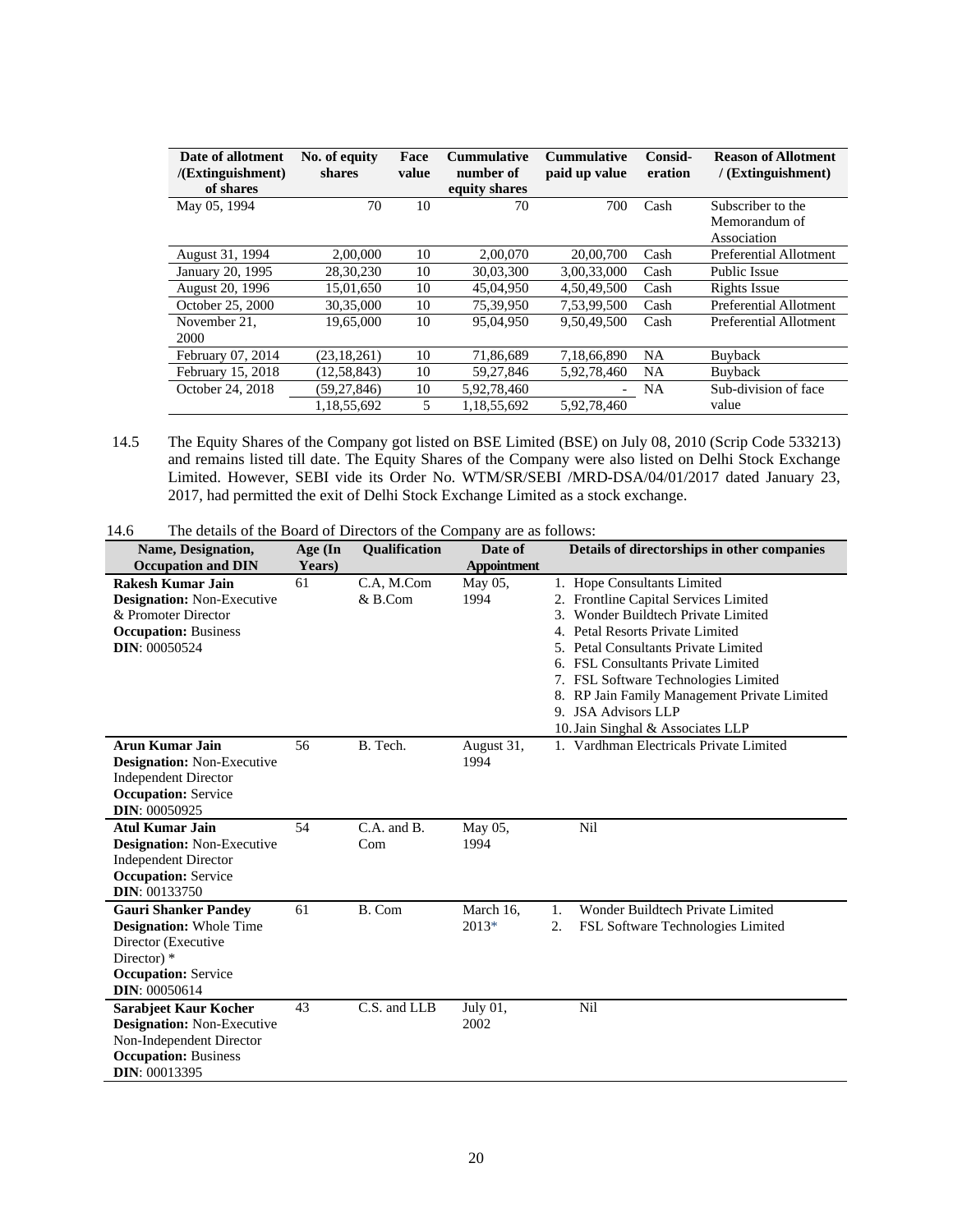| Name, Designation,<br><b>Occupation and DIN</b>                                                                                                                              | Age (In<br>Years) | <b>Oualification</b>      | Date of<br><b>Appointment</b> |                | Details of directorships in other companies                                                        |
|------------------------------------------------------------------------------------------------------------------------------------------------------------------------------|-------------------|---------------------------|-------------------------------|----------------|----------------------------------------------------------------------------------------------------|
| <b>Charanieet Singh Bedi</b><br><b>Designation:</b> Non-Executive<br><b>Independent Director</b><br><b>Occupation: Business</b>                                              | 64                | <b>MBBS</b>               | October 19.<br>1996           | 1.<br>2.<br>3. | ABC Telecom Private Limited<br>Three-D Solutions Private Limited<br>Global Medical Handholding LLP |
| <b>DIN: 00095912</b><br><b>Baljit Singh Bedi</b><br><b>Designation:</b> Non-Executive<br><b>Independent Director</b><br><b>Occupation:</b> Business<br><b>DIN</b> : 00112425 | 62                | C.A. and B.<br>Com        | June 23.<br>2008              | 1.             | <b>BSN</b> Financial Services Private Limited                                                      |
| Richa Arora<br><b>Designation:</b> Whole Time<br>Director (Executive<br>Director) and Company<br>Secretary<br><b>Occupation:</b> Service<br><b>DIN</b> : 07825684            | 26                | C.S.<br>$B_{\cdot}Com(H)$ | May 29,<br>2017               |                | Nil                                                                                                |

\* Re-appointed as Whole Time Director on March 16, 2018 for period of five years.

# 14.7 The Details of changes in the Board of Directors during the last 3 years are as under:

| <b>Name</b> | Appointment/<br><b>Resignation</b> | <b>Effective Date</b> | <b>Reasons</b>                     |
|-------------|------------------------------------|-----------------------|------------------------------------|
| Richa Arora | Appointment                        | May 29, 2017          | Appointment as Whole Time Director |

14.8 The Buyback will not result in any benefit to any Director of the Company or to the Promoters of the Company except to the extent of their intention to participate in the Buyback, including Additional Shares tendered, and the change in their shareholding as per the response received in the Buyback, as a result of the extinguishment of Equity Shares which will lead to a reduction in the Equity Share capital post Buyback

#### **15. FINANCIAL INFORMATION ABOUT THE COMPANY**

15.1 The salient financial information of the Company as extracted from the Audited Financial Statements for the nine months period ended December 31, 2018 and the last three financial years ended March 31, 2018, March 31, 2017 and March 31, 2016 are as given below:

|                                     |                                           |                                               |          | (Rs. In Lakhs) |
|-------------------------------------|-------------------------------------------|-----------------------------------------------|----------|----------------|
| <b>Particulars</b>                  | 9 months ended                            | Audited for the financial vear ended March 31 |          |                |
|                                     | <b>December 31, 2018</b><br>(unaudited) * | 2018                                          | 2017     | 2016           |
| Total income                        | 575.79                                    | 1,296.07                                      | 560.01   | 479.89         |
| Profit before interest depreciation | 489.90                                    | 1,194.20                                      | 495.08   | 403.14         |
| and amortization                    |                                           |                                               |          |                |
| Interest                            | 7.32                                      | 11.34                                         | 0.01     | 0.06           |
| Depreciation                        | 26.31                                     | 20.93                                         | 3.42     | 4.11           |
| Profit before tax                   | 456.27                                    | 1,161.93                                      | 491.65   | 398.97         |
| Profit after tax (from continuing)  | 347.57                                    | 996.41                                        | 449.97   | 353.97         |
| operations)                         |                                           |                                               |          |                |
| <b>Equity Share Capital</b>         | 592.78                                    | 592.78                                        | 718.67   | 718.67         |
| Reserves and Surplus                | NA                                        | 3,953.38                                      | 3,647.45 | 3,239.72       |
| Net worth                           | NA                                        | 4,546.16                                      | 4,366.12 | 3,958.39       |
| Basic Earnings per Share (in Rs.)   | NA                                        | 111.51                                        | 140.25   | 165.59         |
| Diluted Earnings per Share (in Rs.) | 2.93                                      | 14.13                                         | 6.26     | 4.93           |
| Book value per share (in Rs.)       | 2.93                                      | 14.13                                         | 6.26     | 4.93           |
| Return on Net Worth                 | NA                                        | 76.69                                         | 60.75    | 55.08          |
| Total Debt Equity ratio             | NA                                        | 21.92                                         | 10.31    | 8.94           |
|                                     |                                           |                                               |          |                |

\* Not annualised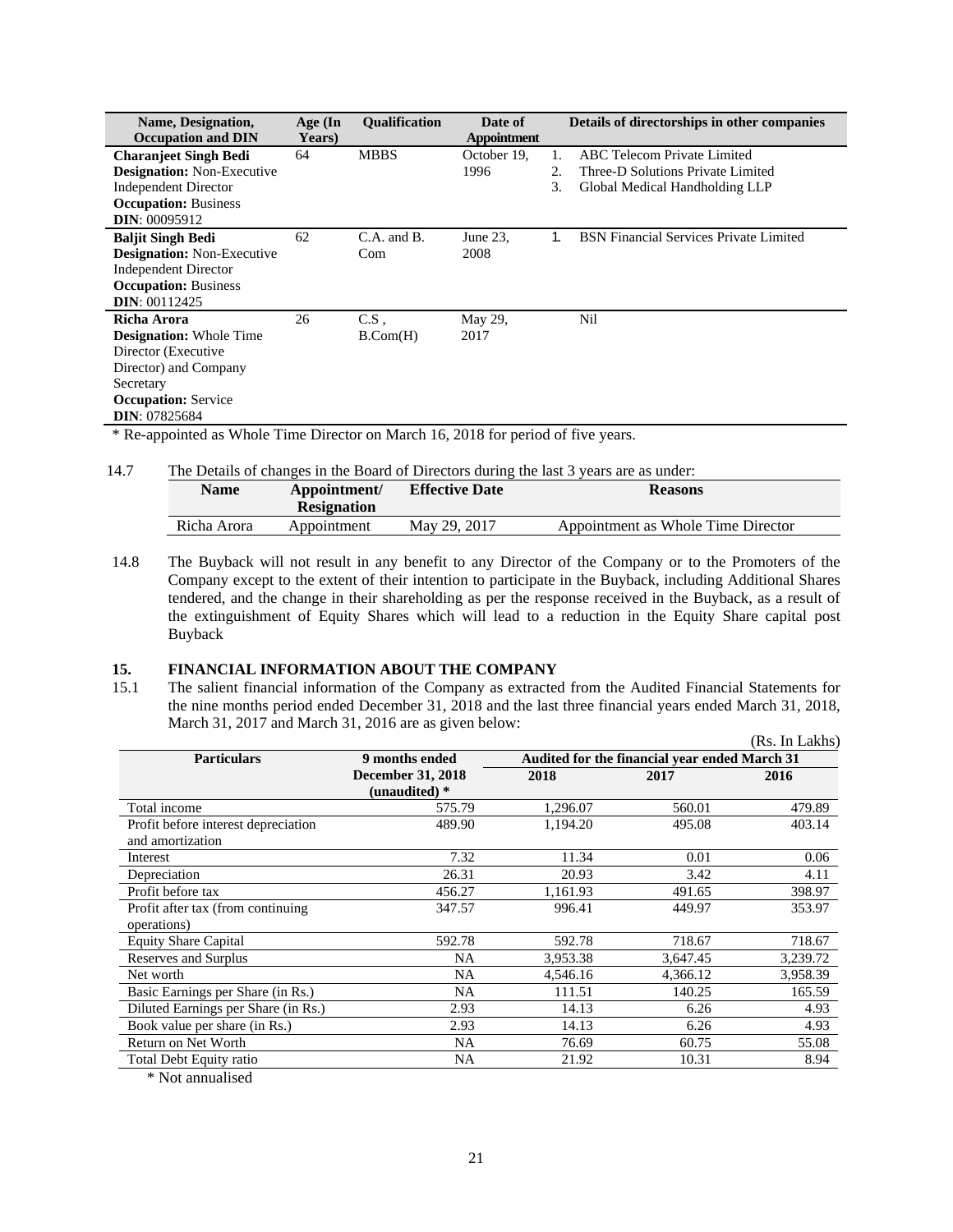Note: Below are the formulae used for computation of the above ratios:

(1) Net worth is calculated as aggregate value of the paid-up share capital and all reserves created out of the profits and securities premium account, after deducting the aggregate value of the accumulated losses, deferred expenditure and miscellaneous expenditure not written off, as per the audited standalone financial statements as on March 31, 2018, but does not include reserves created out of revaluation of assets, writeback of depreciation and amalgamation.

(2) Book value per Share = Net Worth (excluding Revaluation Reserves)/ Number of Shares at the end of the period

(3) Return on Net Worth = Profit After Tax / Net Worth (excluding revaluation reserves)

(4) Total Debt Equity Ratio = Total Debt / Net Worth

Further, the Company does not have any subsidiary or associate company and therefore consolidated financial statements are not applicable to the Company.

15.2 The Company shall comply with the SEBI (Substantial Acquisition of Shares and Takeovers) Regulations, 2011, wherever and if applicable. The Company hereby declares that it has complied with sections 68, 69 and 70 of the Companies Act and the Companies (Share Capital and Debentures) Rules, 2014.

### **16. STOCK MARKET DATA**

- 16.1 The Equity Shares of the Company are currently listed and traded on BSE.
- 16.2 The closing market price of the Equity Shares as on March 19, 2019, being the working day immediately preceding the date on which Company intimated Stock exchanges of the date of meeting of the Board of Directors wherein the proposal for the Buyback was considered was Rs. 32.50 on BSE.
- 16.3 The closing market price of the Equity Shares as on March 27, 2019, being the working day immediately after the date on which the Board of Directors approved the proposal for the Buyback was Rs. 38.80 on BSE.
- 16.4 The high, low, average market price and total volume of Equity Shares traded in the last three Years (April to March periods) and the monthly high, low, average market price and total volume of Equity Shares traded for the six months preceding the month in which Public Announcement is given on BSE are set out below:

| <b>Period</b> |       | High       |        |       | Low        |        | Weighted     | <b>Total</b>    | <b>Total</b>  |
|---------------|-------|------------|--------|-------|------------|--------|--------------|-----------------|---------------|
|               | Price | Date       | No. of | Price | Date       | No. of | Average      | <b>Traded</b>   | <b>Traded</b> |
|               | (Rs.) |            | shares | (Rs.) |            | shares | <b>Price</b> | <b>Ouantity</b> | Value in      |
|               |       |            | traded |       |            | traded |              | in the          | the Period    |
|               |       |            |        |       |            |        |              | <b>Period</b>   | (Rs.)         |
| April 2019    | 39.95 | 01.04.2019 | 4,159  | 37.10 | 03.04.2019 | 1,065  | 37.83        | 17,071          | 6,45,846      |
| March 2019    | 45.60 | 25.03.2019 | 4,325  | 27.15 | 15.03.2019 | 936    | 36.33        | 41,269          | 14,99,311     |
| February      | 36.00 | 05.02.2019 | 500    | 27.00 | 12.02.2019 | 4,669  | 32.14        | 10,098          | 3,24,579      |
| 2019          |       |            |        |       |            |        |              |                 |               |
| January       | 42.00 | 03.01.2019 | 974    | 29.05 | 31.01.2019 | 437    | 34.62        | 7,331           | 2,53,819      |
| 2019          |       |            |        |       |            |        |              |                 |               |
| December      | 42.90 | 28.12.2018 | 2,723  | 29.00 | 24.12.2018 | 99     | 35.03        | 4,50,605        | 1,57,86,161   |
| 2018          |       |            |        |       |            |        |              |                 |               |
| November      | 36.00 | 21.11.2018 | 919    | 29.25 | 16.11.2018 | 1,124  | 32.59        | 43,811          | 14,27,626     |
| 2018          |       |            |        |       |            |        |              |                 |               |
| April 2018-   | 82.80 | 18.04.2018 | 2,962  | 27.00 | 12.02.2019 | 4,669  | 40.97        | 7,03,703        | 2,88,33,691   |
| March 2019    |       |            |        |       |            |        |              |                 |               |
| April 2017-   | 81.50 | 24.01.2018 | 12,936 | 40.00 | 03.04.2017 | 25,303 | 60.27        | 11,14,997       | 6,72,01,786   |
| March 2018    |       |            |        |       |            |        |              |                 |               |
| April 2016-   | 38.60 | 31.03.2017 | 6,170  | 16.60 | 28.07.2016 | 1,744  | 20.05        | 34,05,187       | 6,82,76,654   |
| March 2017    |       |            |        |       |            |        |              |                 |               |

### 16.4.1 **BSE**

Source: www.bseindia.com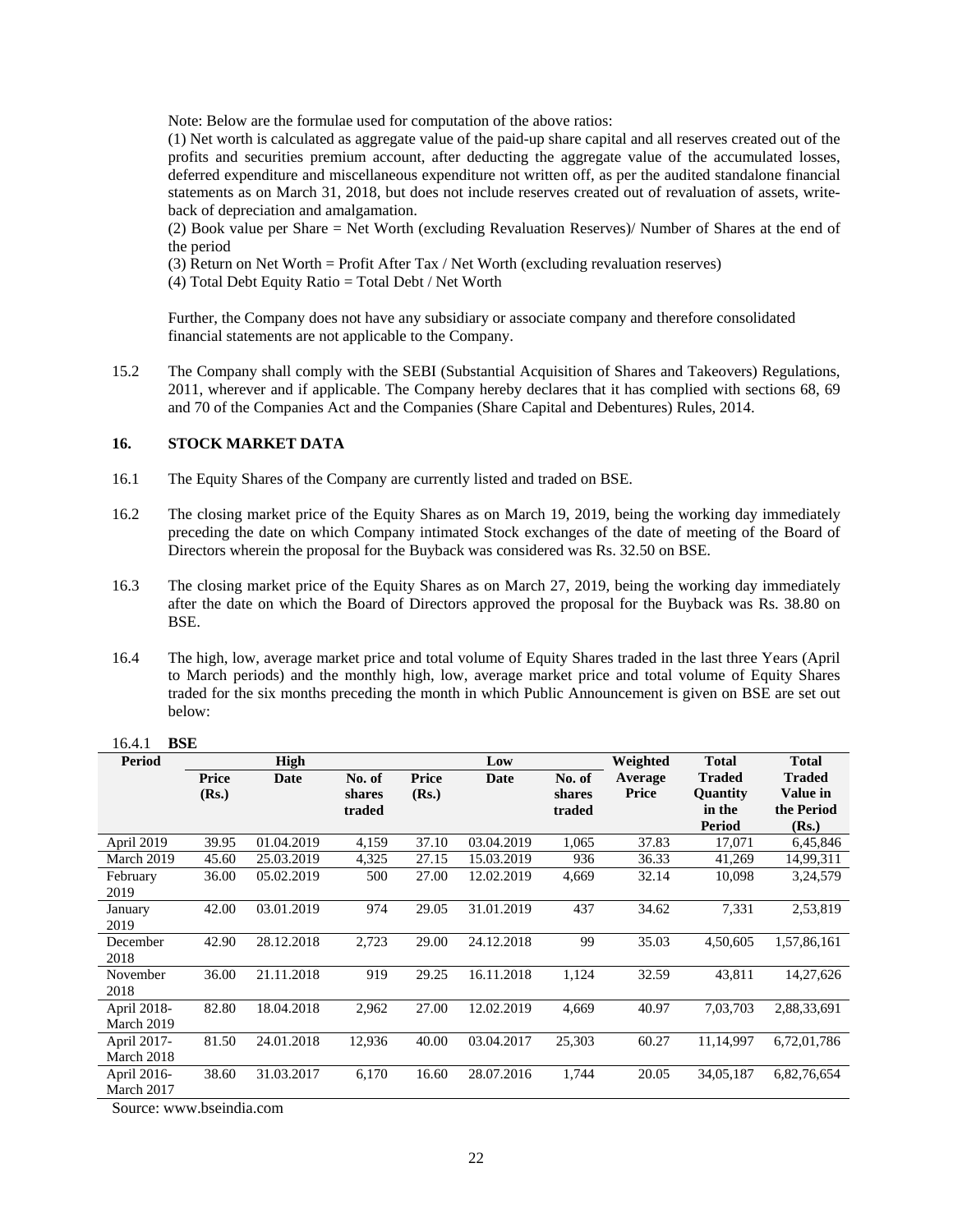For the purpose of aforesaid tables:

- Year is a financial year ending on March 31.
- Weighted Average Price (Total Turnover / Total Traded Quantity) for all trading days during the said period
- High price is the maximum of the daily high prices and Low price is the minimum of the daily low prices of the Equity Shares of our Company for the year, or the month, as the case may be
- In case of two days with the same high / low, the date with higher volume has been considered

### **17. DETAILS OF STATUTORY APPROVALS**

- 17.1 The Offer is subject to approval, if any required, under the provisions of the Companies Act, the SEBI Buyback Regulations, SEBI and/or such other applicable rules and regulations in force.
- 17.2 Buyback from Non-Resident Shareholders will be subject to approvals, if any, of the appropriate authorities as applicable. Non-Resident Indians ("**NRI**") and erstwhile Overseas Corporate Bodies ("**OCB**") must obtain all approvals required to tender the Equity Shares held by them in this Buyback (including without limitation the approval from the RBI). It is the obligation of such non-resident shareholders, NRI, OCB shareholders, to obtain such approvals and submit such approvals along with the Tender Form, so as to enable them to tender equity shares in the Buyback and for the Company to purchase such Equity Shares, tendered. The Company will have the right to make payment to the Eligible Shareholder in respect of whom no prior RBI approval is required and not accept Equity Shares from the Eligible Shareholder in respect of whom prior RBI approval is required in the event copies of such approvals are not submitted. The Company will make due compliances of applicable rules and regulations under FEMA Regulations.
- 17.3 As on date, there are no other statutory or regulatory approvals required to implement the Buyback, other than that indicated above. If any statutory or regulatory approval becomes applicable subsequently, the Buyback will be subject to such statutory or regulatory approval(s). In the event of any delay in receipt of any statutory / regulatory approvals, changes to the proposed timetable of the Buyback, if any, shall be intimated to the Stock Exchanges.
- 17.4 The Buyback has been approved by the Board of Directors in their meeting held on March 26, 2019 and by the Shareholders through postal ballot, the results of which were declared on May 09, 2019.

### **18. DETAILS OF REGISTRAR TO THE OFFER**

Eligible Persons who wish to tender their Equity Shares in the Offer can either send it by registered post/courier or hand deliver the Tender Form and TRS generated by the Exchange Bidding System along with all the relevant documents to the Registrar to the Offer, super scribing the envelope as **"Frontline Securities Limited - Buyback 2019".** 

In case of query, the shareholders may contact the registrar during working hours i.e. 10 am and 5 pm all working days except Saturday, Sunday and public holidays.

| Name                                  | Link Intime India Private Limited                         |
|---------------------------------------|-----------------------------------------------------------|
| <b>Address</b>                        | C-101, 1st Floor, 247 Park, L.B.S. Marg, Vikhroli (West), |
|                                       | Mumbai - 400 083, Maharashtra, India                      |
| Phone                                 | $+91$ 22 49186200                                         |
| Fax                                   | $+91$ 22 49186195                                         |
| <b>Contact Person</b>                 | Mr. Sumeet Deshpande                                      |
| SEBI Registration No.                 | <b>INR000004058</b>                                       |
| Validity Period for SEBI Registration | Perpetual                                                 |
|                                       |                                                           |

The Company has appointed the following as the Registrar to the Offer: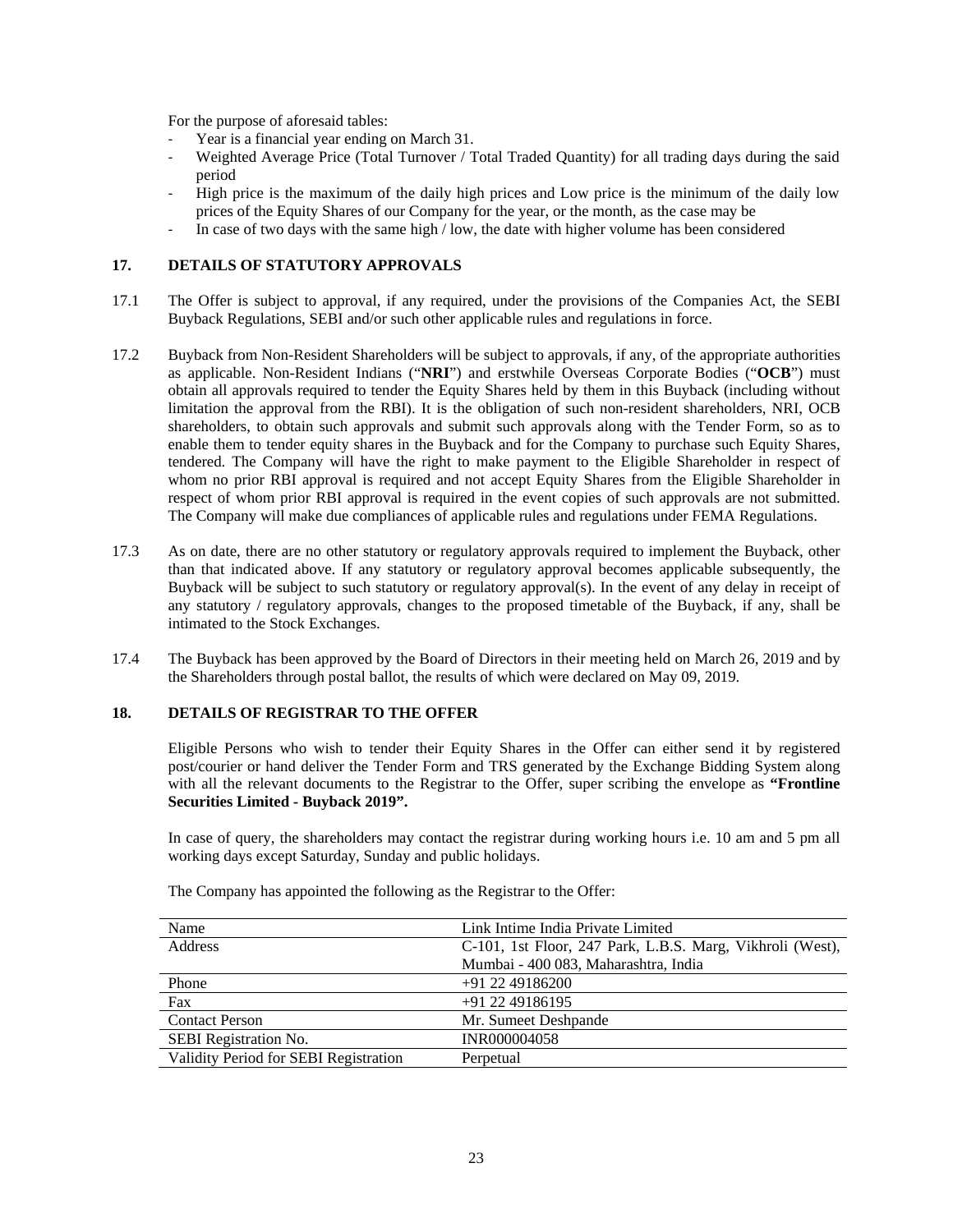### **THE TENDER FORM AND OTHER RELEVANT DOCUMENTS SHOULD NOT BE SENT TO THE COMPANY OR TO THE MANAGER TO THE OFFER.**

#### **19. PROCESS AND METHODOLOGY FOR THE BUYBACK**

The Company proposes to Buyback up to 18,90,027 (Eighteen Lakhs Ninety Thousand and Twenty Seven Only) Equity Shares, representing 15.94% of the total issued and Paid-up equity capital of the Company, at a price of Rs. 40/- (Rupees Forty Only) per Equity Share payable in cash for an amount aggregating up to Rs. 7,56,01,080/- (Rupees Seven Crores Fifty Six Lakhs One Thousand and Eighty only) excluding transaction cost, viz. brokerage, applicable taxes such as securities transaction tax, service tax, stamp duty, etc, being up to 24.99% of the fully Paid-up equity capital and Free Reserves of the Company for the Financial Year ended March 31, 2018, from the Eligible Shareholders on a proportionate basis through Tender Offer in accordance with the provisions of the Act, the Rules thereunder and the SEBI Regulations. The Shareholders approved the Buy- back, by way of a special resolution, through postal ballot, the results of which were announced on May 09, 2019. The Buyback is subject to receipt of any approvals of statutory, regulatory or governmental authorities as may be required under applicable laws, including SEBI and the Stock Exchanges.

The Company expresses no opinion as to whether Eligible Shareholders should participate in the Buyback and, accordingly, Eligible Shareholders are advised to consult their own advisors to consider participation in the Buyback.

The aggregate shareholding of the Promoters as on the Record Date is 86,55,354 Equity Shares which represents 73.01% of the existing equity share capital of the Company. In terms of the SEBI Buyback Regulations, under the Tender Offer, the Promoters of the Company have the option to participate in the Buyback. The Promoters vide their letter dated March 26, 2019have informed the Company regarding their intention to participate in the Buyback and offer to tender at least such number of Equity Shares which would be equal to the proportionate entitlement of the Promoters out of the Equity Shares held by them as on the Record Date under the Buyback. In addition, the Promoters may also tender additional number of shares, as Promoters may decide subsequently, depending upon the publicly available information at the time of such decision making, in compliance with the SEBI Buyback Regulations. However, the Promoter and Promoters shall not tender more than 86,55,354 Equity Shares under the Buyback, being the total number of Equity Shares held by them collectively.

Assuming response to Buyback is to the extent of 100% (full acceptance) from all Shareholders up to their Buyback Entitlement, the aggregate Shareholding of the promoters, post Buyback may increase to 74.34% from 73.01%.Also if none of the public shareholders participate and only the Promoters participate to the extent of their Buyback Entitlement, their shareholding will reduce to 25.66%.

#### 19.1 **Record Date and Ratio of Buyback as per the Buyback Entitlement in each Category:**

The Board had fixed May 24, 2019 as the Record Date for the purpose of determining the Buyback Entitlement and the names of the Shareholders, who are eligible to participate in the Offer.

The Equity Shares proposed to be bought back by the Company shall be divided in two categories: (i) Reserved category for Small Shareholders ("Reserved Category"); and (ii) General Category for other Eligible Shareholders ("General Category").

As defined in the SEBI Buyback Regulations, a "Small Shareholder" is a Shareholder who holds Equity Shares having market value, on the basis of closing price of shares on the recognized stock exchange in which the highest trading volume in respect of such shares, as on Record Date is not more than Rs. 200,000/- (Rupees Two Lakhs Only).

As on the Record Date, the closing price on BSE was Rs. 37 per Equity Share. Accordingly all Shareholders holding not more than 5,405 Equity Shares as on the Record Date are classified as 'Small Shareholders' for the purpose of the Offer.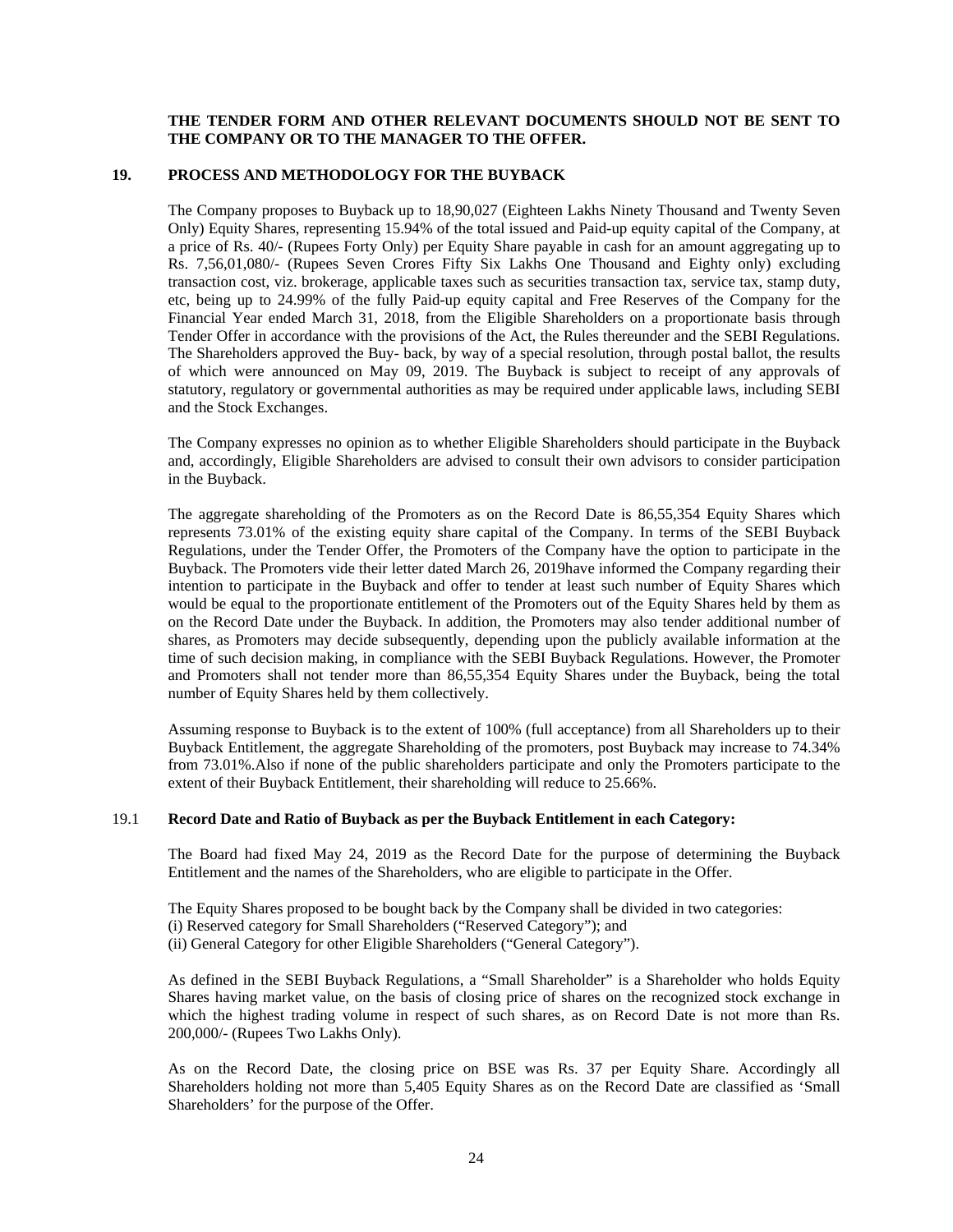Based on the above definition, there are 2,126 Small Shareholders with aggregate shareholding of 7,04,988 Shares, as on the Record Date, which constitutes 5.95% of the outstanding Paid up equity share capital of the Company and 37.30% of the number of Equity Shares which are proposed to be bought back under this Buyback.

In compliance with Regulation 6 of the SEBI Buyback Regulations, the reservation for the Small Shareholders, will be 2,83,505 Equity Shares ("**Reserved Portion**") which is higher of:

- i. Fifteen percent of the number of Equity Shares which the Company proposes to Buyback, being 2,83,505 Equity Shares; or
- ii. The number of Equity Shares entitled as per their shareholding as on Record Date, being 1,12,389 Equity Shares.

All the outstanding Equity Shares have been used for computing the entitlement of Small Shareholders since the Promoter also intends to offer Equity Shares held by them in the Buyback.

The Reserved Portion for Small Shareholders will be 2,83,505 Equity Shares (higher of (i) and (ii) above), Accordingly, General Category for all other Equity Shareholders shall consist of 16,06,522 Equity Shares (the "**General Portion**").

| <b>Category of Shareholders</b>          | <b>Ratio of Buyback</b>                               |
|------------------------------------------|-------------------------------------------------------|
| Reserved category for Small Shareholders | 263 Equity Shares for every 654 Equity Shares held on |
|                                          | the Record Date                                       |
| General category for all other Eligible  | 17 Equity Shares for every 118 Equity Shares held on  |
| <b>Shareholders</b>                      | the Record Date                                       |

Based on the above, the Buyback Entitlement ratio for both categories is decided as below:

#### 19.2 **Fractional Entitlements**

If the Buyback Entitlement under the Buyback, after applying the abovementioned ratios to the Equity Shares held on Record Date, is not a round number (i.e. not in the multiple of one Equity Share), then the fractional entitlement shall be ignored for computation of Buyback Entitlement to tender Equity Shares in the Buyback for both categories of Eligible Shareholders.

On account of ignoring the fractional entitlement, those Small Shareholders who hold 2 or less Equity Shares as on Record Date will be dispatched a Tender Form with zero entitlement. Such Small Shareholders are entitled to tender Additional Equity Shares as part of the Buyback and will be given preference in the Acceptance of one Equity Share, if such Small Shareholders have tendered for Additional Equity Shares.

#### 19.3 **Basis of Acceptance of Equity Shares validly tendered in the Reserved Category for Small Shareholders**

Subject to the provisions contained in this Letter of Offer, the Company will accept the Equity Shares tendered in the Buyback by the Small Shareholders in the Reserved Category in the following order of priority:

- a) Acceptance of 100% Equity Shares from Small Shareholders in the Reserved Category, who have validly tendered their Equity Shares, to the extent of their Buyback Entitlement or the number of Equity Shares tendered by them, whichever is less.
- b) Post the Acceptance as described above, in case there are any Equity Shares left to be bought back from Small Shareholders in Reserved Category, the Small Shareholders who were entitled to tender Zero Equity Shares (on account of ignoring the fractional entitlement) and have tendered Additional Equity Shares as a part of the Buyback shall be given preference and one Equity Share each from the Additional Equity Shares tendered by these Small Shareholders shall be bought back in the Reserved Category.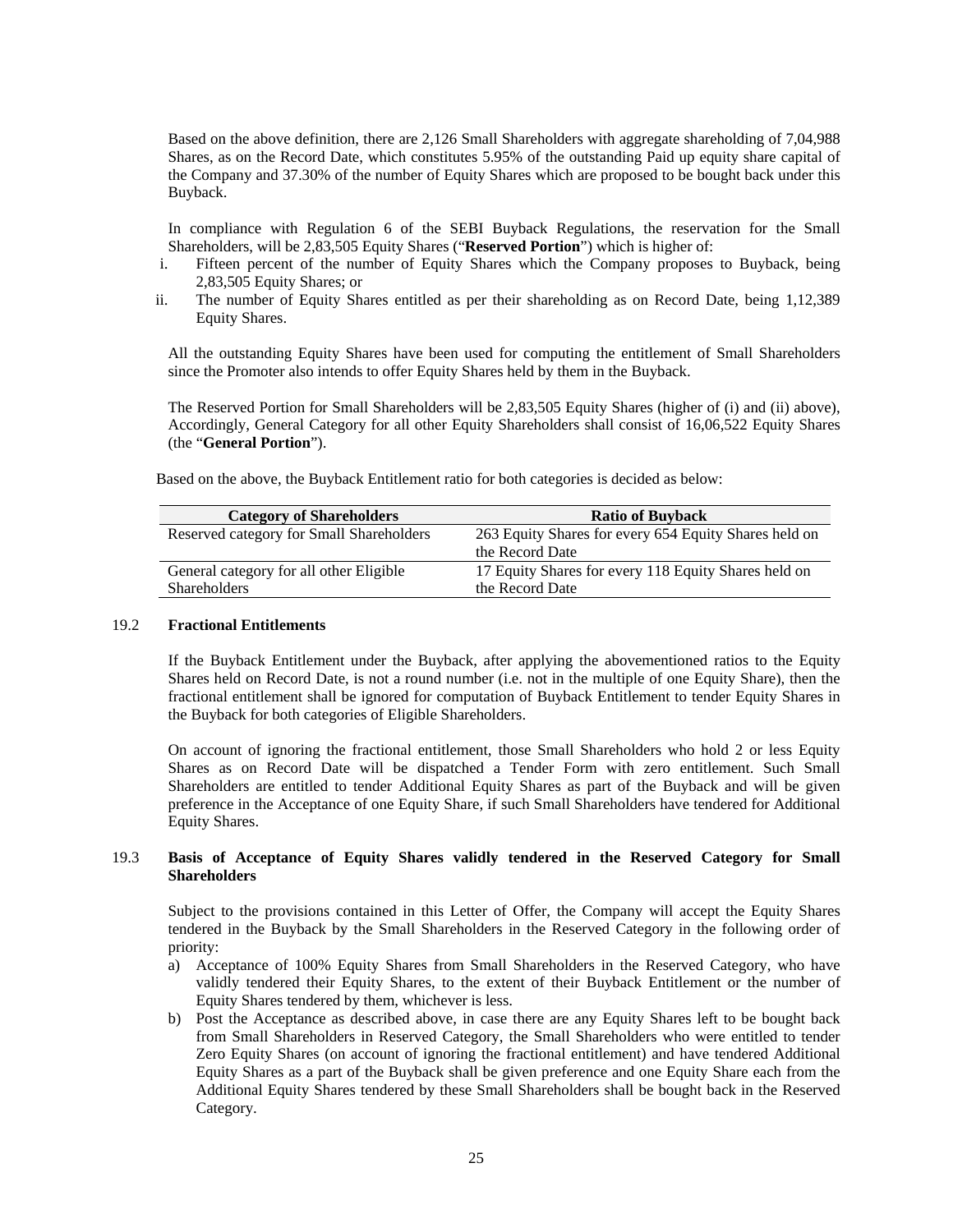c) Post the Acceptance as described above, in case, there are Equity Shares left to be bought back in the Reserved category and there are any validly tendered unaccepted Equity Shares in the Reserved Category ("**Reserved Category Additional Shares**"), the Reserved Category Additional Shares shall be accepted in a proportionate manner and the Acceptance shall be made in accordance with the SEBI Buyback Regulations, i.e. valid Acceptance per Shareholder shall be equal to the Reserved Category Additional Shares by the Shareholder divided by the total Reserved Category Additional Shares and multiplied by the total number of Equity Shares remaining to be bought back in Reserved Category. For the purpose of this calculation, the Reserved Category Additional Shares taken into account for such Small Shareholders, from whom one Equity Share has been accepted in accordance with the clause above, shall be reduced by one.

#### **Adjustment for fractional results in case of proportionate Acceptance, as described above:**

- i. For any Small Shareholder, if the number of Additional Equity Shares to be accepted, calculated on a proportionate basis is not in the multiple of one and the fractional Acceptance is greater than or equal to 0.50, then the fraction would be rounded off to the next higher integer.
- ii. For any Small Shareholder, if the number of Additional Equity Shares to be accepted, calculated on a proportionate basis is not in the multiple of one and the fractional Acceptance is less than 0.50, then the fraction shall be ignored.

### 19.4 **Basis of Acceptance of Equity Shares validly tendered in the General Category**

Subject to the provisions contained in this Letter of Offer, the Company will accept the Equity Shares tendered in the Buyback by all other Eligible Shareholders in the General Category in the following order of priority:

- a. Acceptance of 100% Equity Shares from other Eligible Shareholders in the General Category who have validly tendered their Equity Shares, to the extent of their Buyback Entitlement, or the number of Equity Shares tendered by them, whichever is less.
- b. Post the Acceptance as described above, in case there are any Equity Shares left to be bought back in the General Category, and there are validly tendered Additional Shares in the General Category ("the **General Category Additional Shares**"), the General Category Additional Shares shall be accepted in proportion of the Additional Equity Shares tendered by them and the Acceptance per shareholder shall be made in accordance with the SEBI Buyback Regulations, i.e. valid Acceptance per shareholder shall be equal to the General Category Additional Equity Shares validly tendered by the Eligible Shareholders divided by the total General Category Additional Equity Shares validly tendered in the General Category and multiplied by the total pending number of Equity Shares remaining to be Accepted in General Category.

#### **Adjustment for fractional results in case of proportionate acceptance as described above:**

- i. For any Eligible Shareholder, if the number of Additional Equity Shares to be accepted, calculated on a proportionate basis is not in the multiple of one and the fractional Acceptance is greater than or equal to 0.50, then the fraction would be rounded off to the next higher integer.
- ii. For any Eligible Shareholder, if the number of Additional Equity Shares to be accepted, calculated on a proportionate basis is not in the multiple of one and the fractional Acceptance is less than 0.50, then the fraction shall be ignored.

#### 19.5 **Basis of Acceptance of Equity Shares between Categories**

a) In the event the Equity Shares tendered by the Small Shareholders in accordance with the process set out under the section entitled "*Basis of Acceptance of Equity Shares validly tendered in the Reserved Category for Small Shareholders*" is less than the Reserved Portion, Additional Equity Shares tendered by the Eligible Shareholders in the General Category over and above their Buyback Entitlement shall, in accordance with the Regulations, be accepted in proportion of the Additional Equity Shares tendered by them i.e. valid acceptances per shareholder shall be equal to the Additional Equity Shares validly tendered by an Eligible Shareholder in the General Category divided by the total Additional Equity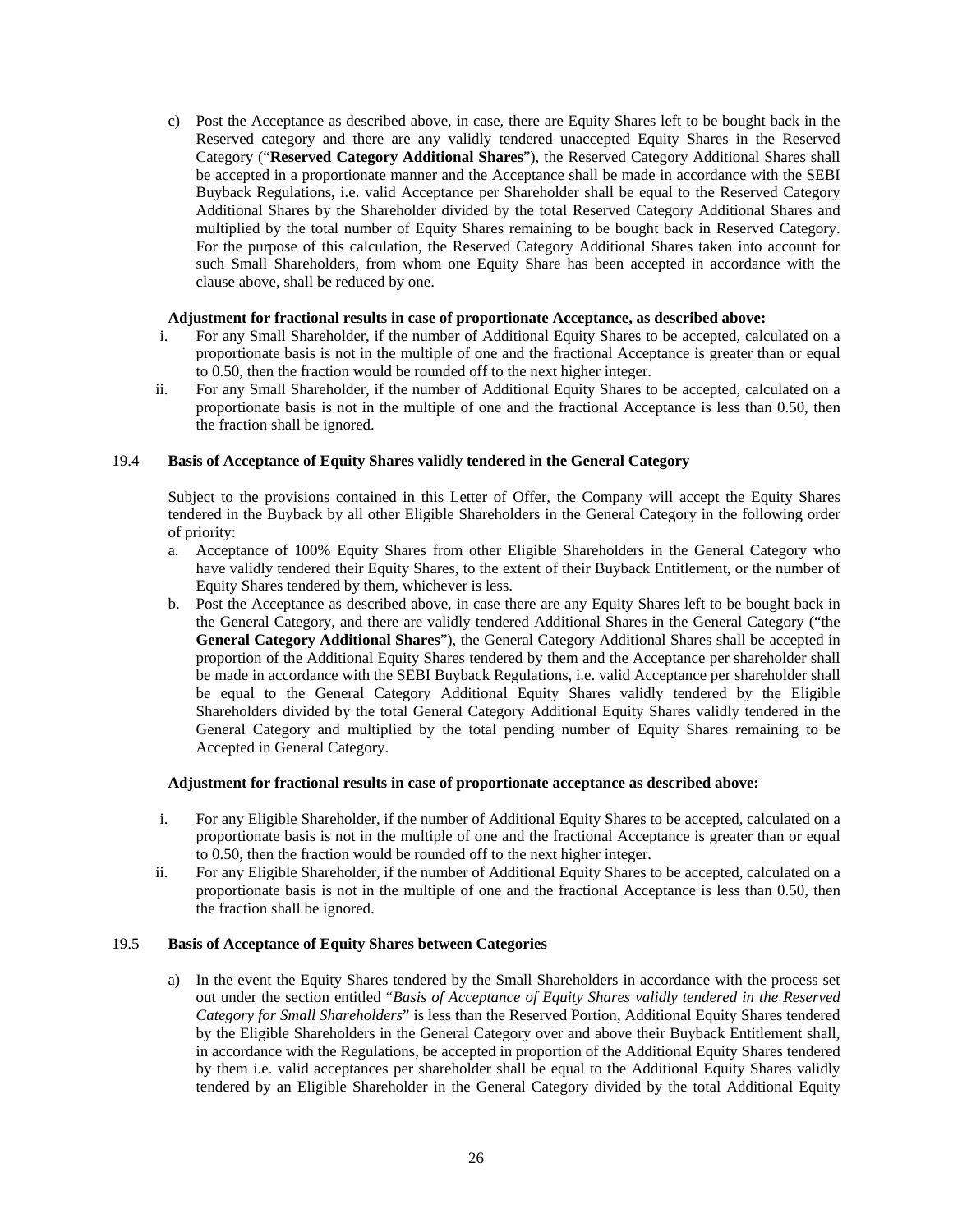Shares validly tendered in the General Category and multiplied by the Additional Equity Shares that can be accepted due to shortfall in the Reserved Portion.

- b) In the event the Equity Shares tendered by the Eligible Shareholders in the General Category in accordance with the process set out under the section entitled "*Basis of Acceptance of Equity Shares validly tendered in the General Category*" is less than the General Portion, Additional Equity Shares tendered by the Eligible Shareholders in the Reserved Category over and above their Buyback Entitlement shall, in accordance with the Regulations, be Accepted in proportion of the Additional Equity Shares tendered by them i.e. valid Acceptance per shareholder shall be equal to the Additional Equity Shares validly tendered by an Eligible Shareholder in the Reserved Category divided by the total Additional Equity Shares validly tendered in the Reserved Category and multiplied by the Additional Equity Shares that can be accepted due to shortfall in the General Portion.
- c) In case there is any Small Shareholder who has received a Tender Form with zero Buyback Entitlement and who has tendered Additional Shares shall be eligible for priority acceptance of one Equity Share before Acceptance as mentioned above in this paragraph, out of the Shares left to be bought back in the General Category, provided no Acceptance could take place from such Shareholder in accordance with the section entitled "Basis of Acceptance of Equity Shares validly tendered in the Reserved Category for Small Shareholders".

#### **Adjustment for fractional results in case of proportionate acceptance as described above:**

- i. For any Eligible Shareholder, if the number of Additional Equity Shares to be accepted, calculated on a proportionate basis is not in the multiple of one and the fractional Acceptance is greater than or equal to 0.50, then the fraction would be rounded off to the next higher integer.
- ii. For any Eligible Shareholder, if the number of Additional Equity Shares to be accepted, calculated on a proportionate basis is not in the multiple of one and the fractional Acceptance is less than 0.50, then the fraction shall be ignored.

### **Miscellaneous**

**For avoidance of doubt, it is clarified that, in accordance with the clauses above:** 

- **(a) Equity Shares accepted under the Buyback from each Eligible Shareholder, shall be lower of the following:** 
	- **the number of Equity Shares tendered by the respective Shareholder or**
	- **the number of Equity Shares held by the respective Shareholder, as on the Record Date**
- **(b) Equity Shares tendered by any Shareholder over and above the number of Equity Shares held by such Shareholder as on the Record Date shall not be considered for the purpose of Acceptance.**

#### **20. PROCEDURE FOR TENDER OFFER AND SETTLEMENT**

- 20.1 The Buy-Back is open to all Eligible Shareholder holding Equity Shares of the Company either in demat or physical mode, as on the Record date, i.e. Friday, May 24, 2019. However, Eligible Shareholders holding Equity Shares in physical form are required to get their Equity Shares dematerialized before tendering their Equity Shares in the Buy-Back.
- 20.2 The Company proposes to affect the Buyback through Tender Offer, on a proportionate basis. This Letter of Offer, outlining the terms of the Offer as well as the detailed disclosures as specified in the SEBI Buyback Regulations, will be mailed/couriered to Equity Shareholders of the Company whose names appear on the register of members of the Company, or who are beneficial owners of Equity Shares as per the records of Depositories, on the Record Date.

**Eligible Shareholders who have registered their email ids with the Depositories / the Company, shall be dispatched the Letter of Offer through electronic means. If Eligible Shareholders wish to obtain a physical copy of the Letter of Offer, they may send a request to the Company or Registrar at the address or email id mentioned at the cover page of this Letter of Offer.** 

**Eligible Shareholders who have not registered their email ids with the Depositories / the Company, shall be dispatched the Letter of Offer through physical mode by registered post / speed post /**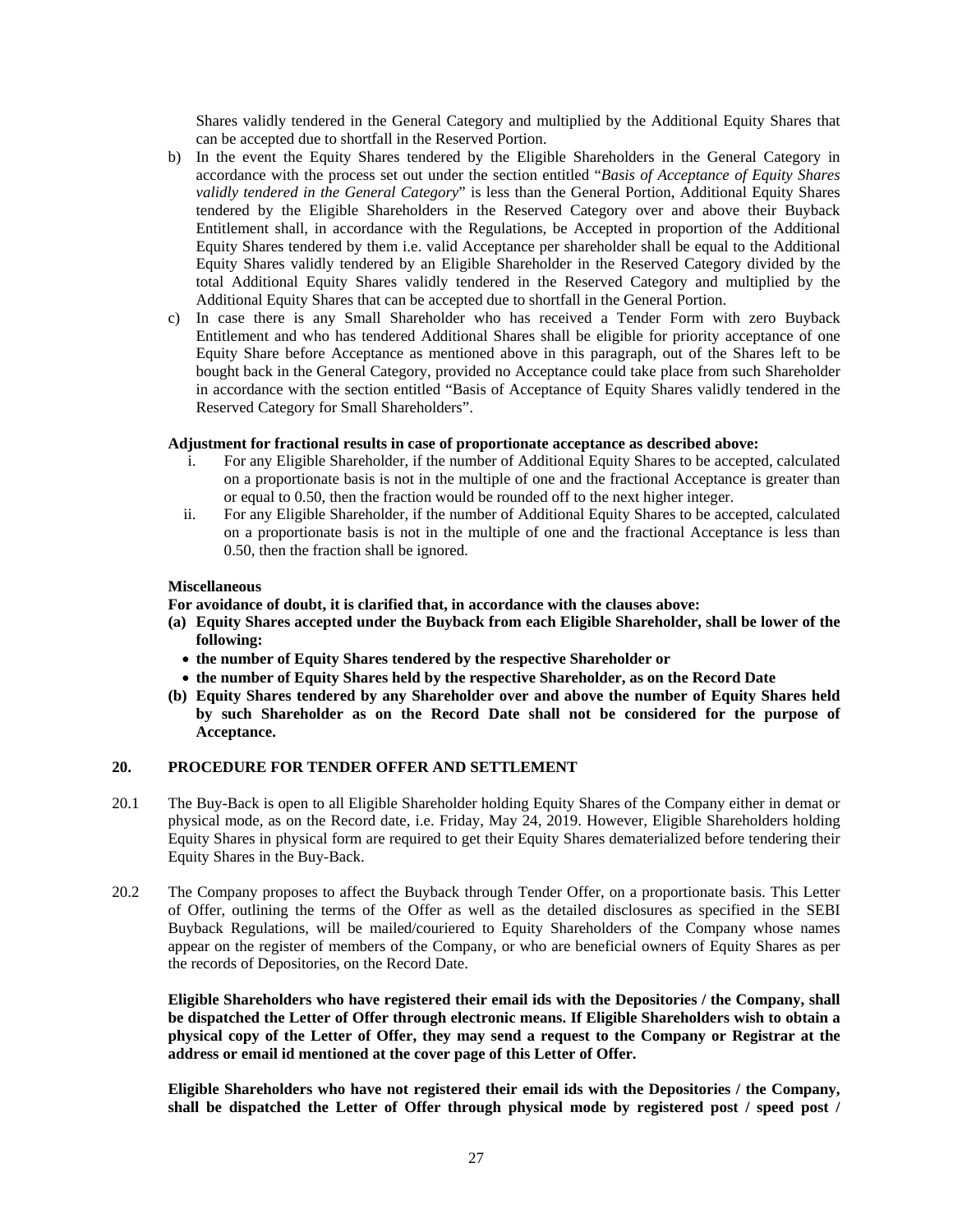### **courier. In case of non-receipt of the Letter of Offer and the Tender Form, please follow the procedure mentioned in Clause 20.12.**

- 20.3 The Company will not accept any Equity Shares offered for Buyback where there exists any restraint order of a Court/ any other competent authority for transfer / disposal/ sale or where loss of share certificates has been notified to the Company or where the title to the Equity Shares is under dispute or otherwise not clear or where any other restraint subsists.
- 20.4 The Company shall comply with Regulation 24(v) of the SEBI Buyback Regulations which states that the Company shall not Buyback locked-in Equity Shares and non-transferable Equity Shares till the pendency of the lock-in or till the Equity Shares become transferable.
- 20.5 Eligible Shareholders will have to transfer the Equity Shares from the same demat account in which they were holding the Equity Shares as on the Record Date and in case of multiple demat accounts, Eligible Shareholders are required to tender the applications separately from each demat account. In case of any changes in the demat account in which the Equity Shares were held as on Record Date, such Eligible Shareholders should provide sufficient proof of the same to the Registrar, and such tendered shares may be accepted subject to appropriate verification and validation by the Registrar.
- 20.6 The Company shall accept all the Equity Shares validly tendered for the Buyback by Eligible Shareholders, on the basis of their Buyback Entitlement as on the Record Date and also Additional Equity Shares if any tendered by Eligible Shareholders will be accepted as per Clause 19.3, 19.4 and 19.5 under "Process and Methodology for the Buy-Back".
- 20.7 As disclosed in the section entitled "Process and Methodology for the Buyback" on page 24, the Equity Shares proposed to be bought as a part of the Buyback is divided into two categories; (a) Reserved Category for Small Shareholders; and (b) the General Category for other Eligible Shareholder, and the Buyback Entitlement of an Eligible Shareholder in each category shall be calculated accordingly.
- 20.8 After accepting the Equity Shares tendered on the basis of Buyback Entitlement, Equity Shares left to be bought as a part of the Buyback, if any, in one category shall first be accepted, in proportion to the Equity Shares tendered, over and above their Buyback Entitlement, by Eligible Shareholders in that category, and thereafter, from Eligible Shareholders who have tendered over and above their Buyback Entitlement, in any other category.
- 20.9 Shareholders' participation in Buyback will be voluntary. Shareholders can choose to participate, in part or in full, and get cash in lieu of the Equity Shares accepted under the Buyback or they may choose not to participate and enjoy a resultant increase in their percentage shareholding, post Buyback, without additional investment. Shareholders may also tender a part of their Buyback Entitlement. Shareholders also have the option of tendering Additional Shares (over and above their Buyback Entitlement) and participate in the shortfall created due to non-participation of some other Shareholders, if any. Acceptance of any Shares tendered in excess of the Buyback Entitlement by the Shareholder, shall be in terms of procedure outlined in this Letter of Offer.
- 20.10 The maximum tender under the Buyback by any Shareholder cannot exceed the number of Equity Shares held by the Shareholder as on the Record Date.
- 20.11 The Buyback shall be implemented by the Company using the "Mechanism for acquisition of shares through Stock Exchange" notified by SEBI circular No. CIR/CFD/POLICYCELL/1/2015 dated April 13, 2015and following the procedure prescribed in the Companies Act and the SEBI Buyback Regulations and as may be determined by the Board and on such terms and conditions as may be permitted by law from time to time.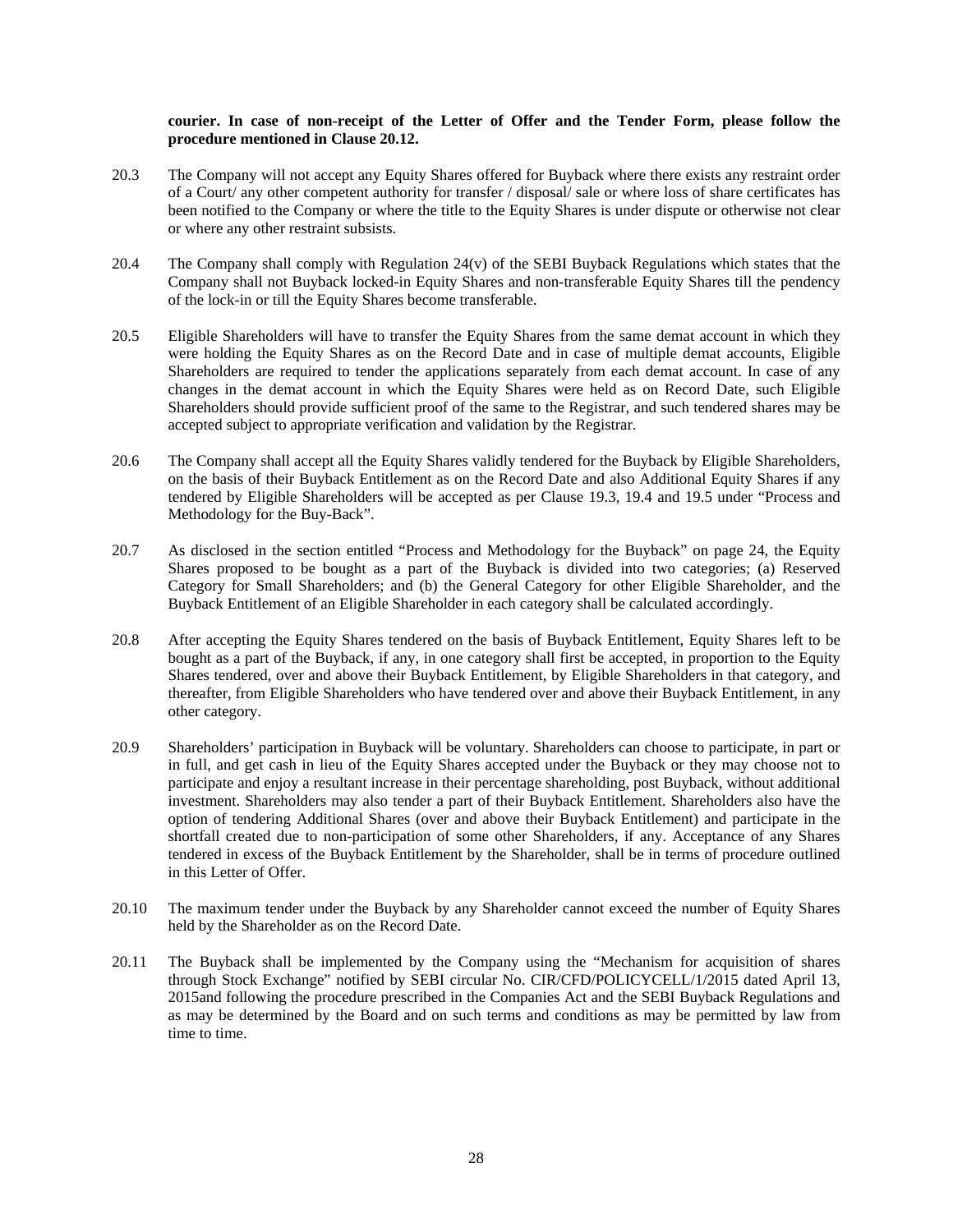#### 20.12 **In case of non-receipt of this Letter of Offer**:

a) **In case the Equity Shares are in dematerialised form:** An Eligible Shareholder may participate in the Offer by downloading the Tender Form from the website of the Company i.e. www.fslindia.com or by providing their application in writing on plain paper, signed by all Eligible Shareholders (in case of joint holding), stating name and address of Shareholder(s), number of Equity Shares held as on the Record Date, Client ID number, DP Name/ ID, beneficiary account number and number of Equity Shares tendered for the Buyback.

**The non-receipt of the Letter of Offer by, or accidental omission to dispatch the Letter of Offer to any person who is eligible to receive the same to participate in the Buyback, shall not invalidate the offer to any person who is eligible to receive this offer under the Buyback.** 

- b) Please note that Eligible Shareholder(s) who intend to participate in the Buyback will be required to approach their respective Shareholder Broker (along with the complete set of documents for verification procedures) and have to ensure that their bid is entered by their respective Shareholder Broker in the electronic platform to be made available by BSE before the Closing Date.
- c) The Company shall accept Equity Shares validly tendered by the Shareholder(s) in the Buyback on the basis of their shareholding as on the Record Date and the Buyback Entitlement. Eligible Shareholder(s) who intend to participate in the Buyback using the "plain paper" option as mentioned above are advised to confirm their Buyback Entitlement from the Registrar to the Offer, before participating in the Buyback.
- 20.13 The Acceptance of the Offer made by the Company is entirely at the discretion of the Shareholders of the Company. The Company does not accept any responsibility for the decision of any Shareholder to either participate or to not participate in the Offer. The Company will not be responsible in any manner for any loss of Share certificate(s) and other documents during transit and the Shareholders are advised to adequately safeguard their interest in this regard.
- 20.14 For implementation of the Buyback, the Company has appointed Farsight Securities Limited as the registered broker to the Company (the "**Company Broker**") through whom the purchases and settlements in respect of the Buyback would be made by the Company. The details of the Company's Broker are as follows:

#### **Farsight Securities Limited**

SEBI Registration No.: INZ000169935 17-A/55, Triveni Plaza, Gurudwara Road Karol Bagh, New Delhi - 110 005 Tel.: +91 11 4504 4444 (Extn. 342, 339) Fax: +91 11 4504 4434 E-mail: newaccount1@farsightshares.com Website: www.farsightshares.com Contact Person: Mr. Pawan Joshi & Mr. Joji Joseph

- 20.15 The Company will use the Acquisition Window of BSE to facilitate placing of sell orders by Shareholders who wish to tender their Equity Shares in the Buyback. The details of the platform will be as specified by the BSE from time to time.
- 20.16 In the event Shareholder Brokers(s) are not registered with the Stock Exchange or if the Eligible Shareholders do not have any stock broker then that Eligible Shareholders can approach any stock broker registered with the Stock Exchange and can make a bid by using quick unique client code (UCC) facility through that stock broker registered with the Stock Exchange after submitting the details as may be required by the stock broker to be in compliance with the SEBI Buyback Regulations. In case Eligible Shareholders is not able to bid using quick UCC facility through any other stock broker registered with the Stock Exchange, then the Eligible Shareholders may approach Company's Broker viz. Farsight Securities Limited, to bid by using quick UCC facility. The Eligible Shareholders approaching a stock broker registered with the Stock Exchange (with whom he does not have an account) may have to submit following details: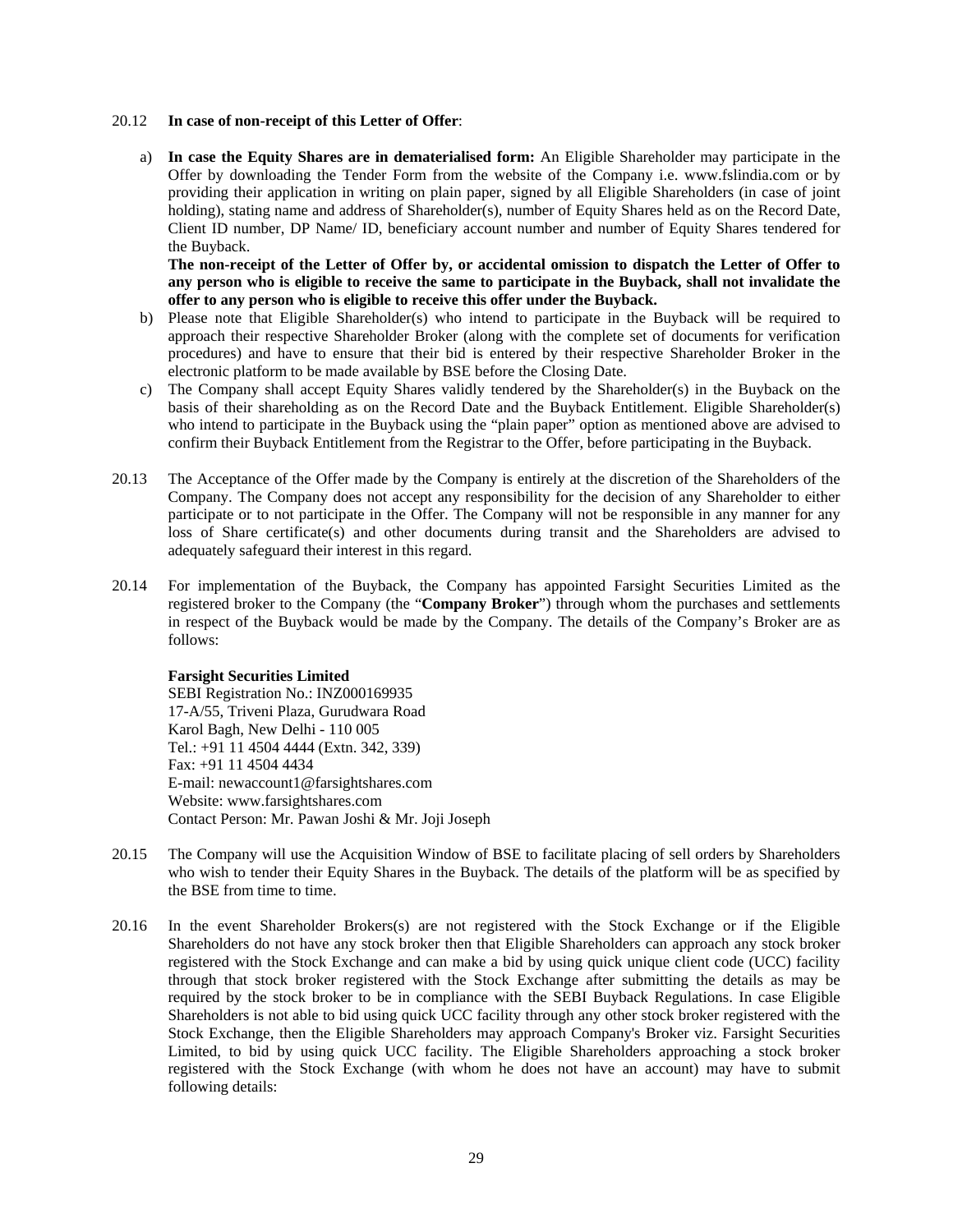#### **In case of Eligible Seller being an individual**

### **If Eligible Seller is registered with KYC Registration Agency ("KRA"): Forms required:**

- Central Know Your Client (CKYC) form including FATCA, IPV, OSV if applicable
- Know Your Client (KYC) form Documents required (all documents self-attested): Bank details (cancelled cheque)
- Demat details only if Equity Shares are in demat mode (Demat Master /Latest Demat statement)

### **If Eligible Seller is not registered with KRA: Forms required:**

- CKYC form including FATCA, IPV, OSV if applicable
- KRA form
- KYC form Documents required (all documents self-attested):
	- o PAN card copy
	- o Address proof
	- o Bank details (cancelled cheque)
- Demat details only if Equity Shares are in demat mode (Demat master /Latest Demat statement)

It may be noted that other than submission of above forms and documents in person verification may be required.

### **In case of Eligible Seller is HUF:**

If Eligible Seller is registered with KYC Registration Agency ("KRA"): Forms required:

- Central Know Your Client (CKYC) form of KARTA including FATCA, IPV, OSV if applicable
- Know Your Client (KYC) form Documents required (all documents self-attested):
	- o Bank details (cancelled cheque)
- Demat details only if Equity Shares are in demat mode (Demat Master /Latest Demat statement)

If Eligible Seller is not registered with KRA: Forms required:

- CKYC form of KARTA including FATCA, IPV, OSV if applicable
- KRA form
- Know Your Client (KYC) form Documents required (all documents self-attested):
	- o PAN card copy of HUF & KARTA
	- o Address proof of HUF & KARTA
	- o HUF declaration
	- o Bank details (cancelled cheque)
- Demat details only if Equity Shares are in demat mode (Demat master /Latest Demat statement)

It may be noted that other than submission of above forms and documents in person verification may be required.

### **In case of Eligible Seller other than Individual and HUF:**

If Eligible Seller is KRA registered: Form required

- Know Your Client (KYC) form Documents required (all documents certified true copy) o Bank details (cancelled cheque)
- Demat details only if Equity Shares are in demat mode (Demat master /Latest Demat statement)
- FATCA, IPV, OSV if applicable
- Latest list of Directors / authorised signatories / partners / trustees
- Latest shareholding pattern
- Board resolution
- Details of ultimate beneficial owner along with PAN card and address proof
- Last 2 years financial statements

If Eligible Seller is not KRA registered: Forms required:

- KRA form
- Know Your Client (KYC) form Documents required (all documents certified true copy):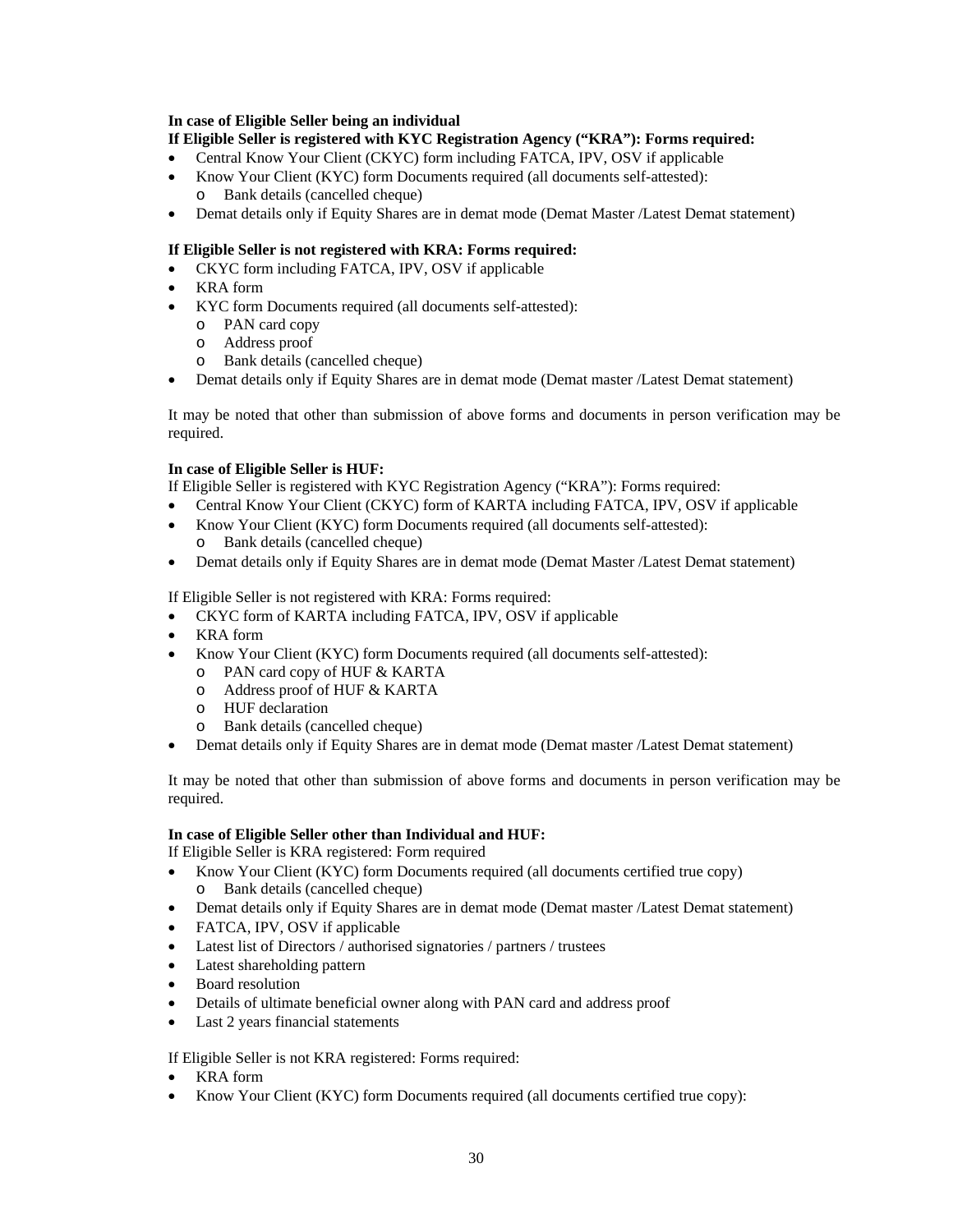- o PAN card copy of company / firm / trust
- o Address proof of company / firm / trust
- o Bank details (cancelled cheque)
- Demat details only if Equity Shares are in demat mode (Demat Master /Latest Demat statement)
- FATCA, IPV, OSV if applicable
- Latest list of Directors / authorised signatories / partners / trustees
- PAN card copies & address proof of Directors / authorised signatories / partners / trustees
- Latest shareholding pattern
- Board resolution/partnership declaration
- Details of ultimate beneficial owner along with PAN card and address proof
- Last 2 years financial statements
- MOA/Partnership deed /trust deed

It may be noted that above mentioned list of documents is an indicative list. The requirement of documents and procedures may vary from broker to broker.

- 20.17 The reporting requirements for Non-Resident Shareholders under Reserve Bank of India, Foreign Exchange Management Act, 1999, as amended and the Foreign Exchange Management (Transfer or Issue of Security by a Person Resident Outside India) Regulations, 2017, as amended and any other rules, regulations, guidelines for remittance of funds shall be made by the Eligible Shareholder and / or the Shareholder Broker through which the Eligible Shareholder places the bid.
- 20.18 All Eligible Shareholders, through their respective Shareholder Broker(s) will be eligible and responsible to place orders in the Acquisition Window.
- 20.19 At the beginning of the tendering period, the order for buying Equity Shares shall be placed by the Company through the Company's Broker. During the tendering period, the order for selling the Equity shares will be placed by the shareholders through their respective Shareholder Broker during normal trading hours of the secondary market.
- 20.20 Shareholder Broker(s) can enter orders for Equity Shares in demat form.
- 20.21 Modification / cancellation of orders and multiple bids from a single Eligible Shareholder will be allowed during the tendering period of the Buyback. Multiple bids made by single Shareholder for selling the Equity Shares shall be clubbed and considered as 'one' bid for the purposes of Acceptance.
- 20.22 The cumulative quantity tendered shall be made available on BSE website www.bseindia.com throughout the trading session and will be updated at specific intervals during the tendering period.
- 20.23 All documents sent by the Eligible Shareholders will be at their own risk. Eligible Shareholders are advised to safeguard adequately their interests in this regard.

#### 20.24 **Procedure to be followed by Eligible Shareholders holding Equity Shares in the dematerialised form**:

- Eligible Shareholders who desire to tender their Equity Shares in the electronic form under the Buyback would have to do so through their respective Shareholder Broker by indicating to their broker the details of Equity Shares they intend to tender under the Buyback.
- The Shareholder Broker would be required to place an order / bid on behalf of the Eligible Shareholders who wish to tender Equity Shares in the Buy-Back using the Acquisition Window of the Stock Exchange. Before placing the bid, the Eligible Shareholder would be required to transfer the tendered Equity Shares into the special account of Indian Clearing Corporation Limited (referred to as the "Clearing Corporation"), by using the early pay in mechanism as prescribed by the Stock Exchange or the Clearing Corporation prior to placing order / bid on the Designated Stock Exchange's Internet Based - Book Building Software ("IBBS") platform by the Shareholder Broker. For further details, Eligible Shareholders may refer to the circulars issued by Stock Exchange and / or Clearing Corporation.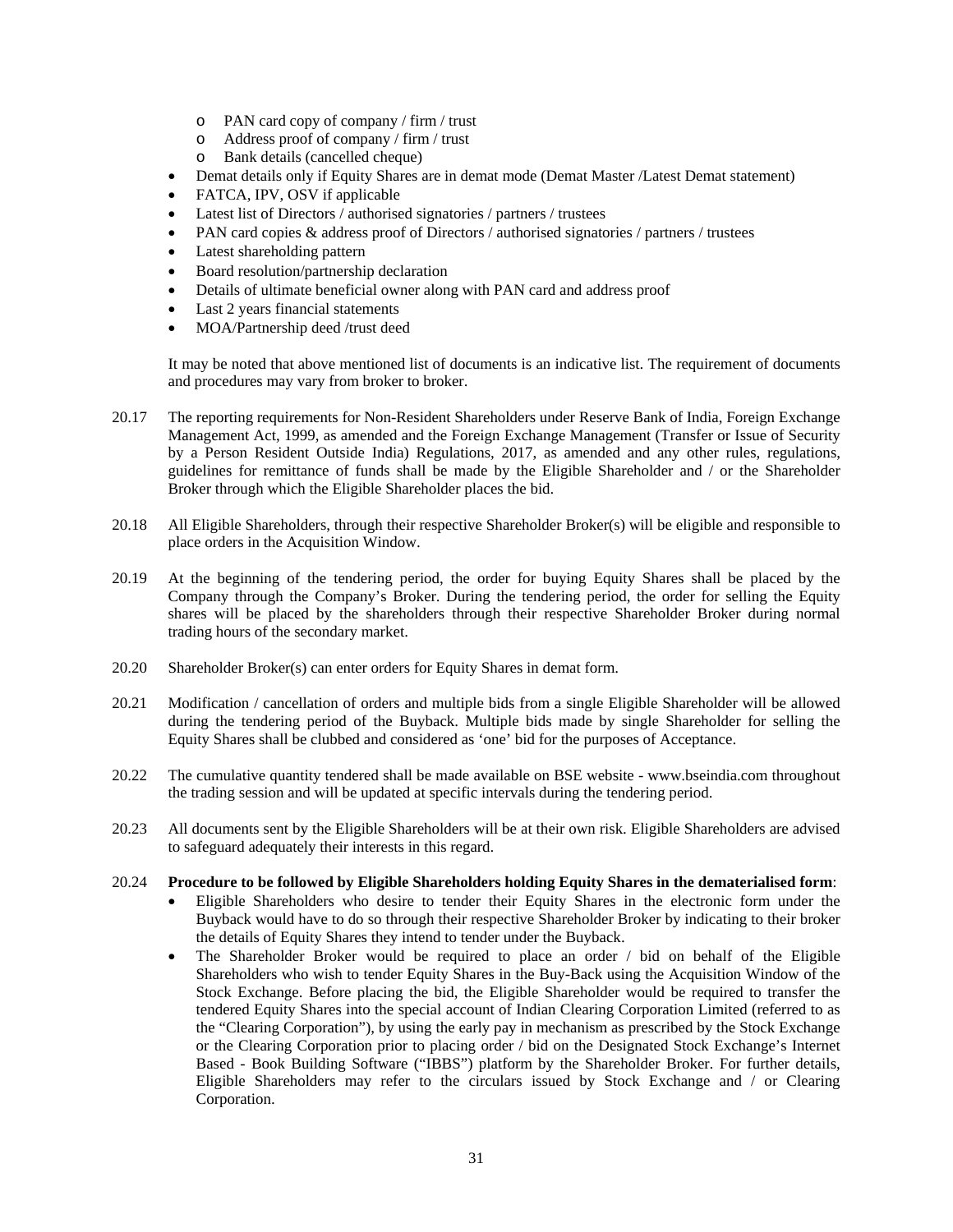- The details of the Special Account of Clearing Corporation shall be informed in the issue opening circular that will be issued by BSE / Clearing Corporation.
- For Custodian Participant orders for demat Equity Shares, early pay-in is mandatory prior to confirmation of order by custodian. The custodian shall either confirm or reject the orders not later than the closing of trading hours on the last day of the Date of closing of the Offer. Thereafter, all unconfirmed orders shall be deemed to be rejected. For all confirmed Custodian Participant orders, order modification shall revoke the custodian confirmation and the revised order shall be sent to the custodian again for confirmation.
- Upon placing the bid, the Shareholder Broker shall provide a TRS generated by the exchange bidding system to the Shareholder. TRS will contain the details of order submitted like Bid ID No., Application No., DP ID, Client ID, number of Equity Shares tendered etc.
- Eligible Shareholders who have tendered their Equity Shares in the Buyback can hand deliver Tender Form duly signed (by all Eligible Shareholders in case shares are in joint names) in same order in which they hold the Equity Shares, along with the TRS generated by the exchange bidding system at the Office of Registrar to the Offer. TRS will be generated by the respective Shareholder Broker. Eligible Shareholders who cannot hand deliver the Tender Form and other documents at the Office of Registrar to the Offer, may send the same by registered post/ speed post/ courier, at their own risk, superscribing the envelope as **"Frontline Securities Limited - Buyback 2019",** to the Registrar to the Offer latest by July 01, 2019 (by 5 PM), i.e. not later than 2 (two) days from the Buyback Closing Date.
- In case of non-receipt of the completed Tender Form and other documents, but receipt of Equity Shares in the special account of the clearing corporation and a valid bid in the exchange bidding system, the Buyback shall be deemed to have been accepted, for demat Eligible Shareholders.
- The Eligible Shareholders will have to ensure that they keep the DP Account active and unblocked to receive credit in case of return of Equity Shares due to rejection or due to prorated Buyback decided by the Company.

### 20.25 **Procedure to be followed by Shareholders holding Equity Shares in the Physical form**:

- As per the proviso to Regulation 40(1) of the Securities and Exchange Board of India (Listing Obligations and Disclosure Requirements) Regulations, 2015, as amended, read with the SEBI's press releases dated December 03, 2018, and March 27, 2019, effective from April 01, 2019, transfers of securities shall not be processed unless the securities are held in the dematerialized form with a depository.
- **THEREFORE ANY OF THE ELIGIBLE SHAREHOLDER WHO IS DESIROUS OF TENDERING THEIR EQUITY SHARES HELD IN PHYSICAL FORM CAN DO SO ONLY AFTER THE SHARES ARE DEMATERIALIZED. SUCH ELIGIBLE SHAREHOLDERS ARE ADVISED TO APPROACH THE CONCERNED DEPOSITORY PARTICIPANT TO HAVE THEIR EQUITY SHARES DEMATERIALIZED.**

#### 20.26 Acceptance of orders

The Registrar shall provide details of order Acceptance to Clearing Corporation of India Limited (the "**Clearing Corporation**") within specified timelines.

### 20.27 Method of Settlement

Upon finalization of the basis of Acceptance as per SEBI Buyback Regulations:

- a. The settlement of trades shall be carried out in the manner similar to settlement of trades in the secondary market.
- b. The Company will pay the consideration pertaining to the Buy-Back to the Company's Broker which will transfer the funds pertaining to the Buy-Back to the Clearing Corporation's bank account as per the prescribed schedule. For Equity Shares Accepted under the Buy-Back, Clearing Corporation will make direct funds payout to respective Eligible Shareholders bank account linked to its demat account. If Eligible Shareholders' bank account details are not available or if the funds transfer instruction is rejected by RBI / Bank, due to any reason, then such funds will be transferred to the concerned Shareholder Broker(s) settlement bank account for onward transfer to their respective Shareholders. The payment of consideration to all Shareholders validly participating in the Buyback will be made in Indian Rupees.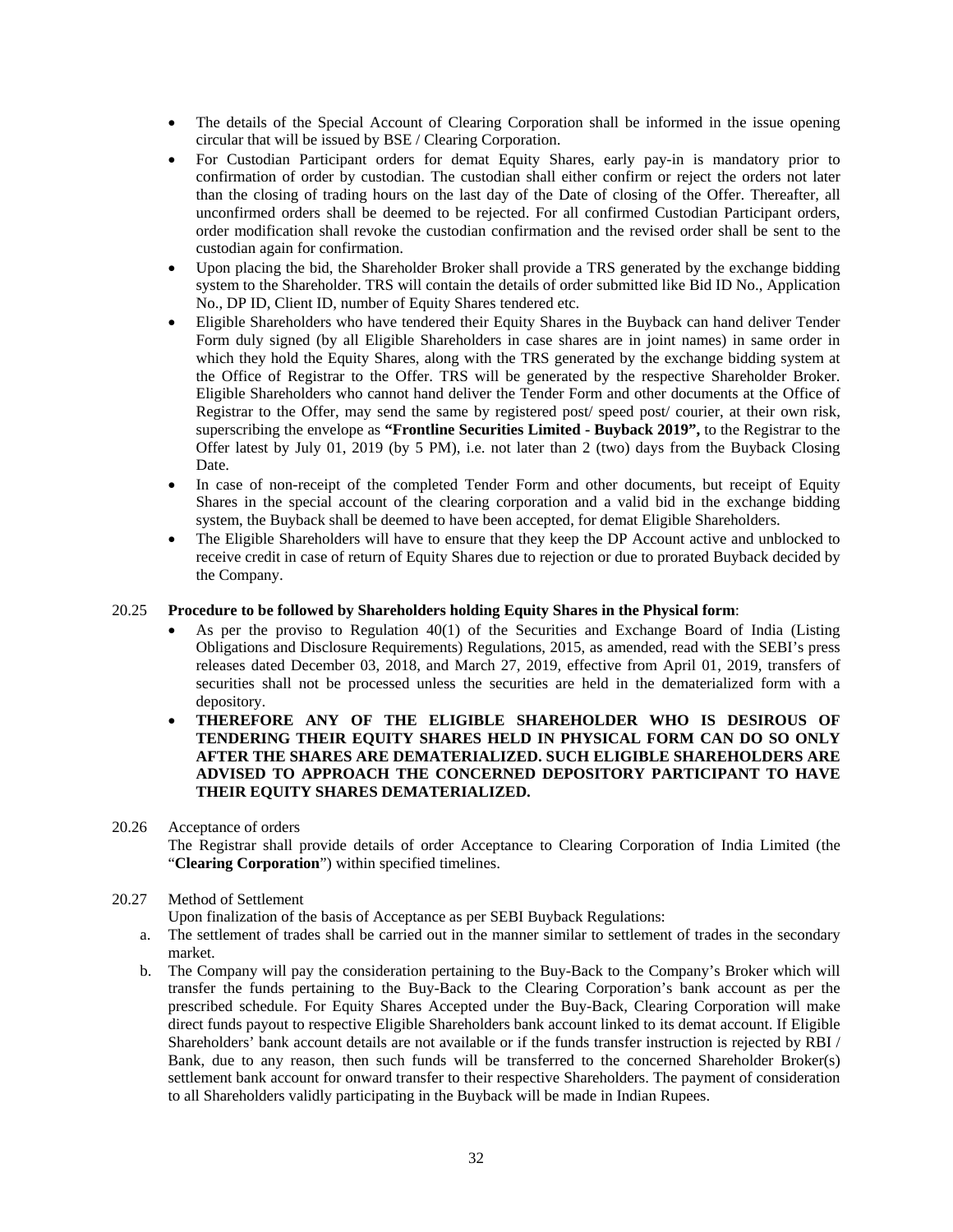- c. The Equity Shares bought back in the demat form would be transferred directly to the escrow account of the Company (the "**Demat Escrow Account**") provided it is indicated by the Company's Broker or it will be transferred by the Company's Broker to the Demat Escrow Account on receipt of the Equity Shares from the clearing and settlement mechanism of the Stock Exchange.
- d. Excess demat Equity Shares or unaccepted demat Equity Shares, if any, tendered by the Eligible Shareholders would be returned to Eligible Shareholder by Clearing Corporation.
- e. Any equity share tendered under the Buyback in physical form will be rejected.
- f. Every Shareholder Broker, who puts in a valid bid on behalf of an Eligible Shareholder, would issue a contract note and pay the consideration for the Equity Shares accepted under the Buyback and return the balance unaccepted demat Equity Shares to their respective clients. Company's Broker would also issue a contract note to the Company for the Equity Shares accepted under the Buyback.
- g. Equity Shareholders who intend to participate in the Buyback should consult their respective Shareholder Broker for payment to them of any cost, applicable taxes, charges and expenses (including brokerage) that may be levied by the Shareholder Broker upon the selling Eligible Shareholder for tendering Equity Shares in the Buyback (secondary market transaction). The Buyback consideration received by the selling Equity Shareholders from their respective Shareholder Broker, in respect of accepted Equity Shares, could be net of such costs, applicable taxes, charges and expenses (including brokerage) and the Manager and Company accepts no responsibility to bear or pay such additional cost, applicable taxes, charges and expenses (including brokerage) incurred solely by the Eligible Shareholders
- h. The Equity Shares lying to the credit of the Company Demat Account after the Buyback will be extinguished in the manner and following the procedure prescribed in the SEBI Buyback Regulations.

### 20.28 **Rejection Criteria**:

The Equity Shares tendered by Eligible Shareholders would be liable to be rejected on the following grounds:

- a. the Shareholder is not an Eligible Shareholder of the Company as on the Record Date; or
- b. the Equity Shares are tendered in physical form; or
- c. if there is a name mismatch in the dematerialised account of the Shareholder and PAN.

#### 20.29 **Non-resident shareholders**:

All non-resident Shareholders (excluding FIIs) should also enclose a copy of the permission received by them from the RBI to acquire the Equity Shares held by them in the Company. In case the Equity Shares are held on repatriation basis, the non-resident Shareholder should obtain and enclose a letter from its authorised dealer / bank confirming that at the time of acquiring such Equity Shares, payment for the same was made by the nonresident Shareholder from the appropriate account as specified by RBI in its approval. In case the nonresident Shareholder is not in a position to produce the said certificate, the shares would be deemed to have been acquired on non-repatriation basis and in that case the Shareholder shall submit a consent letter addressed to the Company, allowing the Company to make the payment on a non-repatriation basis in respect of the valid shares accepted under the Buyback. If any of the above stated documents (as applicable) are not enclosed along with the Tender Form, the Equity Shares tendered under the Buyback are liable to be rejected.

**Any Eligible Shareholder who tenders his / her / its Equity Shares in the Offer shall be deemed to have declared, represented, warranted and agreed that he / she / it is authorized under the provisions of any applicable local news, rules, regulations and statutes to participate in the Buyback.** 

### **21. NOTE ON TAXATION**

**THE SUMMARY OF THE TAX CONSIDERATIONS IN THIS SECTION ARE BASED ON THE CURRENT PROVISIONS OF THE TAX LAWS OF INDIA AND THE REGULATIONS THEREUNDER, THE JUDICIAL AND THE ADMINISTRATIVE INTERPRETATIONS THEREOF, WHICH ARE SUBJECT TO CHANGE OR MODIFICATION BY SUBSEQUENT LEGISLATIVE, REGULATORY, ADMINISTRATIVE OR JUDICIAL DECISIONS. ANY SUCH CHANGES COULD HAVE DIFFERENT TAX IMPLICATIONS ON THESE TAX IMPLICATION.**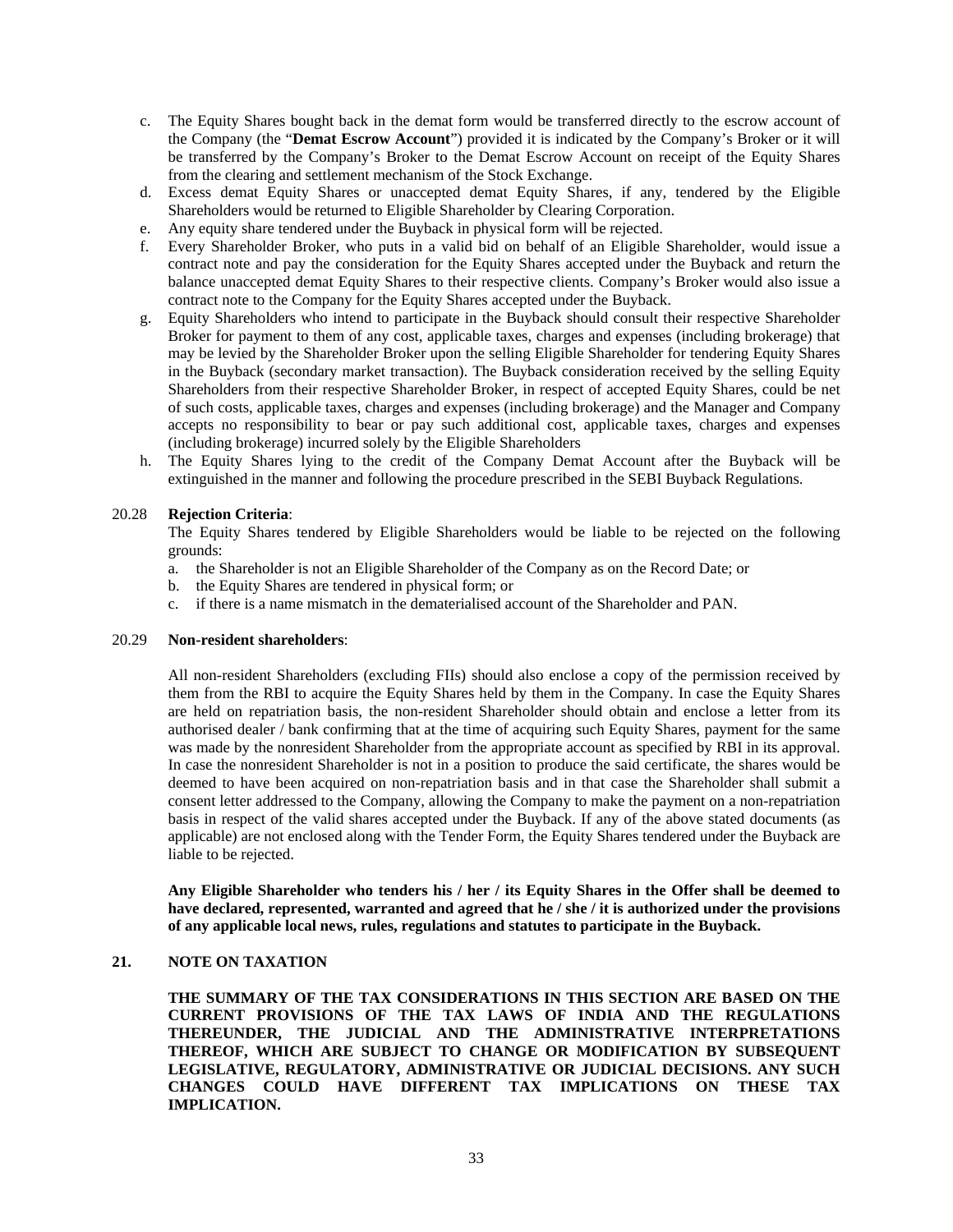### **21.1 General**

- 21.1.1 The Indian tax year runs from 1 April to 31 March. The basis of charge of Indian income-tax depends upon the residential status of the taxpayer during a tax year. A person who is a tax resident of India is liable to taxation in India on his worldwide income, subject to certain prescribed tax exemptions provided under the Income Tax Act 1961 ('Income Tax Act').
- 21.1.2 A person who is treated as a non-resident for Indian tax purposes is generally liable to tax in India only on his/her India sourced income or income received by such person in India. In case of shares of a Company, the source of income from shares would depend on the 'situs' of the shares. As per judicial precedents, generally the "situs" of the shares is where company is "incorporated" and where its shares can be transferred. Accordingly, since Frontline Securities Limited is incorporated in India, the shares of Frontline Securities Limited would be "situated" in India and any gains arising to a non-resident on transfer of such shares should be taxable in India under the Income Tax Act subject to any specific exemption in this regard. Further, the non-resident can avail the beneficial tax treatment prescribed under the relevant Double Tax Avoidance Agreement subject to satisfaction of the relevant conditions and documentary compliance requirements prescribed under the Income Tax Act.

### **21.2 Taxability of Capital Gain in the hands of the Public Shareholder**

- 21.2.1 As per the provisions of the Income Tax Act, capital gains arising from the sale / transfer of equity shares in an Indian company are generally taxable in India.
- 21.2.2 Gain in excess of Rs. 1,00,000 realized on the sale / transfer, anytime from April 01, 2018 onwards, of listed equity shares, held for more than 12 months, on a recognized stock exchange, will be liable to Long Term Capital Gains tax in India @ 10% under Section 112A of the Income Tax Act, if Securities Transaction Tax ("STT") is paid on the sale transaction.

The cost of acquisition for the long-term capital asset acquired on or before January 31, 2018 shall be the higher of (1) actual cost; and (ii) lower of (a) fair market value as on 31 January, 2018 (highest price of such share quoted on any recognized exchange as on 31 January, 2018); (b) full value consideration received on transfer.

However, if STT is not paid at the time of acquisition of the shares being transferred, entire LTCG arising to the shareholder shall be subject to tax @ 10% under Section 112 of the Income Tax Act (or 20% after claiming indexation benefit which is relevant in case of resident shareholders).

- 21.2.3 Further, in case of resident Individual or HUF, the benefit of maximum amount which is not chargeable to income-tax is to be considered while computing the income-tax on such LTCG taxable under the newly introduced section 112A of the Income Tax Act.
- 21.2.4 Further, any gain realized on the sale of listed equity shares held for a period of 12 months or less, which is sold, will be subject to Short Term Capital Gains tax @ 15% under section 111A of the Income Tax Act.
- 21.2.5 Taxability of capital gain arising to a non-resident in India from the sale of equity shares shall be determined basis the provisions of the Income Tax Act or the Double Taxation Avoidance Agreement entered between India and country of which the non-resident seller is resident, subject to satisfying relevant conditions including non-applicability of General Anti-Avoidance Rule ("GAAR") and providing and maintaining necessary information and documents as prescribed under the Income Tax Act.
- 21.2.6 As an overall point, since the delisting of the Equity Shares is undertaken on the stock exchange, such transaction is chargeable to Securities Transaction Tax ("STT"). STT is a tax payable in India on the value of securities on every purchase or sale of securities that are listed on the Indian Stock Exchange. Currently, the STT rate applicable on the purchase or sale of shares on the stock exchange is 0.1% of the value of security.

### **21.3 Business Income**

21.3.1 Under current Indian tax laws and regulations, if the shares are held as stock-in-trade by any of the Public Shareholders of the Company, then the gains would be characterized as business income and taxable under the head "Profits and Gains from Business or Profession.

### **21.4 Tax Deduction at Source**

21.4.1 In case of resident Public Shareholders – in absence of any specific provision under the Income-tax Act, 1961, the Acquirers shall not deduct tax on the consideration payable to resident Public Shareholders pursuant to the Offer. Such resident Public Shareholder will be liable to pay tax on their income as per the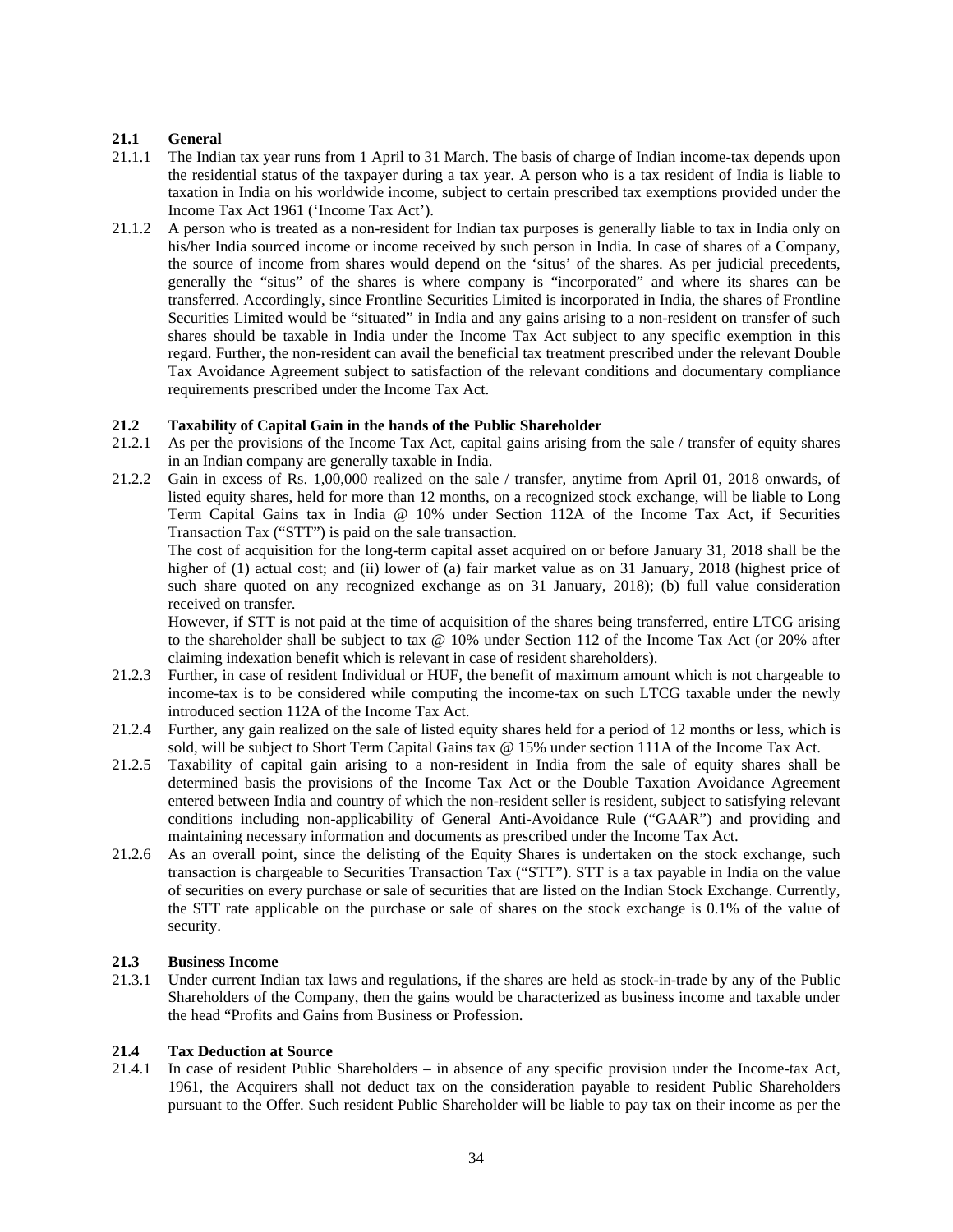provisions of the Income Tax Act as applicable to them.

- 21.4.2 In case of non-resident Public Shareholders, other than Foreign Portfolio Investor, the responsibility of discharge of the tax due on the gains (if any) is on the Shareholder Broker / custodians / authorized dealers/ non-resident shareholder since the tendering of shares under the Offer is through the Recognised Stock Exchanges in India.
- 21.4.3 In the case of Foreign Portfolio Investor, Section 196D of the Income Tax Act provides for specific exemption from withholding tax in case of capital gains arising in hands of Foreign Portfolio Investor. Thus, no withholding of tax is required in case of consideration payable to Foreign Portfolio Investor.
- 21.4.4 In case of interest payments, if any, by the Acquirers for delay in payment of Offer consideration or a part thereof, the Acquirers will deduct taxes at source at the applicable rates under the Income Tax Act.

### **21.5 Others**

- 21.5.1 Notwithstanding the details given above, all payments will be made to Public Shareholders subject to compliance with prevailing tax laws.
- 21.5.2 The tax deducted by the Acquirers while making payment to a Public Shareholder may not be the final tax liability of such Public Shareholder and shall in no way discharge the obligation of the Public Shareholder to appropriately disclose the amounts received by it, pursuant to this Offer, before the income tax authorities.

**THE ABOVE NOTE ON TAXATION SETS OUT THE PROVISIONS OF LAW IN A SUMMARY MANNER ONLY AND IS NOT A COMPLETE ANALYSIS OR LISTING OF ALL POTENTIAL TAX CONSEQUENCES OF THE DISPOSAL OF EQUITY SHARES. THIS NOTE IS NEITHER BINDING ON ANY REGULATORS NOR CAN THERE BE ANY ASSURANCE THAT THEY WILL NOT TAKE A POSITION CONTRARY TO THE COMMENTS MENTIONED HEREIN.** 

**HENCE PUBLIC SHAREHOLDERS ARE ADVISED TO CONSULT THEIR TAX ADVISORS FOR TAX TREATMENT ARISING OUT OF THE PROPOSED OFFER THROUGH TENDER OFFER AND APPROPRIATE COURSE OF ACTION THAT THEY SHOULD TAKE. THE ACQUIRERS, PACS AND THE MANAGER DO NOT ACCEPT NOR HOLD ANY RESPONSIBILITY FOR ANY TAX LIABILITY ARISING TO ANY PUBLIC SHAREHOLDER AS A REASON OF THIS OFFER.** 

#### **22. DECLARATION BY THE BOARD OF DIRECTORS**

Declaration as required under clauses (ix) and clause (x) of Schedule I to the SEBI Buyback Regulations: The Board of Directors made the below mentioned declaration as on the date of passing the board resolution approving the Buyback i.e. March 26, 2019:

- I. That immediately following the date of the Board Meeting held on Tuesday, March 26th, 2019 and the date of passing of Shareholder's Resolution approving the proposed Buyback, there will be no grounds on which the company can be found unable to pay its debts;
- II. That as regards the company's prospects for the year immediately following the date of the Board Meeting held on Tuesday, March 26th, 2019 as well as the year immediately following the date of passing of the shareholder's resolution approving the proposed Buyback, and having regard to Board's intension with respect to the management of the company's business during that year and to the amount and character of the financial resources which will, in the Board's view, be available to the company that year, the company will be able to meet its liabilities as and when they fail due and will not be rendered insolvent within a period of one year from the date of Board Meeting approving the Buyback held on Tuesday, March 26th, 2019, as also from the date of the shareholder's resolution approving the proposed Buyback;
- III. That in forming their opinion for the above purpose, the Board has taken into account the liabilities (including prospective and contingent liabilities) as if company is being wound up under the provisions of the Act, and the Insolvency and Bankruptcy Code, 2016 (to the extend notified and in force).

This declaration is made and issued under the authority of the Board of Directors in terms of the resolution passed at the meeting held on March 26, 2019.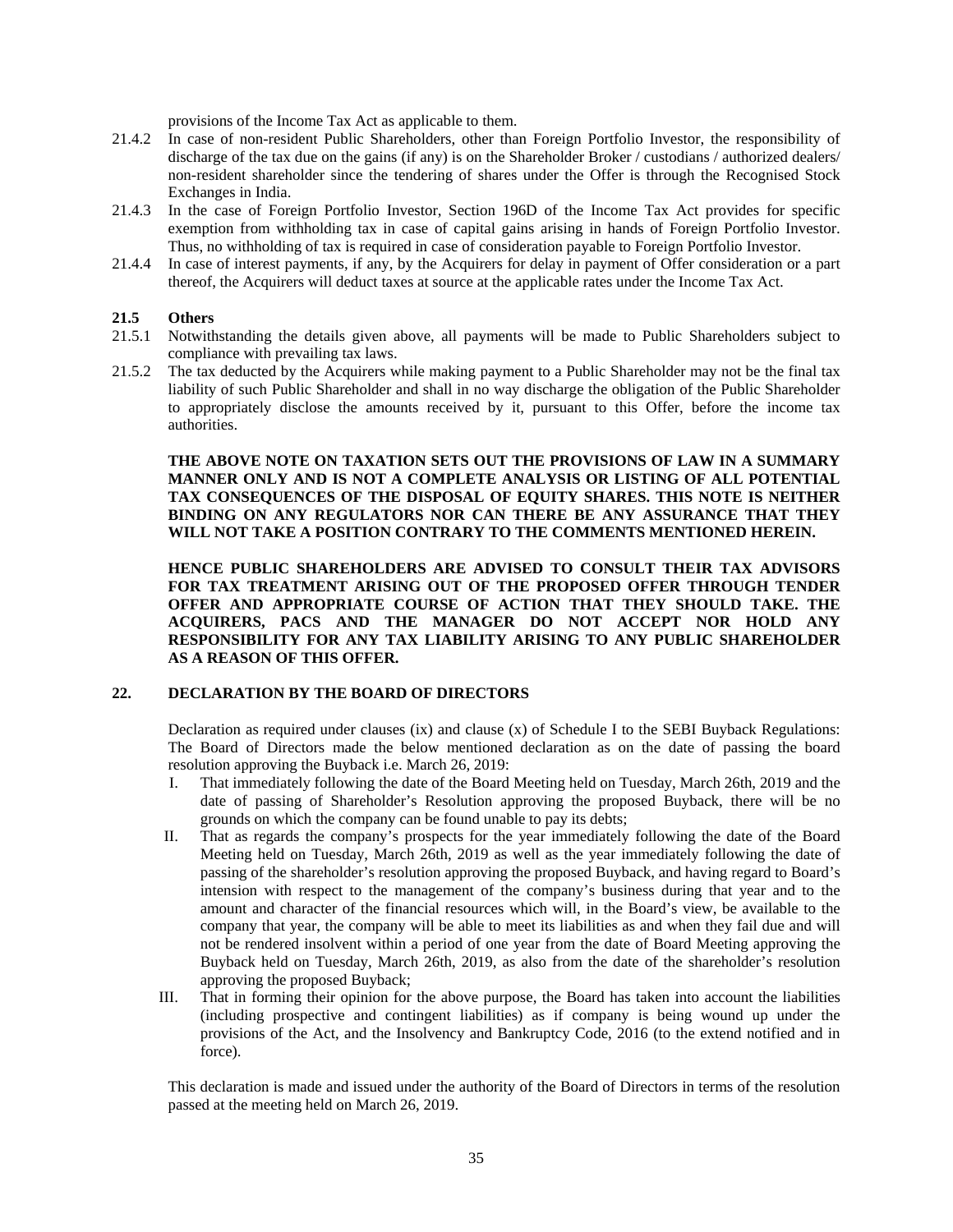**For and on behalf of the Board of Directors of Company**  Sd/- **Name: Rakesh Kumar Jain Director DIN: 00050524** Sd/- **Name: Richa Arora Whole Time Director and Company Secretary DIN: 07825684**

### **23. AUDITORS CERTIFICATE**

The text of the Report addressed by the Statutory Auditor dated March 26, 2019 received from M/s Walecha Inder & Associates, Chartered Accountants, Statutory Auditors of the Company, addressed to the Company is reproduced below:

### **QUOTE**

**Independent Auditor's Report on Buyback of shares pursuant to the requirement of Schedule I to the Securities and Exchange Board of India (Buyback of Securities) Regulations, 2018, as amended** 

The Board of Directors Frontline Securities Limited M-6, IInd Floor, M Block Market, Greater Kailash-II New Delhi 110048

### **Subject: Statutory Auditor's report in respect of proposed Buyback of equity shares by Frontline Securities Limited ("the Company") in terms of the clause (xi) of Schedule I of Securities and Exchange Board of India (Buyback of Securities), Regulations, 2018 (as amended)**

In connection with the proposal of Frontline Securities Limited ("the Company") to Buyback its equity shares in pursuance of the provisions of Sections 68, 69 and 70 of the Companies Act, 2013 ('the Act') and the Securities and Exchange Board of India (Buyback of Securities) Regulations, 2018, as amended ('the Regulations'), and in terms of the resolution passed by the directors of the Company in their meeting held on March  $26<sup>th</sup>$ ,  $2019$ , which is subject to the approval of the shareholders of the Company, we have been engaged by the Company to perform a reasonable assurance engagement on the Statement of Determination of the Amount of Permissible Capital Payment (the "Statement"), which we have initialed for identification purposes only.

#### **Auditor's Responsibility**

- 1. Pursuant to the requirements of the Regulations, it is our responsibility to provide reasonable assurance on the following "Reporting Criteria":
	- i. whether the amount of capital payment for the buyback is within the permissible limit and computed in accordance with the provisions of Section 68 of the Act;
	- ii. whether the Board of Directors, in their meeting held on March  $26<sup>th</sup>$ , 2019, have formed the opinion, as specified in Clause (X) of Schedule I to the Regulations, on a reasonable ground that the Company, having regard to its state of affairs, will not be rendered insolvent within a period of one year from the aforesaid date and from the date on which the results of the postal ballot with regard to the proposed Buyback will be declared; and
	- iii. whether we are aware of anything to indicate that the opinion expressed by the Directors in the declaration as to any of the matters mentioned therein is unreasonable in the circumstances as at the date of the declaration.
- 2. A reasonable assurance engagement involves performing procedures to obtain sufficient appropriate evidence on the Reporting Criteria mentioned in paragraph 1 above. The procedures selected depend on the auditor's judgment, including an assessment of the risks associated with the Reporting Criteria. We have performed the following procedures in relation to the Statement:
	- i. we have inquired into the state of affairs of the Company in relation to its audited financial statements for the year ended March 31, 2018.
	- ii. examined the authorization for Buyback as per the Articles of Association of the Company;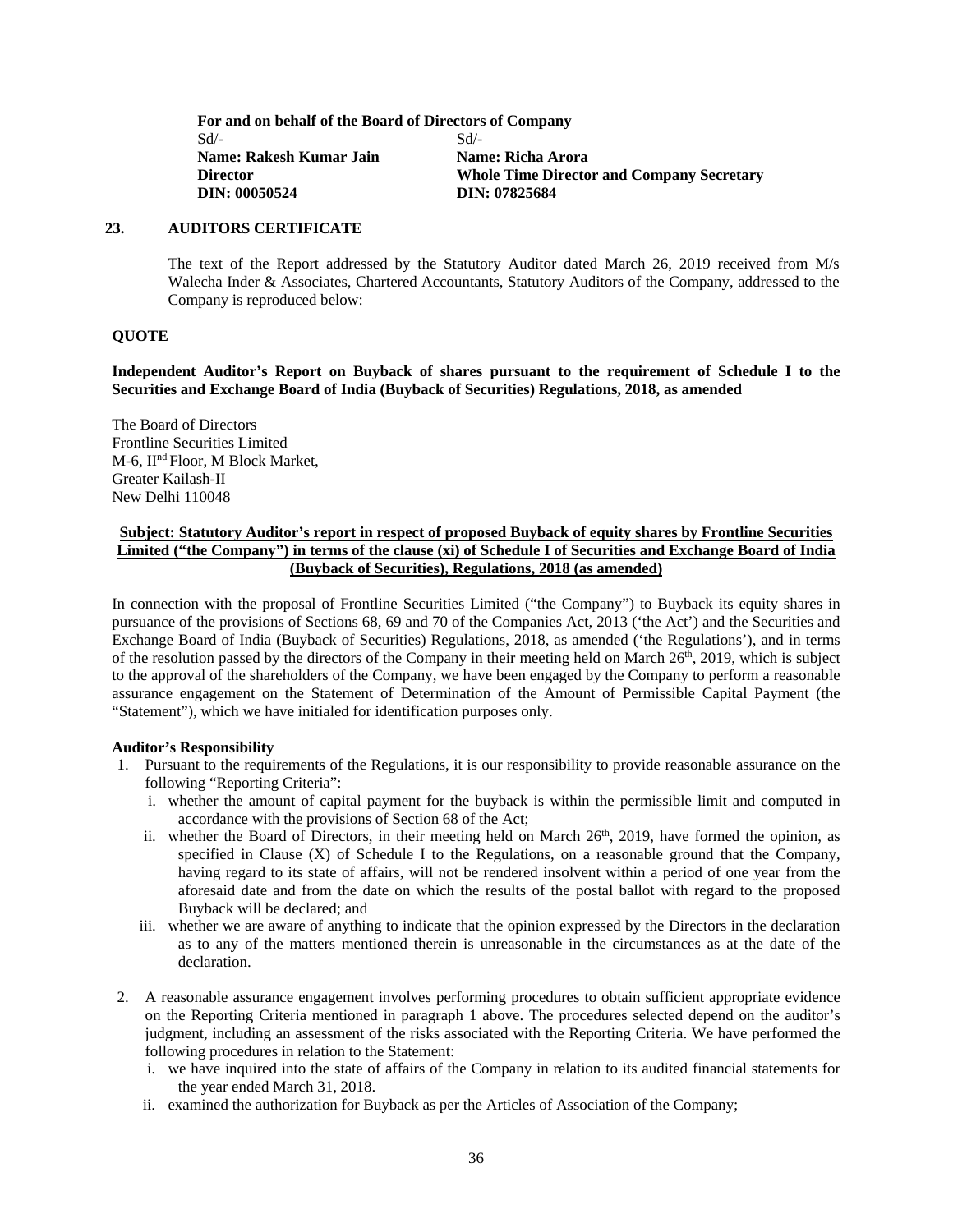- iii. examined that the amount of capital payment for the Buyback , as detailed in Annexure A, is within the permissible limits computed in accordance with Section 68 of the Act;
- iv. examined that the ratio of debt owned by the Company, if any, is not more than twice the capital and its free reserve after such Buyback ;
- v. examined that all shares for Buyback are fully paid-up;
- vi. examined resolutions passed in the meetings of the Board of Directors in this regard;
- vii. examined the Director's declarations for the purpose of Buyback and solvency of the Company;
- viii. obtained necessary representations from the management of the Company.
- 3. The financial statements for the year ended March 31, 2018, referred to in paragraph 2 (i) above, have been audited by us, on which we issued an unmodified audit report vide our report dated May 28, 2018. Our audits of these financial statements were conducted in accordance with the Standards on Auditing, as specified under Section 143 of the Act and other applicable authoritative pronouncements issued by the Institute of Chartered Accountants of India. Those Standards require that we plan and perform the audit to obtain reasonable assurance about whether the financial statements are free of material misstatement.

#### **Opinion**

- 4. Based on our examination as above, the information and explanations given to us, and based on representation provided to us, in our opinion,
	- i. the Statement of Permissible Capital Payment towards Buyback of Equity Shares, as contained in Annexure A, is in our view properly determined in accordance with Section 68 of the Act; and
	- ii. the Board of Directors, in their meeting held on March 26<sup>th</sup>, 2019, have formed the opinion, as specified in clause (x) of Schedule I of the Regulations (Refer Annexure B attached), on reasonable grounds that the Company will not be rendered insolvent within a period of one year from the aforesaid date and from the date on which the results of the postal ballot with regard to the proposed Buyback will be declared; and
	- iii. we are not aware of anything to indicate that the opinion expressed by the Directors in the declaration as to any of the matters mentioned therein is unreasonable in the circumstances as at the date of declaration.
	- iv. Apart from the audited financials for the year ended March 31, 2018, we have also considered unaudited (Limited Reviewed) financial statements for the Quarter ended December 31, 2018.

For **Walecha Inder& Associates**  Chartered Accountants **Registration Number: 014205N**

### **Inderjeet Walecha**

Partner Membership Number: 093694 Place of Signature: New Delhi, India Date: March 26<sup>th</sup>, 2019

#### **Annexure A**

**Statement of determination of the maximum amount of permissible capital payment for buyback of Equity Shares in accordance with the provisions of the Act and the Regulations (the "Statement")** 

| Permissible limit for Buyback under Section 68(2)(c) of the Companies Act, 2013<br>a) |              |                      |  |  |  |
|---------------------------------------------------------------------------------------|--------------|----------------------|--|--|--|
| <b>Particulars</b>                                                                    |              | <b>Amount in Rs.</b> |  |  |  |
| Paid-up capital as at March 31, 2018*                                                 |              | 5,92,78,460          |  |  |  |
| (59,27,846 Equity Shares of Rs. 10 each fully paid-up) (A)                            |              |                      |  |  |  |
| Free Reserves as on March 31, 2018                                                    |              |                      |  |  |  |
| Securities Premium Account                                                            | <b>NIL</b>   |                      |  |  |  |
| Surplus in Statement of Profit and Loss                                               | 23,81,99,114 |                      |  |  |  |
| <b>General Reserve</b>                                                                | 50,47,852    |                      |  |  |  |
| Total Free Reserves as on March 31, 2018 (B)                                          |              | 24, 32, 46, 966      |  |  |  |
| Total $(A+B)$                                                                         |              | 30, 25, 25, 426      |  |  |  |
| Maximum amount permissible for the Buyback (i.e. 24.99%)                              |              |                      |  |  |  |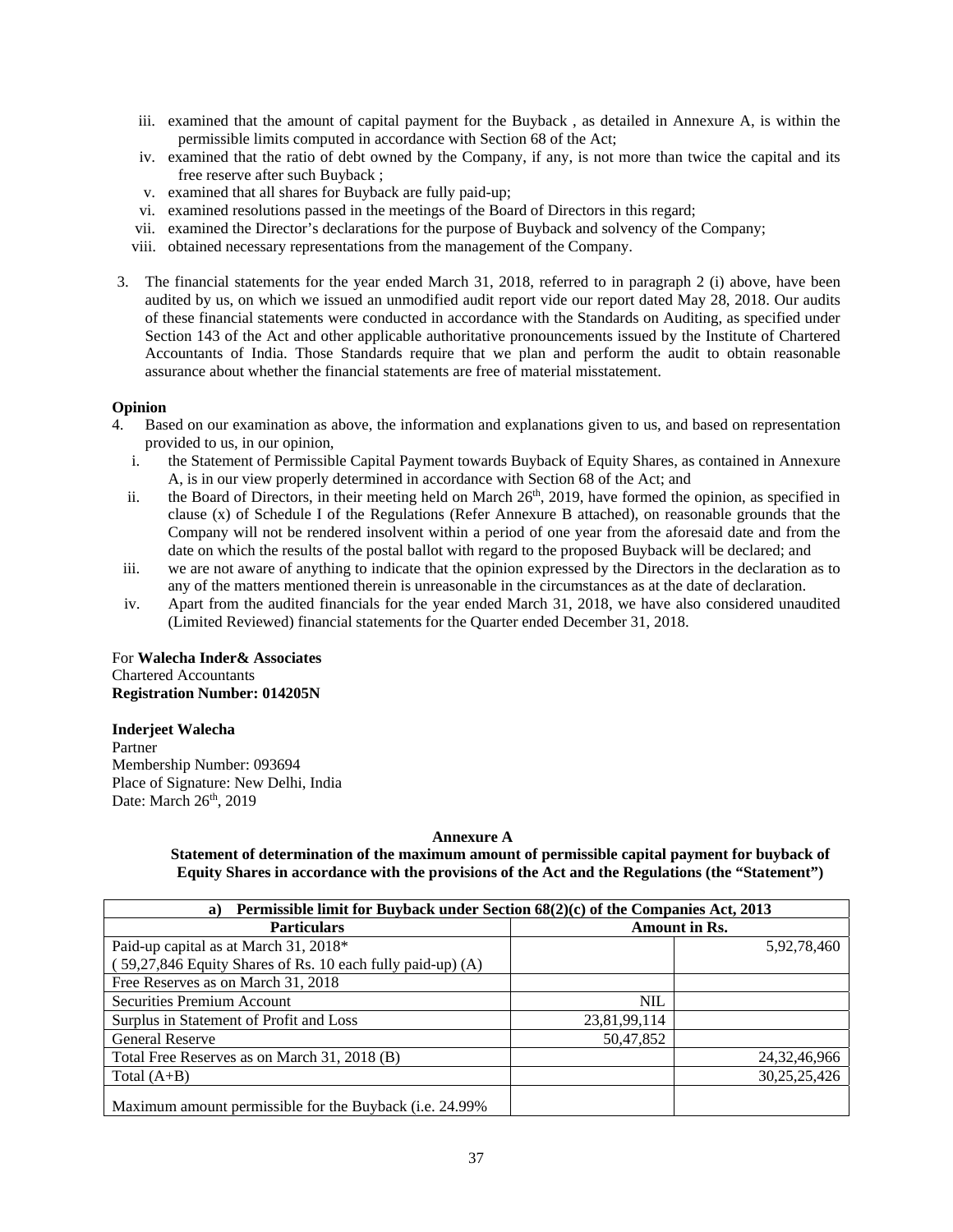| of total paid-up equity capital and free reserves)    | .56,01,104     |
|-------------------------------------------------------|----------------|
| Amount approved by the Board of Directors for Buyback | .080<br>.56.01 |

| Maximum limit of Buyback of Equity Shares in a financial year<br>b) |              |  |  |
|---------------------------------------------------------------------|--------------|--|--|
| <b>No. Of Shares</b><br><b>Particulars</b>                          |              |  |  |
| Paid-up capital as at March 31, 2018                                | 59,27,846    |  |  |
| Paid up shares as on December 31, 2018                              | 1,18,55,692* |  |  |
| 25% thereof being maximum equity capital eligible for Buyback       | 29,63,923    |  |  |
| Maximum shares approved by the Board of Directors for Buyback       | 18,90,027    |  |  |

*\*Calculation in respect to Buyback is done on the basis of Audited Financial Statements of the Company for the year ended March 31, 2018. While doing such calculation, the company has taken effect of the sub-division of the equity shares that was approved by the shareholders in its meeting held on 25th September, 2018.* 

For **Walecha Inder & Associates**  Chartered Accountants **Registration Number: 014205N**

**Inderjeet Walecha**  Partner Membership Number: 093694 Date: March 26<sup>th</sup>, 2019

#### **ANNEXURE-B Declaration of the Board of Directors**

It is hereby declared that the Board of Directors has made a full enquiry into the affairs and prospects of the Company and after taking into account the financial position of the company including the projections and also considering all contingent liabilities, the Board has formed an opinion:

- I. That immediately following the date of the Board Meeting held on Tuesday, March 26th, 2019 and the date of passing of Shareholder's Resolution approving the proposed Buyback, there will be no grounds on which the company can be found unable to pay its debts;
- II. That as regards the company's prospects for the year immediately following the date of the Board Meeting held on Tuesday, March 26th, 2019 as well as the year immediately following the date of passing of the shareholder's resolution approving the proposed Buyback, and having regard to Board's intension with respect to the management of the company's business during that year and to the amount and character of the financial resources which will, in the Board's view, be available to the company that year, the company will be able to meet its liabilities as and when they fail due and will not be rendered insolvent within a period of one year from the date of Board Meeting approving the Buyback held on Tuesday, March 26th, 2019, as also from the date of the shareholder's resolution approving the proposed Buyback;
- III. That in forming their opinion for the above purpose, the Board has taken into account the liabilities (including prospective and contingent liabilities) as if company is being wound up under the provisions of the Act, and the Insolvency and Bankruptcy Code, 2016 (to the extend notified and in force).

For and on behalf of the Board of Directors of **FRONTLINE SECURITIES LIMITED** 

Place: Noida Date: March 26<sup>th</sup>, 2019

**UNQUOTE** 

**Rakesh K. Jain Richa Arora (Director) (Company Secretary and Whole Time Director)**  DIN: 00050524 DIN: 07825684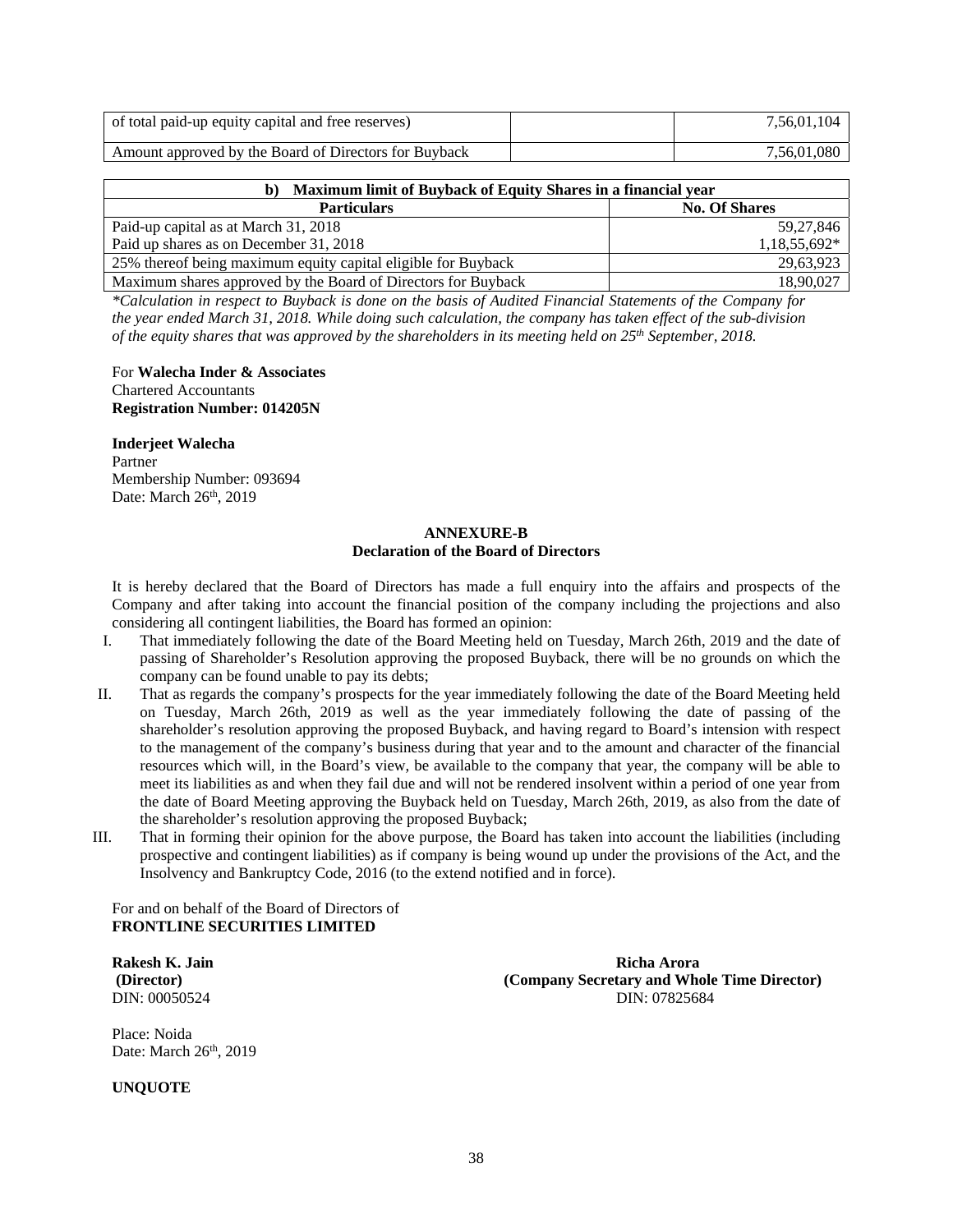### **24. DOCUMENTS FOR INSPECTION**

Copies of the following documents will be available for inspection at the Corporate Office of the company at: B-22, Sector-4, Noida- 201301 between 10:00 a.m. and 5:00 p.m. on all working days (Monday to Friday) during the offer period except Saturday, Sunday and Public holidays:

- 1. Certificate of Incorporation of the Company
- 2. Memorandum and Articles of Association of the Company.
- 3. Annual report of the Company for the Financial Years ended March 31, 2018, 2017 and 2016.
- 4. Copy of resolution passed by the Board of Directors at their meeting held on March 26, 2019.
- 5. Copy of resolution passed by the Shareholders of the Company through postal ballot results of which were declared on May 09, 2019 alongwith the Scrutinizer's Report.
- 6. Copy of report dated March 26, 2019 received from Walecha Inder and Associates, Chartered Accountants, the Statutory Auditors of the company, in terms of the SEBI Buyback Regulations.
- 7. Copy of the certificate from M/s. Walecha Inder & Associates, Chartered Accountants, dated May 09, 2019 certifying that the Company has adequate funds for the purposes of Buyback.
- 8. Public Announcement dated May 09, 2019 published on May 10, 2019.
- 9. Copy of Escrow Agreement dated May 06, 2019 between the Company, Manager to the Offer and Escrow Agent.
- 10. Declaration of solvency and affidavit dated March 26, 2019, as prescribed under section 68(6) of the Companies Act.
- 11. SEBI Observation vide letter no. SEBI/HO/CFD/DCR1/OW/P/2019/14293/1 dated June 07, 2019.

### **25. DETAILS OF THE REMEDIES AVAILABLE TO THE SHAREHOLDERS / BENEFICIAL OWNERS**

In case of any grievance relating to the Buyback (e.g. non-receipt of the Buyback consideration, share certificate, demat credit etc.) the investor can approach the Compliance Officer or Manager to the Offer and / or Registrar to the Offer.

If the Company makes any default in complying with the provisions of Section 68 of the Act or Rules thereunder, or SEBI Buyback Regulations, the Company or any officer of the Company who is in default shall be punishable in accordance with the provisions of the Act and Regulations

#### **Details of the Compliance Officer**

Name: Richa Arora Designation: Whole Time Director and Company Secretary Address: B-22, Sector-4, Noida- 201301 Tel: +91-120-2534066 / 67 / 68; Fax: +91-120-2534111 Email: secretarial@fsltechnologies.com

Investor may contact the Compliance Officer for any clarification or to address their grievances, if any, during 10.00 a.m. to 5.00 p.m. on all working days except Saturday, Sunday and Public holidays.

### **Details of the Registrar of Companies**

Registrar of Companies, NCT Delhi & Haryana 4th Floor, IFCI Tower 61 Nehru Place, New Delhi - 110 019. Phone: +91 11 2623 5707 - 09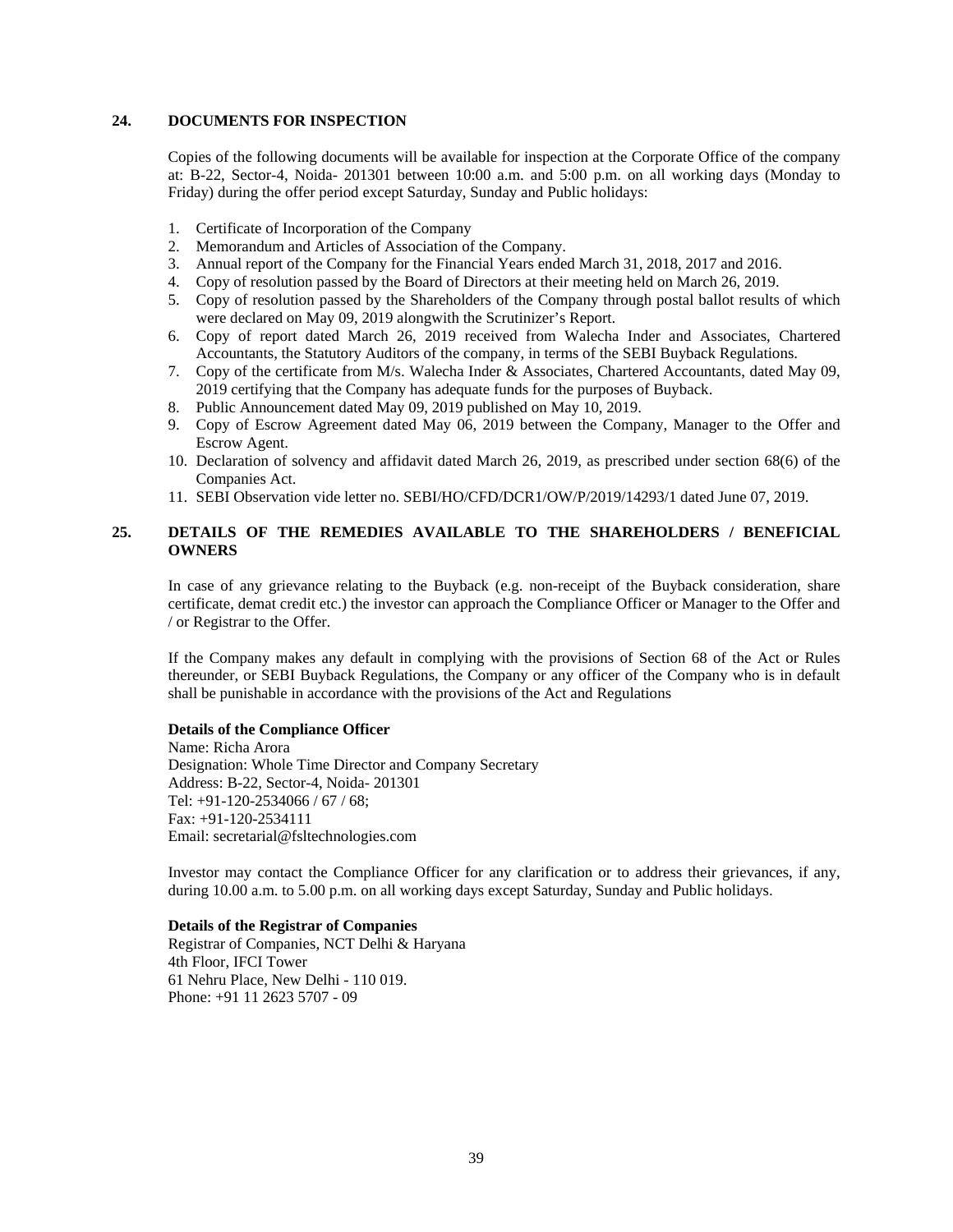### **26. DETAILS OF INVESTOR SERVICE CENTRE AND REGISTRAR TO THE OFFER**

In case of any query, the Eligible Shareholders may also contact the Registrar to the Offer during working hours i.e. 10:00 a.m. to 5:.00 p.m. on all working days at the following address except Saturday, Sunday and public holidays.

| <b>LINK</b> Intime | Link Intime India Private Limited           |
|--------------------|---------------------------------------------|
|                    | C-101, 1st Floor, 247 Park                  |
|                    | L.B.S. Marg, Vikhroli (West),               |
|                    | Mumbai - 400 083, Maharashtra, India        |
|                    | Tel No.: +91 22 4918 6200                   |
|                    | Fax No.: +91 22 4918 6195                   |
|                    | Email id.: fsl.buyback2019@linkintime.co.in |
|                    | Website: www.linkintime.co.in               |
|                    | SEBI Regn. No.: INR000004058                |
|                    | Validity Period: Perpetual                  |
|                    | <b>Contact Person: Sumeet Deshpande</b>     |
|                    | ETAILS OF THE MANAGER TO THE OFFER          |

#### **27. DETAILS OF THE MANAGER TO THE OFFER**

| <b>SUND@F</b> |  |  |
|---------------|--|--|
|               |  |  |

I

**Sundae Capital Advisors Private Limited**  611, Shahpuri Tirath Singh Tower 58, C - Block, Community Centre Janak Puri, New Delhi - 110 058 Tel. No. +91 11 4914 9740 Email: fsl.buyback@sundaecapital.com Investor Grievance e-mail id: grievances.mb@sundaecapital.com Website: www.sundaecapital.com SEBI Regn. No.: INM000012494 Validity Period : Perpetual Contact Person: NitiN Somani / Anchal Lohia

### **28. DIRECTORS RESPONSIBILITY STATEMENT**

As per Regulations 24(i)(a) of the SEBI Buyback Regulations, the Board of Directors of the Company accepts responsibility for the information contained in this Letter of Offer and confirms that this Letter of Offer contains true, factual and material information and does not contain any misleading information. This Letter of Offer is issued under the authority of the Board in terms of the resolution passed by the Board on March 26, 2019.

For and on behalf of the Board of Directors of **Frontline Securities Limited** 

> **Sd/- Rakesh Kumar Jain Director**

**Sd/- Arun Kumar Jain Director** 

**Sd/- Richa Arora Whole Time Director and Company Secretary and Compliance Officer** 

Date: June 10, 2019 Place: Noida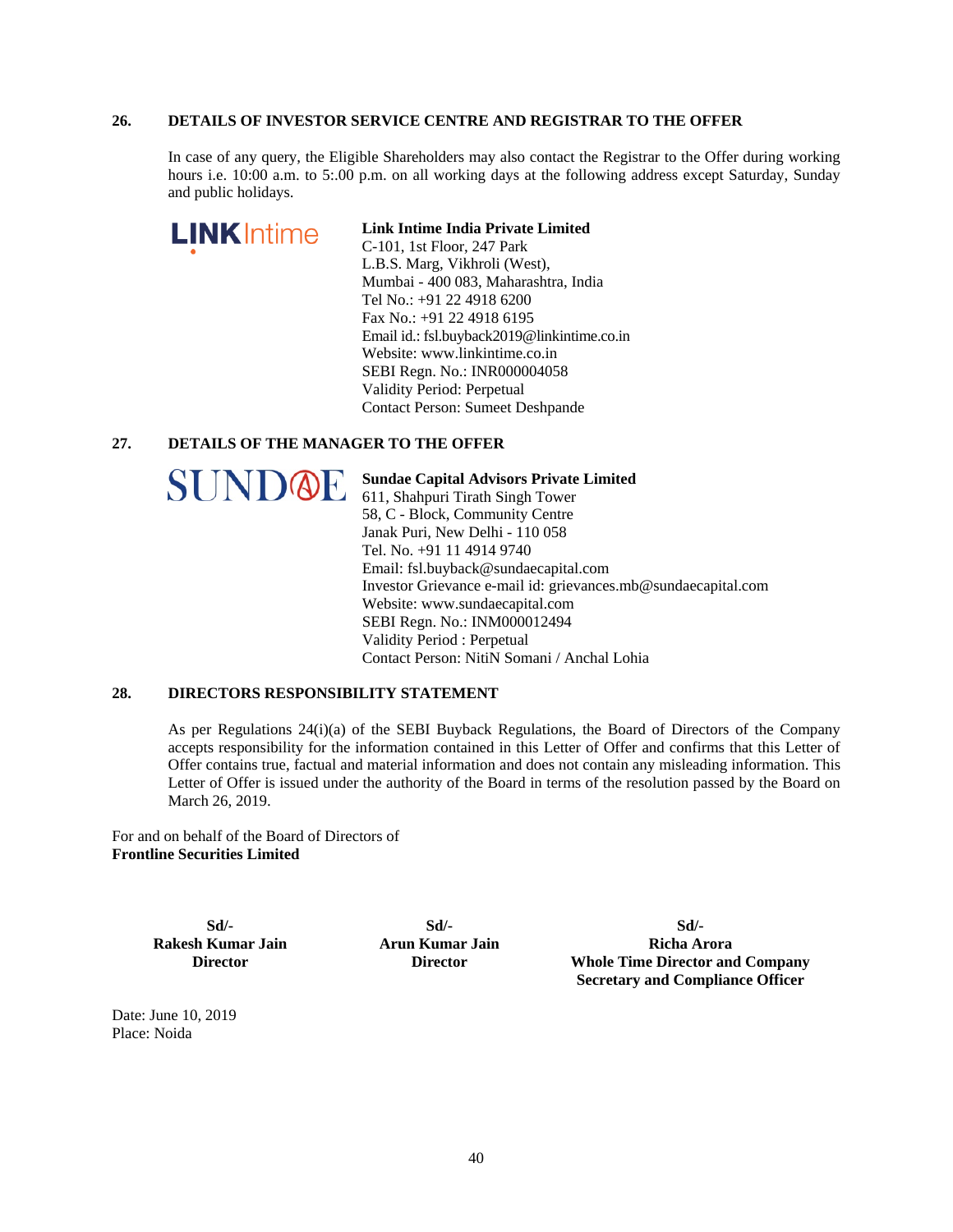#### **TENDER FORM (FOR ELIGIBLE SHAREHOLDERS HOLDING SHARES IN DEMATERIALISED FORM) FORM OF ACCEPTANCE CUM ACKNOWLEDGMENT**

| <b>OFFER OPENS ON</b>  | June 17, 2019 |
|------------------------|---------------|
| <b>OFFER CLOSES ON</b> | June 28, 2019 |

|                       | <b>Status: Please tick (</b>                      |
|-----------------------|---------------------------------------------------|
| Individual            | Foreign Institutional Investor                    |
| Foreign Company       | Non Resident Indian                               |
| <b>Body Corporate</b> | Bank / Financial Institution                      |
| <b>VCF</b>            | <b>Mutual Funds</b>                               |
| Partnership/LLP       | <b>Insurance Company</b>                          |
| Pension/PF            | Others (Specify)                                  |
|                       | Tax Residency Status: Please tick appropriate box |
| Resident in India     | Non Resident in India                             |
| Resident of           | (country of residence)                            |
|                       |                                                   |

| For the Registrar to the Offer |  |  |  |
|--------------------------------|--|--|--|
| Inward No.                     |  |  |  |
| Date                           |  |  |  |
| Stamp                          |  |  |  |

**To Frontline Securities Limited C/o Link Intime India Private Limited C-101, 1st Floor, 247 Park, L.B.S. Marg Vikhroli (West), Mumbai - 400 083** 

Dear Sirs,

#### **Sub: Offer of buyback of up to 18,90,027 (Eighteen Lakhs Ninety Thousand Twenty Seven) equity shares of Frontline Securities Limited at a price of Rs. 40/- (Rupees Forty only) per Equity Share payable in cash**

- 1. I/We (having read and understood the Letter of Offer dated June 10, 2019 issued by the Company), hereby tender my/Offer my/our Equity Shares in response to the Buyback in accordance with the terms and conditions set out below and in the Letter of Offer.
- 2. I/We authorize the Company to Buyback the Equity Shares offered (as mentioned below) and to issue instruction(s) to the Registrar to the Offer to extinguish the Equity Shares.
- 3. I/We hereby warrant that the Equity Shares comprised in this Tender Offer are offered for Buyback by me/us free from all liens, equitable interest, charges and encumbrance.
- 4. I/We declare that there are no restraints/injunctions or other covenants of any nature which limits/restricts in any manner m y/our right to tender Equity Shares for Buyback and that I/We am are legally entitled to tender the Equity Shares for Buyback.
- 5. I/We agree that the Company will pay the Offer Price only after due verification of the validity of the documents and that the consideration will be paid as per Stock Exchange mechanism.
- 6. I/ We agree to return to the Company any Buyback consideration that may be wrongfully received by me / us.
- 7. I/We agree to receive, at my own risk, the invalid/unaccepted Equity Shares under the Offer in the demat account from where I / We have tendered the Equity Shares in the Buyback. In case, if for any reason the Equity Shares cannot be credited to the demat account, I / We agree to receive a single share certificate for the unaccepted Equity Shares in physical form.
- 8. I / We undertake to execute any further documents and give any further assurances that may be required or expedient to give effect to my/our tender/offer and agree to abide by any decision that may be taken by the Company to effect the Buyback in accordance with the Companies Act and the Buyback Regulations.
- Details of shares held and tendered / offered in the Buyback:

| <b>Particulars</b>                                                          | In Figures | In Words |
|-----------------------------------------------------------------------------|------------|----------|
| Number of Equity Shares held as on Record Date (May 24, 2019)               |            |          |
| Number of Equity Shares entitled for Buyback (Buyback Entitlement)          |            |          |
| Number of Equity Shares offered for Buyback                                 |            |          |
| - Number of Equity Shares held for a period more than 12 months             |            |          |
| - Number of Equity Shares held for a period less than or equal to 12 months |            |          |

*Note: An Eligible Person may tender Equity Shares over and above his / her / their Buyback Entitlement. Number of Equity Shares validly tendered by any Eligible Person up to the Buyback Entitlement of such Eligible Person shall be accepted to the full extent. The Equity Shares tendered by any Eligible Person over and above the Buyback Entitlement of such Eligible Person shall be accepted in accordance with the provisions given in the Letter of Offer.* 

#### ---------------------------------------------------------------------------------**Tear Here**--------------------------------------------------------------------------------- **ACKNOWLEDGEMENT SLIP FOR FRONTLINE SECURITIES LIMITED - BUYBACK 2019**

(*to be filled by the Eligible Shareholder*) (*subject to verification*)

| DP ID:                                                           | Client ID |                        |
|------------------------------------------------------------------|-----------|------------------------|
| Received from Mr. / Ms. / M/s.                                   |           |                        |
| Form of Acceptance-cum-Acknowledgement, Original TRS along with: |           | <b>STAMP OF BROKER</b> |
| No. of Equity Shares offered for Buy-Back                        |           |                        |
| (In Figures)<br>(In Words)                                       |           |                        |